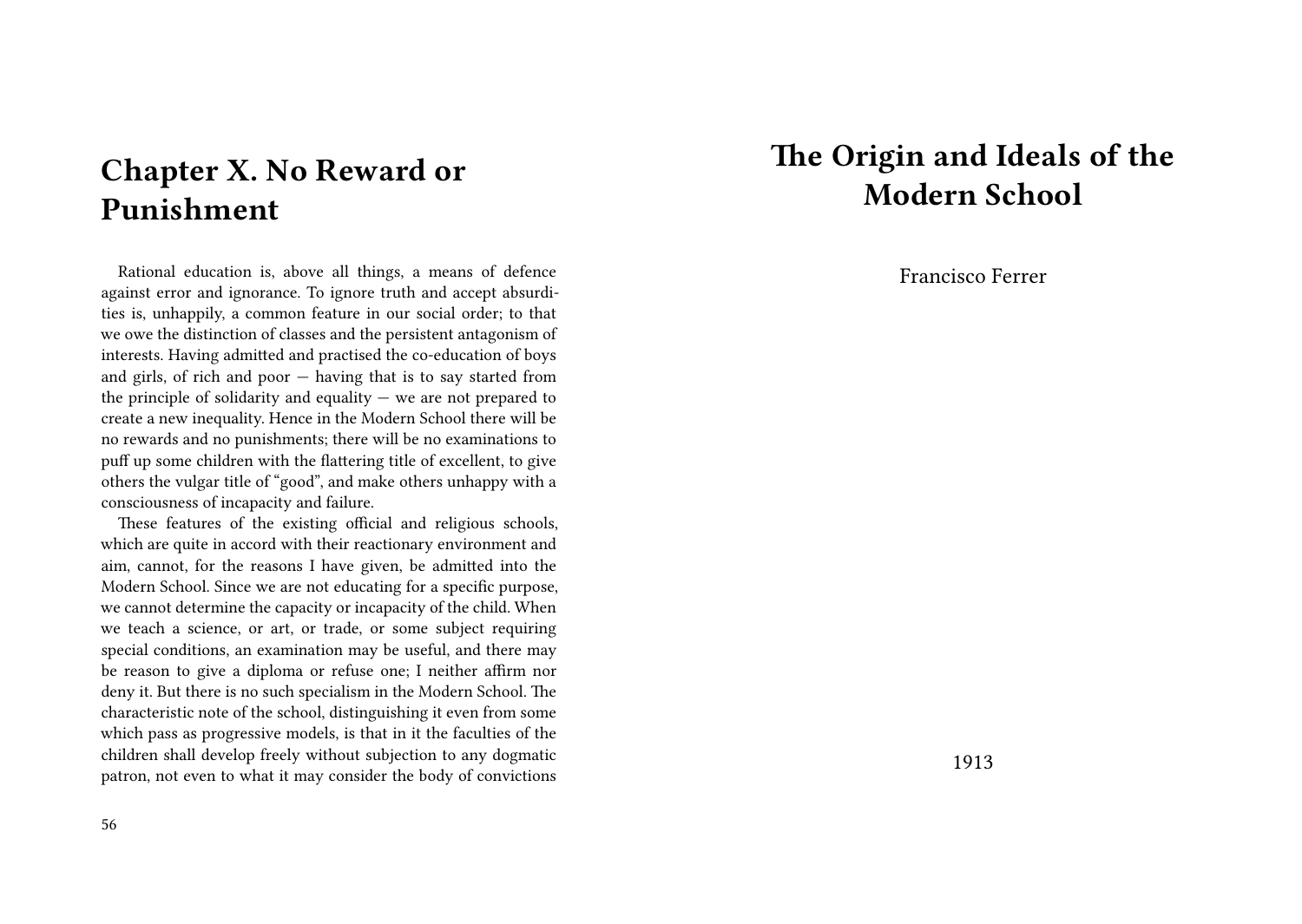rational education is already possible, and in such schools as we advocate the children may develop freely according to their aspirations. Let us endeavor to improve and extend the work.

Those are our aims. We know well the difficulties we have to face; but we have made a beginning in the conviction that we shall be assisted in our task by those who work in their various spheres to deliver men from the dogmas and conventions which secure the prolongation of the present unjust arrangement of society.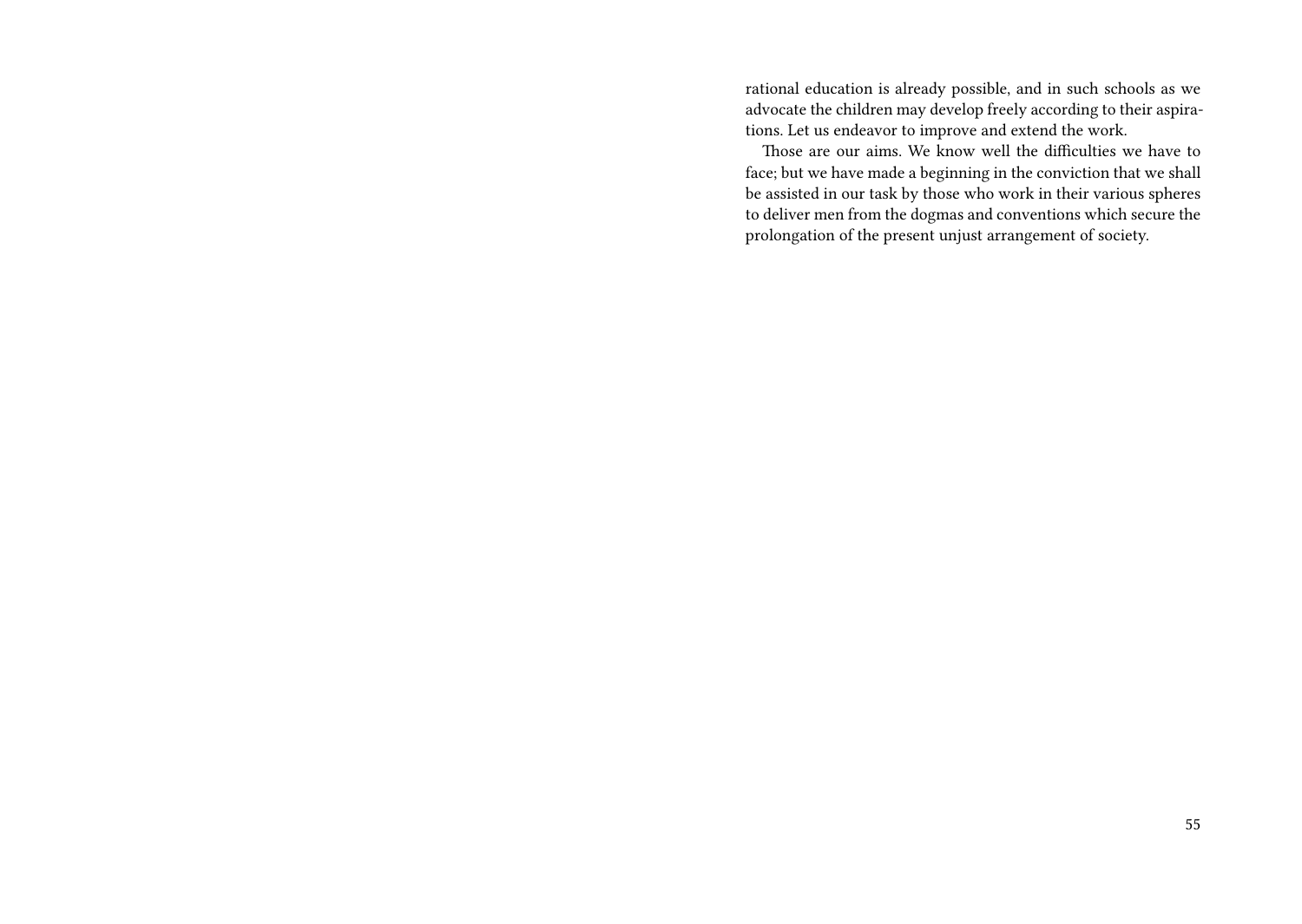Let us follow closely the work of the experts who are engaged in the study of the child, and let us endeavor to find a way of applying their principles to the education we seek to establish, aiming at an increasingly complete emancipation of the individual. But how are we to do this? By putting our hand energetically to the work, by promoting the establishment of new schools in which, as far as possible, there shall rule this spirit of freedom which, we feel, will colour the whole education of the future.

We have already had proof that it leads to excellent results. We can destroy whatever there is in the actual school that savours of violence, all the artificial devices by which the children are estranged from nature and life, the intellectual and moral discipline which has been used to impose ready-made thoughts, all beliefs which deprave and enervate the will. Without fear of injury we may place the child in a proper and natural environment, in which it will find itself in contact with all that it loves, and where vital impressions will be substituted for the wearisome reading of books. If we do no more than this, we shall have done much towards the emancipation of the child.

In such an environment we may freely make use of the data of science and work with profit. It is true that we could not realise all our hopes; that often we shall find ourselves compelled, from lack of knowledge, to use the wrong means. But we shall be sustained by the confident feeling that, without having achieved our entire aim, we shall have done a great deal more than is being done by the actual school. I would rather have the free spontaneity of a child who knows nothing than the verbal knowledge and intellectual deformation of one that has experienced the existing system of education.

What we have sought to do in Barcelona is being done by others in various places. All of us saw that the work was possible. Dedicate yourself to it at once. We do not hope that the studies of children will be suspended that we may regenerate the school. Let us apply what we know, and go on learning and applying. A scheme of

#### 54

### **Contents**

| Introduction                                          | 5        |
|-------------------------------------------------------|----------|
| <b>Chapter I. The Birth of My Ideals</b>              | 10       |
| Chapter II. Mlle. Meunier                             | 15       |
| <b>Chapter III. I Accept The Responsibility</b>       | 19       |
| <b>Chapter IV. The Early Programme</b>                | 25       |
| <b>Chapter V. The Co-education of the Sexes</b>       | 31       |
| <b>Chapter VI. Co-education of the Social Classes</b> | 37       |
| <b>Chapter VII. School Hygiene</b>                    | 43       |
| <b>Chapter VIII. The Teachers</b>                     | 45       |
| <b>Chapter IX. The Reform of the School</b>           | 47       |
| <b>Chapter X. No Reward or Punishment</b>             | 56       |
| <b>Chapter XI. The General Public and the Library</b> | 61       |
| <b>Chapter XII. Sunday Lectures</b>                   | 71       |
| <b>Chapter XIII. The Results</b>                      | 74       |
| <b>Chapter XIV. A Defensive Chapter</b>               | 79<br>81 |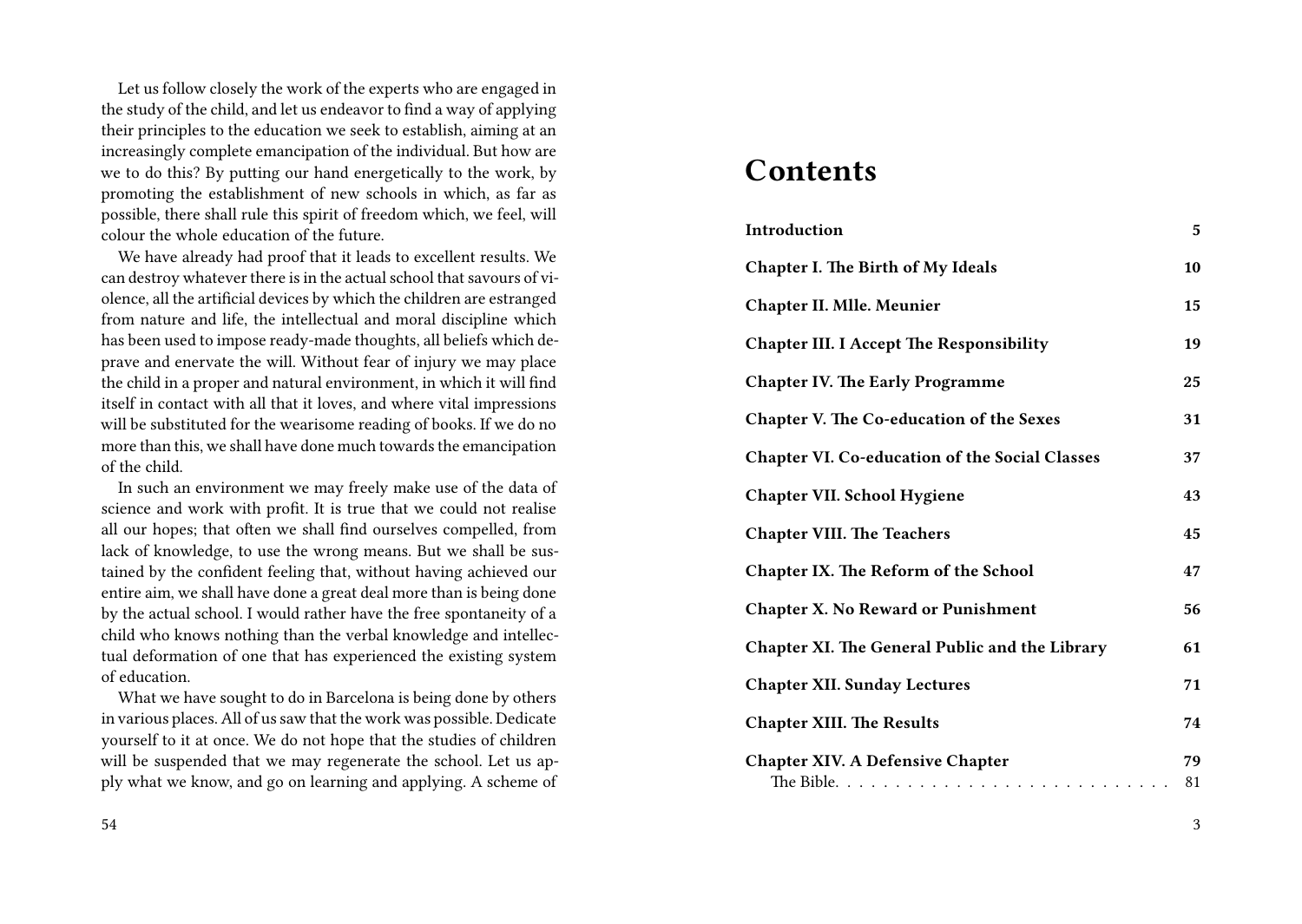| List of the pupils in the modern school during the first |     |
|----------------------------------------------------------|-----|
|                                                          |     |
| Chapter XV. The Ingenuousness of the Child               | 88  |
| Chapter XVI. The "Bulletin"                              | 95  |
| Chapter XVII. The Closing of the Modern School           | 101 |
| Epilogue by J. M.                                        |     |

respect it. The teacher is always imposing, compelling, and using violence; the true educator is the man who does not impose his own ideas and will on the child, but appeals to its own energies.

From this we can understand how easily education is conducted, and how light is the task of those who seek to dominate the individual. The best conceivable methods become in their hands so many new and more effective means of despotism. Our ideal is that of science; we appeal to it in demanding the power to educate the child by fostering its development and procuring a satisfaction of its needs as they manifest themselves.

We are convinced that the education of the future will be entirely spontaneous. It is plain that we cannot wholly realise this, but the evolution of methods in the direction of a broader comprehension of life and the fact that all improvement involves the suppression of violence indicate that we are on solid ground when we look to science for the liberation of the child.

Is this the ideal of those who actually control the scholastic system? Is this what they propose to bring about? Are they eager to abandon violence? Only in the sense that they employ new and more effective methods to attain the same end — that is to say, the formation of individuals who will accept all the conventions, all the prejudices, and all the untruths on which society is based.

We do not hesitate to say that we want men who will continue unceasingly to develop; men who are capable of constantly destroying and renewing their surroundings and renewing themselves; men whose intellectual independence is their supreme power, which they will yield to none; men always disposed for things that are better, eager for the triumph of new ideas, anxious to crowd many lives into the one life they have. Society fears such men; you cannot expect it to set up a system of education which will produce them.

What, then, is our mission? What is the policy we contribute to the reform of the school?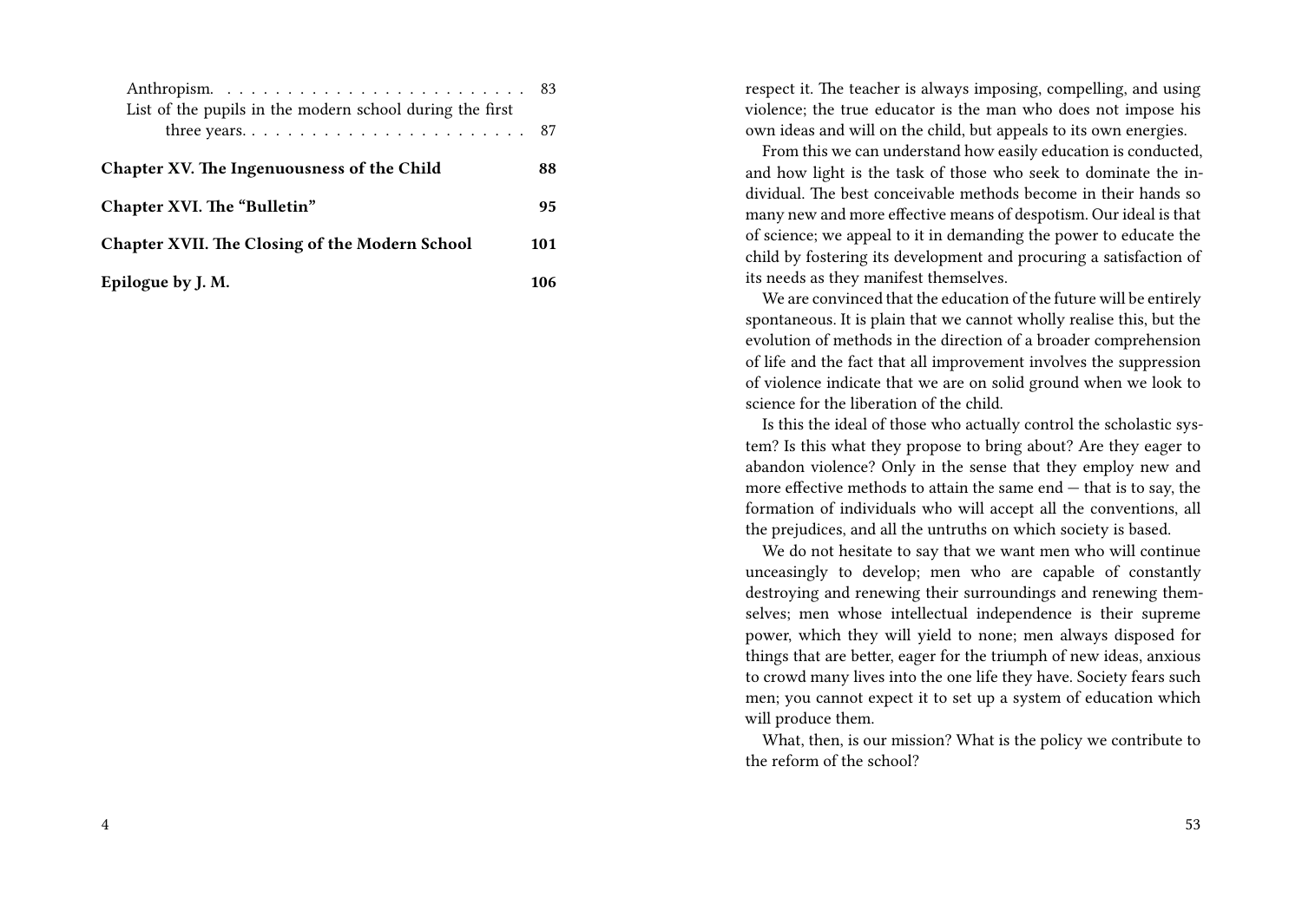deliberate conception: it could not have been done better. To attain it teachers have inspired themselves solely with the principles of discipline and authority, which always appeal to social organisers; such men have only one clear idea and one will — the children must learn to obey, to believe and to think according to the prevailing social dogmas. If this were the aim, education could not be other than we find it to-day. There is no question of promoting the spontaneous development of the child's faculties, or encouraging it to seek freely the satisfaction of its physical, intellectual, and moral needs. There is question only of imposing ready-made ideas on it, of preventing it from ever thinking otherwise than is required for the maintenance of existing social institutions  $-$  of making it, in a word, an individual rigorously adapted to the social mechanism.

It cannot be expected that this kind of education will have any influence on the progress of humanity. I repeat that it is merely an instrument of domination in the hands of the ruling classes, who have never sought to uplift the individual, and it is quite useless to expect any good from the schools of the present day. What they have done up to the present they will continue to do in the future. There is no reason whatever why they should adopt a different system; they have resolved to use education for their purposes, and they will take advantage of every improvement of it. If only they preserve the spirit of the school and the authoritative discipline which rules it, every innovation will tend to their advantage. For this they will keep a constant watch, and take care that their interests are secured.

I would fix the attention of my readers on this point: the whole value of education consists in respect for the physical, intellectual, and moral faculties of the child. As in science, the only possible demonstration is demonstration by facts; education is not worthy of the name unless it be stripped of all dogmatism, and unless it leaves to the child the direction of its powers and is content to support them in their manifestations. But nothing is easier than to alter the meaning of education, and nothing more difficult than to

### **Introduction**

October 12, 1909, Francisco Ferrer y Guardia was shot in the trenches of the Montjuich Fortress at Barcelona. A Military Council had found him guilty of being "head of the insurrection" which had, a few months before, lit the flame of civil war in the city and province. The clergy had openly petitioned the Spanish Premier, when Ferrer was arrested, to look to the Modern School and its founder for the source of the revolutionary feeling; and the Premier had, instead of rebuking them, promised to do so. When Ferrer was arrested the prosecution spent many weeks in collecting evidence against him, and granted a free pardon to several men who were implicated in the riot, for testifying against him. These three or four men were the only witnesses out of fifty who would have been heard patiently in a civil court of justice, and even their testimony would at once have crumbled under cross-examination. But there was no cross-examination, and no witnesses were brought before the court. Five weeks were occupied in compiling an enormously lengthy indictment of Ferrer; then twenty-four hours were given to an inexperienced officer, chosen at random, to analyse it and prepare a defence. Evidence sent in Ferrer's favour was confiscated by the police; the witnesses who could have disproved the case against him were kept in custody miles away from Barcelona; and documents which would have tended to show his innocence were refused to the defending officer against the brutal injustice of the proceedings, the military judges found Ferrer guilty, and he was shot.

Within a month of the judicial murder of Ferrer I put the whole abominable story before the British public. I showed the deep cor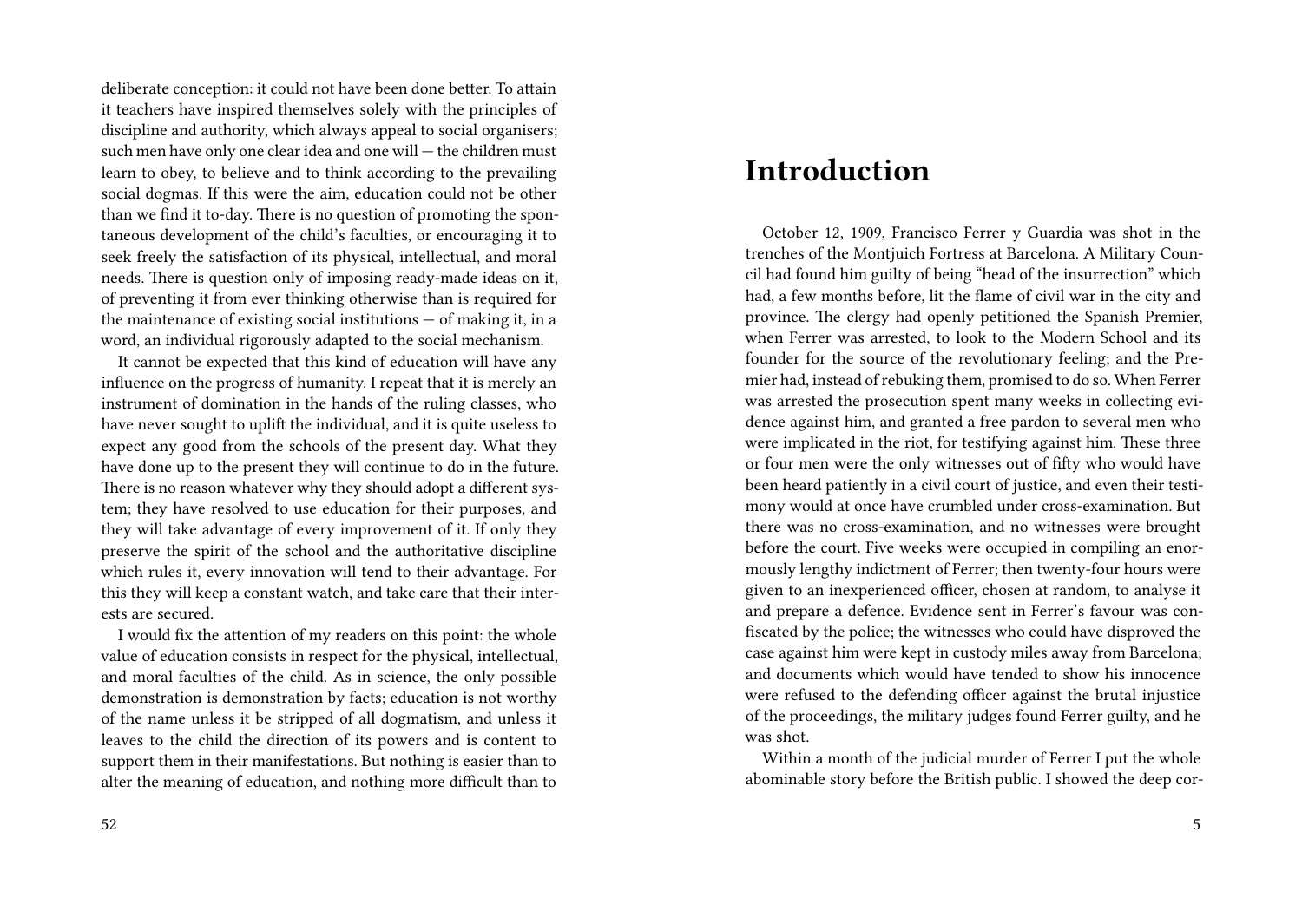ruption of Church and politics in Spain, and proved that clergy and politicians had conspired to use the gross and pliable machinery of "military justice" to remove a man whose sole aim was to open the eyes of the Spanish people. A prolonged and passionate controversy followed. That controversy has not altered a line of my book. Mr. William Archer, in a cold and impartial study of the matter, has fully supported my indictment of the prosecution of Ferrer; and Professor Simarro, of Madrid University, has, in a voluminous study of the trial (*El Proceso Ferrer* — two large volumes), quoted whole chapters of my little work. When, in 1912, the Supreme Military Council of Spain was forced to declare that no single act of violence could be directly or indirectly traced to Ferrer (whereas the chief witness for the prosecution had sworn that he saw Ferrer leading a troop of rioters), and ordered the restoration of his property, the case for his innocence was closed. It remains only for Spain to wipe the foul stain from its annals by removing the bones of the martyred teacher from the trenches of Montjuich, and to declare, with *real* Spanish pride, that a grave injustice had been done.

Meantime, the restoration of Ferrer's property has enabled his trustees to resume his work. Among his papers they found a manuscript account, from his own pen, of the origin and ideals of the Modern School, and their first act is to give it to the world. In 1906 Ferrer had been arrested on the charge of complicity in the attempt of Morral to assassinate the King. He was kept in jail for a year, and the most scandalous efforts were made, in the court and the country, to secure a judicial murder; but it was a civil (or civilised) trial, and the charge was contemptuously rejected. Going to the Pyrenees in the early Summer of 1908 to recuperate, Ferrer determined to write the simple story of his school, and it is this I now offer to English readers.

In this work Ferrer depicts himself more truly and vividly than any friend of his has ever done. For my part, I had never seen Ferrer, and never seen Spain; but I was acquainted with Spanish life

the age is very severe in raising doubts as to the real intentions of those who govern us.

And just as they contrived to adapt themselves when the necessity arose, and prevented education from becoming a danger, they also succeeded in organising the school in accord with the new scientific ideas in such a way that nothing should endanger their supremacy. These ideas are difficult to accept, and one needs to keep a sharp lookout for successful methods and how things are arranged so as to avoid verbal traps. How much has been, and is, expected of education! Most progressive people expect everything of it, and, until recent years, many did not understand that instruction alone leads to illusions. Much of the knowledge actually imparted in schools is useless; and the hope of reformers has been void because the organisation of the school, instead of serving an ideal purpose, has become one of the most powerful instruments of servitude in the hands of the ruling class. The teachers are merely conscious or unconsious organs of their will, and have been trained on their principles. From their tenderest years, and more drastically than anybody, they have endured the discipline of authority. Very few have escaped this despotic domination; they are generally powerless against it, because they are oppressed by the scholastic organisation to such an extent that they have nothing to do but obey. It is unnecessary here to describe that organisation. One word will suffice to characterise it  $-$  Violence. The school dominates the children physically, morally, and intellectually, in order to control the development of their faculties in the way desired, and deprives them of contact with nature in order to modify them as required. This is the explanation of the failure; the eagerness of the ruling class to control education and the bankruptcy of the hopes of reformers. "Education" means in practice domination or domestication. I do not imagine that these systems have been put together with the deliberate aim of securing the desired results. That would be a work of genius. But things have happened just as if the actual scheme of education corresponded to some vast and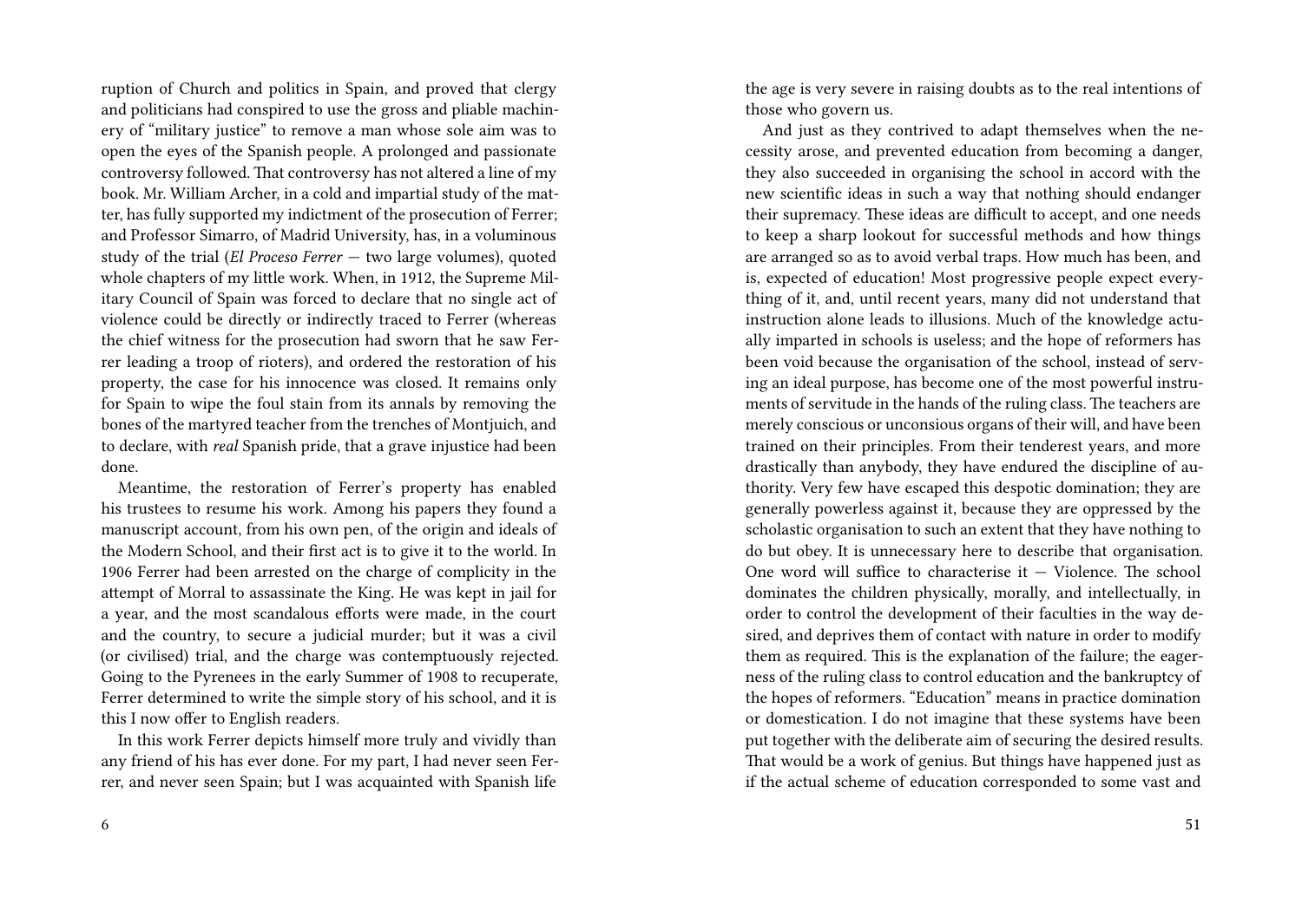their science is young, it must be remembered — what are the best methods to promote its intellectual development.

This kind of professional indifference is, in my opinion, very prejudicial to the cause they seek to serve. I do not in the least think them insensible of the realities of the social world, and I know that they believe that the public welfare will be greatly furthered by their labours. "Seeking to penetrate the secrets of the life of man," they reflect, "and unravelling the normal process of his physical and psychic development, we shall direct education into a channel which will be favourable to the liberation of energy. We are not immediately concerned with the reform of the school, and indeed we are unable to say exactly what lines it should follow. We will proceed slowly, knowing that, from the very nature of things, the reform of the school will result from our research. If you ask us what are our hopes, we will grant that, like you, we foresee a revolution in the sense of a placing of the child and humanity under the direction of science; yet even in this case we are persuaded that our work makes for that object, and will be the speediest and surest means of promoting it."

This reasoning is evidently logical. No one could deny this, yet there is a considerable degree of fallacy in it, and we must make this clear. If the ruling classes have the same ideas as the reformers, if they are really impelled by a zeal for the continuous reorganisation of society until poverty is at last eliminated, we might recognise that the power of science is enough to improve the lot of peoples. Instead of this, however, we see clearly that the sole aim of those who strive to attain power is the defense of their own interests, their own advantage, and the satisfaction of their personal desires. For some time now we have ceased to accept the phrases with which they disguise their ambitions. It is true that there are some in whom we may find a certain amount of sincerity, and who imagine at times that they are impelled by a zeal for the good of fellows. But these become rarer and rarer, and the positivism of

and letters, and knew that there had been committed in the twentieth century one of those old-world crimes by which the children of darkness seek to arrest the advance of man. I interpreted Ferrer from his work, his letters, a few journalistic articles he had written — he had never published a book — and the impressions of his friends and pupils. In this book the man portrays himself, and describes his aims with a candour that all will appreciate. The less foolish of his enemies have ceased to assert that he organised or led the riot at Barcelona in 1909. It was, they say, the tendency, the subtle aim, of his work which made him responsible. It may be remembered that the *Saturday Review* and other journals published the most unblushingly mendacious letters, from anonymous correspondents, saying that they had seen posters on the walls of Ferrer's schools inciting children to violence. As the very zealous police did not at the trial even mention Ferrer's schools, or the textbooks used in them, these lies need no further exposure. But many persist in thinking, since there is now nothing further to think to the disadvantage of Ferrer, that his schools were really hotbeds of rebellion and were very naturally suppressed.

Here is the full story of the Modern School, told in transparently simple language. Here is the whole man, with all his ideals, aims, and resentments. It shows, as we well knew, and could have proved with overwhelming force at his trial had we been permitted, that he was absolutely opposed to violence ever since, in his youth, he had taken part in an abortive revolution. It tells how he came to distrust violence and those who used it; how he concluded that the moral and intellectual training of children was to be the sole work of his career; how, when he obtained the funds, he turned completely from politics, and devoted himself to educating children in knowledge of science and in sentiments of peace and brotherhood.

It tells also, with the same transparent plainness, why his noble minded work incurred such violent enmity. He naively boasts that the education in the Modern School was free from dogmas. It was not, and cannot be in any school, free from dogmas, for dogma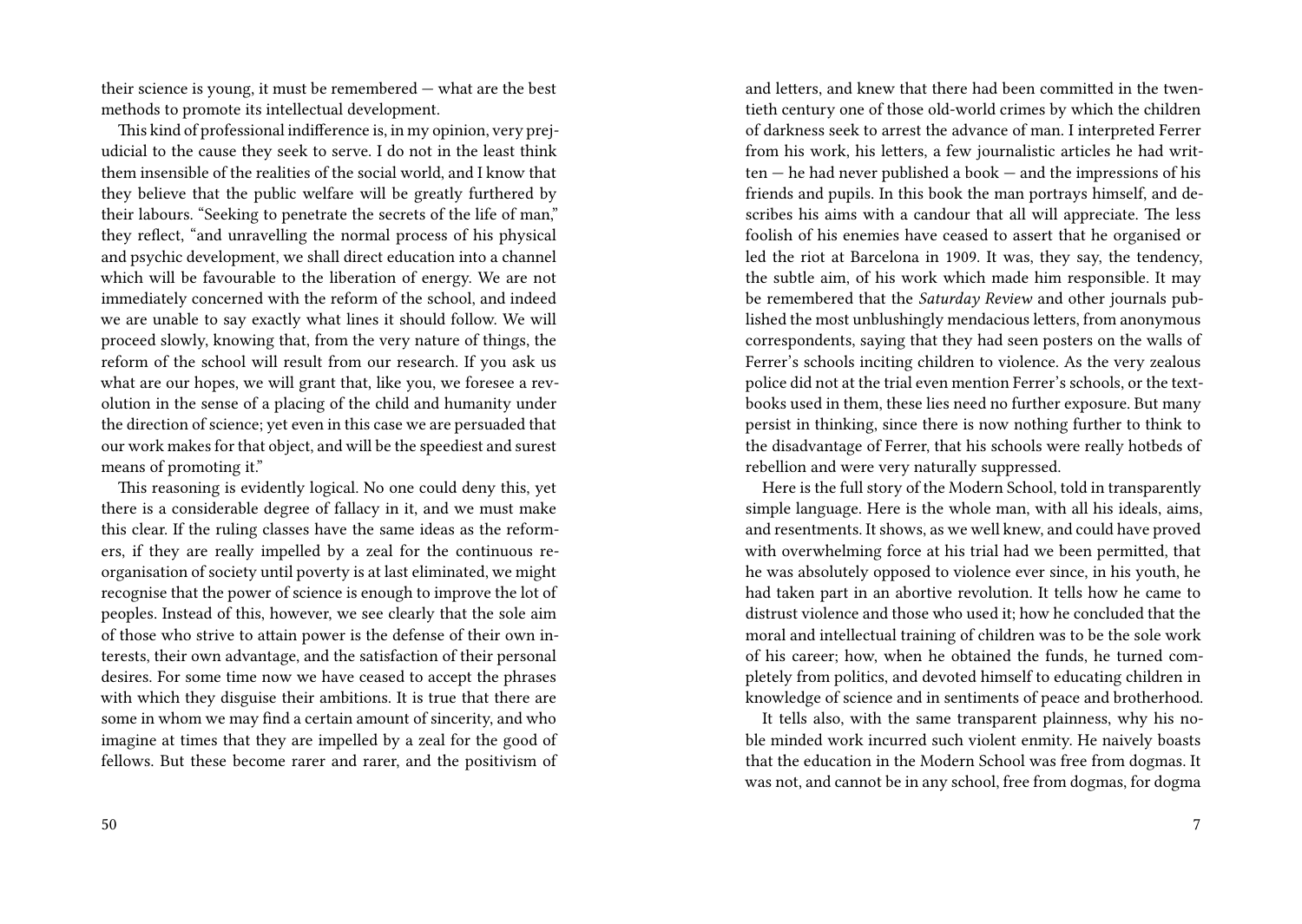means "teaching," and he gave teaching of a very definite character. Mr. Belloc's indictment of his schools is, like Mr. Belloc's indictment of his character and guilt, evidently based on complete ignorance of the facts and a very extensive knowledge of the recklessly mendacious literature of his opponents. Even Mr. Archer's account of his school is grossly misleading. The Modern School was "avowedly a nursery of rebellious citizens" only in the same sense as is any Socialist Sunday-school in England or Germany; and the Spanish Government has never claimed, and could not claim for a moment the right to close it, except in so far as it falsely charged the founder with crime and confiscated his property.

Ferrer's school was thoroughly rationalistic, and this embittered the clergy  $-$  for his system was spreading rapidly through Spain  $$ without in the least infringing Spanish law. Further, Ferrer's school explicitly taught children that militarism was a crime, that the unequal distribution of wealth was a thing to be abhorred, that the capitalist system was bad for the workers, and that political government is an evil. He had a perfect right under Spanish law to found a school to teach his ideas; as any man has under English or German law. The prohibited and damnable thing would be even to hint to children that, when they grew up, they might look forward to altering the industrial and political system by violence. This Ferrer not only did not teach, but strenuously opposed. We have overwhelming proof of this at every step of his later career. But he was a child of the workers, and he had a passionate and noble resentment of the ignorance, poverty, and squalor of the lives of so large a proportion of the workers. He was also an Anarchist, in the sense of Tolstoi; he believed that liberty was essential to the development of man, and central government an evil. But, as rigorously as Tolstoi, he relied on persuasion and abhorred violence. I would call attention to Chapter VI of this book, in which he pleads for "the co-education of the rich and poor"; and there were children of middle-class parents, even of university-professors, in his school. Most decidedly he preached no class-hatred or violence. I do not share his academic

The danger to them consists in the stimulation of the human mind by the new spectacle of life and the possible rise of thoughts of emancipation in the depths of their hearts. It would have been folly to struggle against the evolving forces; the effect would be only to inflame them, and, instead of adhering to earlier methods of government, they would adopt new and more effective methods. It did not require any extraordinary genius to discover the solution. The course of events itself suggested to those who were in power the way in which they were to meet the difficulties which threatened; they built schools, they sought generously to extend the sphere of education and if there were at one point a few who resisted this impulse — as certain tendencies favoured one or other of the political parties — all soon understood that it was better to yield, and that the best policy was to find some new way of defending their interests and principles. There were then sharp struggles for the control of the schools, and these struggles continue to-day in every civilised country; sometimes the republican middle class triumphs sometimes the clergy. All parties appreciate the importance of the issue, and they shrink from no sacrifice to win the victory. "The school" is the cry of every party. The public good must be recognised in this zeal. Everybody seeks to raise himself and improve his condition by education. In former times it might have been said: "Those people want to keep thee in ignorance in order the better to exploit thee: we want to see thee educated and free." That is no longer possible; schools of all kinds rise on every side.

In regard to this general change of ideas among the governing classes as to the need of schools, I may state certain reasons for distrusting their intentions and doubting the efficacy of the means of reform which are advocated by certain writers. As a rule, these reformers care little about the social significance of education: they are men who eagerly embrace scientific truth but eliminate all that is foreign to the object of their studies. They are patiently endeavouring to understand the child, and are eager to know — though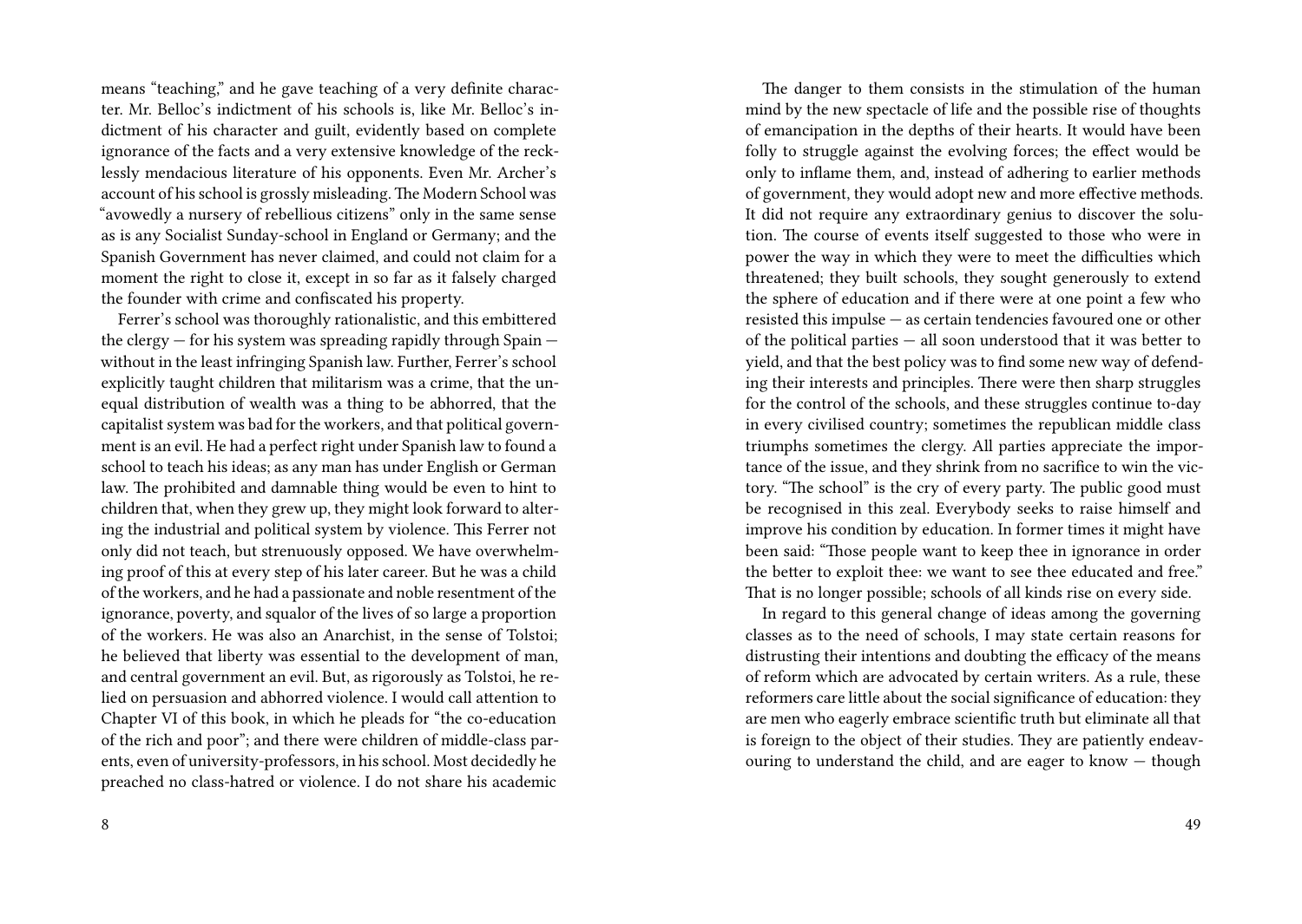entirely on the school, and they therefore insist on retaining their monopoly of it. The time has gone by when rulers could oppose the spread of instruction and put limits to the education of the masses. Such a policy was possible formerly because economic life was consistent with general ignorance, and this ignorance facilitated despotism. The circumstances have changed, however. The progress of science and our repeated discoveries have revolutionised the conditions of labour and production. It is no longer possible for the people to remain ignorant; education is absolutely necessary for a nation to maintain itself and make headway against its economic competitors. Recognising this, the rulers have sought to give a more and more complete organisation to the school, not because they look to education to regenerate society, but because they need more competent workers to sustain industrial enterprises and enrich their cities. Even the most reactionary rulers have learned this lesson; they clearly understand that the old policy was dangerous to the economic life of nations, and that it was necessary to adapt popular education to the new conditions.

It would be a serious mistake to think that the ruling classes have not foreseen the danger to themselves of the intellectual development of the people, and have not understood that it was necessary to change their methods. In fact, their methods have been adapted to the new conditions of life; they have sought to gain control of the ideas which are in course of evolution. They have endeavoured to preserve the beliefs on which social discipline had been grounded, and to give to the results of scientific research and the ideas involved in them a meaning which will not be to the disadvantage of existing institutions; and it is this that has induced them to assume control of the school. In every country the governing classes, which formerly left the education of the people to the clergy, as these were quite willing to educate in a sense of obedience to authority, have now themselves undertaken the direction of the schools.

and innocent Anarchist ideal — which is far nearer to Conservatism than to Socialism — but I share to the full that intense and passionate longing for the uplifting and brightening of the poor, and for the destruction of superstition, which was the supreme ideal of his life and of his work. For that he was shot.

Finally, the reader must strictly bear in mind the Spanish atmosphere of this tragedy. When Ferrer describes "existing schools" he means the schools of Spain, which are, for the most part, a mockery and a shame. When he talks of "ruling powers" he has in mind the politicians of Spain, my indictment of whom, in their own language, has never been questioned. When he talks of "superstition" he means primarily Spanish superstition; he refers to a priesthood that still makes millions every year by the sale of indulgences. If you remember these things, you will, however you dissent from his teaching in parts, appreciate the burning and unselfish idealism of the man, and understand why some of us see the brand of Cain on the fair brow of Spain for extinguishing that idealism in blood.

J.M.

February, 1913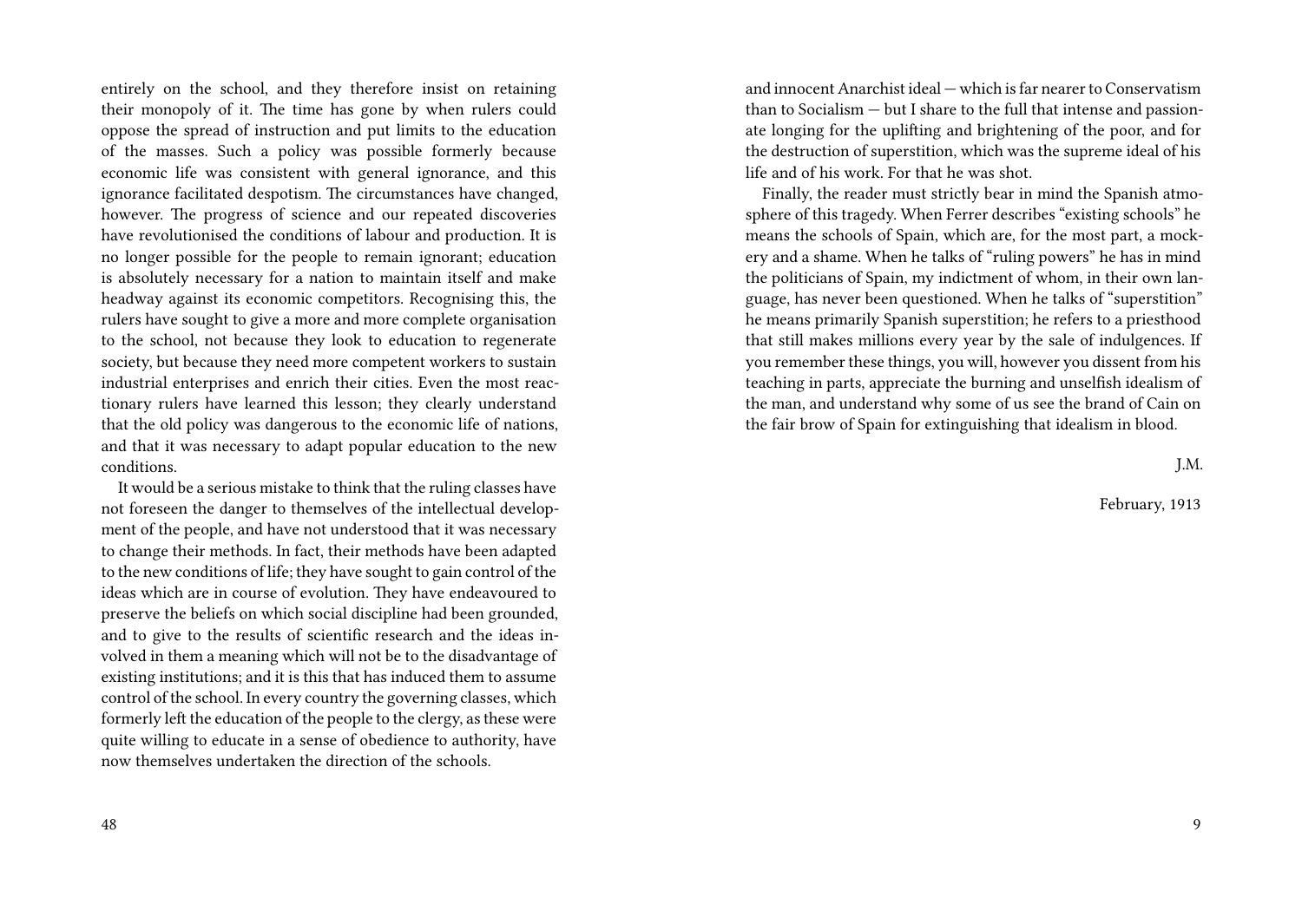**Chapter I. The Birth of My Ideals**

The share which I had in the political struggles of the last part of the nineteenth century put my early convictions to a severe test. I was a revolutionary in the cause of justice; I was convinced that liberty, equality, and fraternity were the legitimate fruit to be expected of a republic. Seeing, therefore, no other way to attain this ideal but a political agitation for a change of the form of government, I devoted myself entirely to the republican propaganda.<sup>1</sup>

My relations with D. Manuel Ruiz Zorrilla, who was one of the leading figures in the revolutionary movement, brought me into contact with a number of the Spanish revolutionaries and some prominent French agitators, and my intercourse with them led to a sharp disillusion. I detected in many of them an egoism which they sought hypocritically to conceal, while the ideals of others, who were more sincere, seemed to me inadequate. In none of them did I perceive a design to bring about a radical improvement  $-$  a reform which should go to the roots of disorder and afford some security of a perfect social regeneration.

The experience I acquired during my fifteen years' residence at Paris, in which I witnessed the crises of Boulangism, Dreyfusism, and Nationalism, and the menace they offered to the Republic, convinced me that the problem of popular education was not solved;

# **Chapter IX. The Reform of the School**

There are two ways open to those who seek to reform the education of children. They may seek to transform the school by studying the child and proving scientifically that the actual scheme of instruction is defective, and must be modified; or they may found new schools in which principles may be directly applied in the service of that ideal which is formed by all who reject the conventions, the cruelty, the trickery, and the untruth which enter into the bases of modern society.

The first method offers great advantages, and is in harmony with the evolutionary conception which men of science regard as the only effective way of attaining the end. They are right in theory, as we fully admit. It is evident that the progress of psychology and physiology must lead to important changes in educational methods; that the teachers, being now in a better position to understand the child, will make their teaching more in conformity with natural laws. I further grant that this evolution will proceed in the direction of greater liberty, as I am convinced that violence is the method of ignorance, and that the educator who is really worthy of the name will gain everything by spontaneity; he will know the child's needs, and will be able to promote its development by giving it the greatest possible satisfaction.

In point of fact, however, I do not think that those who are working for the regeneration of humanity have much to hope from this side. Rulers have always taken care to control the education of the people; they know better than any that their power is based

 $1$ . This was in the early eighties, when Ferrer, then in his early twenties, was secretary to the republican leader Ruiz Zorrilla. To this phase of his career, which he rapidly out grew, belongs the revolutionary document which was malignantly and dishonestly used against him twenty-five years afterwards. — J. M.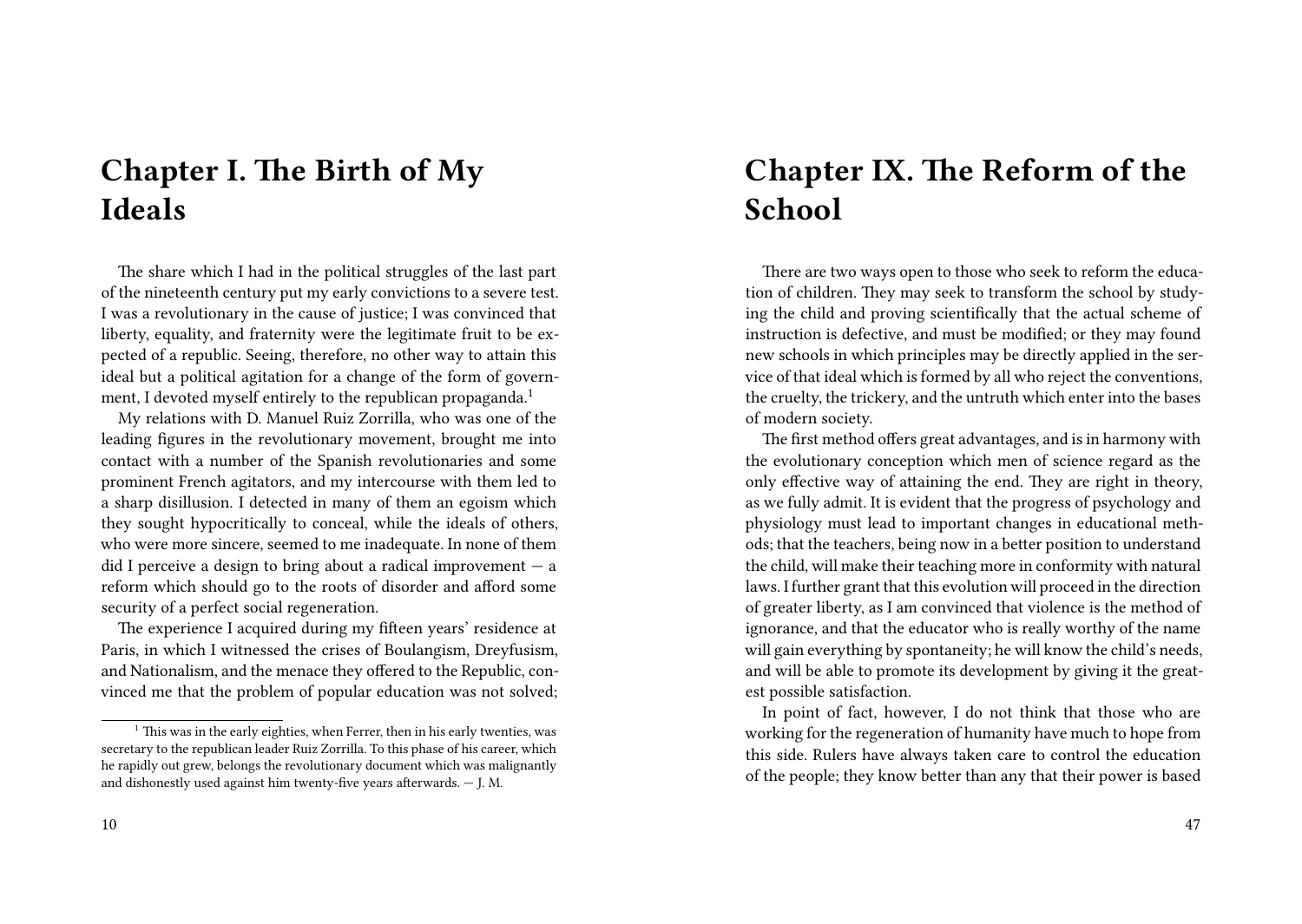teachers, inspired by sentiments of free thought and political radicalism, were rather anti-Catholic and anti-clerical than Rationalist, in the best sense of the word.

Professional teachers have to undergo a special preparation for the task of imparting scientific and rational instruction. This is difficult in all cases, and is sometimes rendered impossible by the difficulties caused by habits of routine. On the other hand, those who had no pedagogical experience, and offered themselves for the work out of pure enthusiasm for the idea, stood in even greater need of preparatory study. The solution of the problem was very difficult, because there was no other place but the rational school itself for making this preparation.

The excellence of the system saved us. Once the Modern School had been established by private initiative, with a firm determination to be guided by the ideal, the difficulties began to disappear. Every dogmatic imposition was detected and rejected, every excursion or deviation in the direction of metaphysics was at once abandoned, and experience gradually formed a new and salutary pedagogical science. This was due, not merely to my zeal and vigilance, but to my earnest teachers, and to some extent to the naive expressions of the pupils themselves. We may certainly say that if a need creates an organ, the organ speedily meets the need.

Nevertheless, in order to complete my work, I established a Rationalist Normal School for the education of teachers, under the direction of an experienced master and with the co-operation of the teachers in the Modern School. In this a number of young people of both sexes were trained, and they worked excellently until the despotic authorities, yielding to our obscure and powerful enemies, put a stop to our work, and flattered themselves that they had destroyed it for ever.

and, if it were not solved in France, there was little hope of Spanish republicanism settling it, especially as the party had always betrayed a lamentable inappreciation of the need of a system of general education.

Consider what the condition of the present generation would be if the Spanish republican party had, after the banishment of Ruiz Zorrilla [1885], devoted itself to the establishment of Rationalist schools in connection with each committee, each group of Freethinkers, or each Masonic lodge; if, instead of the presidents, secretaries, and members of the committees thinking only of the office they were to hold in the future republic, they had entered upon a vigorous campaign for the instruction of the people. In the thirty years that have elapsed considerable progress would have been made in founding day-schools for children and night-schools for adults.

Would the general public, educated in this way, be content to send members to Parliament who would accept an Associations Law presented by the monarchists? Would the people confine itself to holding meetings to demand a reduction of the price of bread, instead of resenting the privations imposed on the worker by the superfluous luxuries of the wealthy? Would they waste their time in futile indignation meetings, instead of organising their forces for the removal of all unjust privileges?

My position as professor of Spanish at the Philotechnic Association and in the Grand Orient of France brought me into touch with people of every class, both in regard to character and social position; and, when I considered them from the point of view of their possible influence on the race, I found that they were all bent upon making the best they could of life in a purely individualist sense. Some studied Spanish with a view to advancing in their profession, others in order to master Spanish literature and promote their careers, and others for the purpose of obtaining further pleasure by travelling in countries where Spanish was spoken.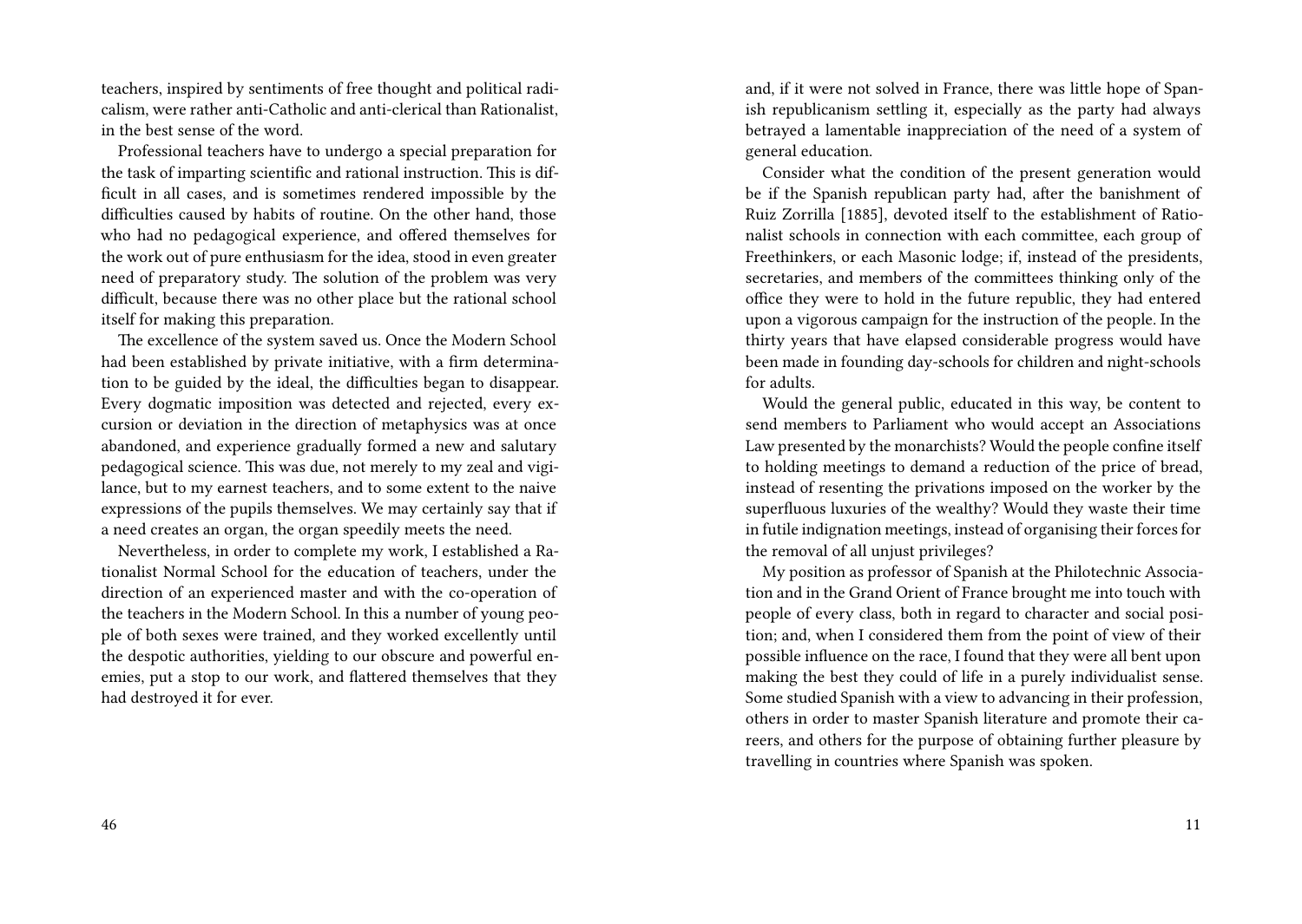No one felt the absurdity of the contradictions between belief and knowledge; hardly one cared to give a just and rational form to human society, in order that all the members of each generation might have a proportionate share in the advantages created by earlier generations. Progress was conceived as a kind of fatalism, independent of the knowledge and the goodwill of men, subject to vacillations and accidents in which the conscience and energy of man had no part. The individual, reared in a family circle, with its inveterate atavism and its traditional illusions maintained by ignorant mothers, and in the school with something worse than error — the sacramental untruth imposed by men who spoke in the name of a divine revelation — was deformed and degenerate at his entrance into society; and, if there is any logical relation between cause and effect, nothing could be expected of him but irrational and pernicious results.

I spoke constantly to those whom I met with a view to proselytism, seeking to ascertain the use of each of them for the purpose of my ideal, and soon realised that nothing was to be expected of the politicians who surrounded Ruiz Zorrilla; they were, in my opinion, with a few honourable exceptions, impenitent adventurers. This gave rise to a certain expression which the judicial authorities sought to use to my disadvantage in circumstances of great gravity and peril. Zorrilla, a man of lofty views and not sufficiently on his guard against human malice, used to call me an "anarchist" when he heard me put forward a logical solution of a problem; at all times he regarded me as a deep radical, opposed to the opportunist views and tile showy radicalism of the Spanish revolutionaries who surrounded and even exploited him, as well as the French republicans, who held a policy of middle-class government and avoided what might benefit the disinherited proletariate, on the pretext of distrusting utopias.

In a word, during the early years of the restoration there were men conspiring with Ruiz Zorrilla who have since declared themselves convinced monarchists and conservatives; and that worthy

### **Chapter VIII. The Teachers**

The choice of teachers was another point of great difficulty. The tracing of a programme of rational instruction once accomplished, it remained to choose teachers who were competent to carry it out, and I found that in fact no such persons existed. We were to illustrate once more that a need creates its own organs.

Certainly there were plenty of teachers. Teaching, though not very lucrative, is a profession by which a man can support himself. There is not a universal truth in the popular proverb which says of an unfortunate man: "He is hungrier than a schoolmaster."<sup>1</sup> The truth is that in many parts of Spain the schoolmaster forms part of the local governing clique, with the priest, the doctor, the shopkeeper and the money-lender (who is often one of the richest men in the place, though he contributes least to its welfare). The master receives a municipal salary, and has a certain influence which may at times secure material advantages. In larger towns the master, if he is not content with his salary, may give lessons in private schools, where, in accord with the provincial institute, he prepares young men for the University. Even if he does not obtain a position of distinction, he lives as well as the generality of his fellow-townsmen.

There are, moreover, teachers in what are called "secular schools" — a name imported from France, where it arose because the schooling was formerly exclusively clerical and conducted by religious bodies. This is not the case in Spain; however Christian the teaching is, it is always given by lay masters. However, the Spanish lay

 $1$  £20 a year is a not uncommon salary of masters and mistresses in Spain, and many cannot obtain even that. — J. M.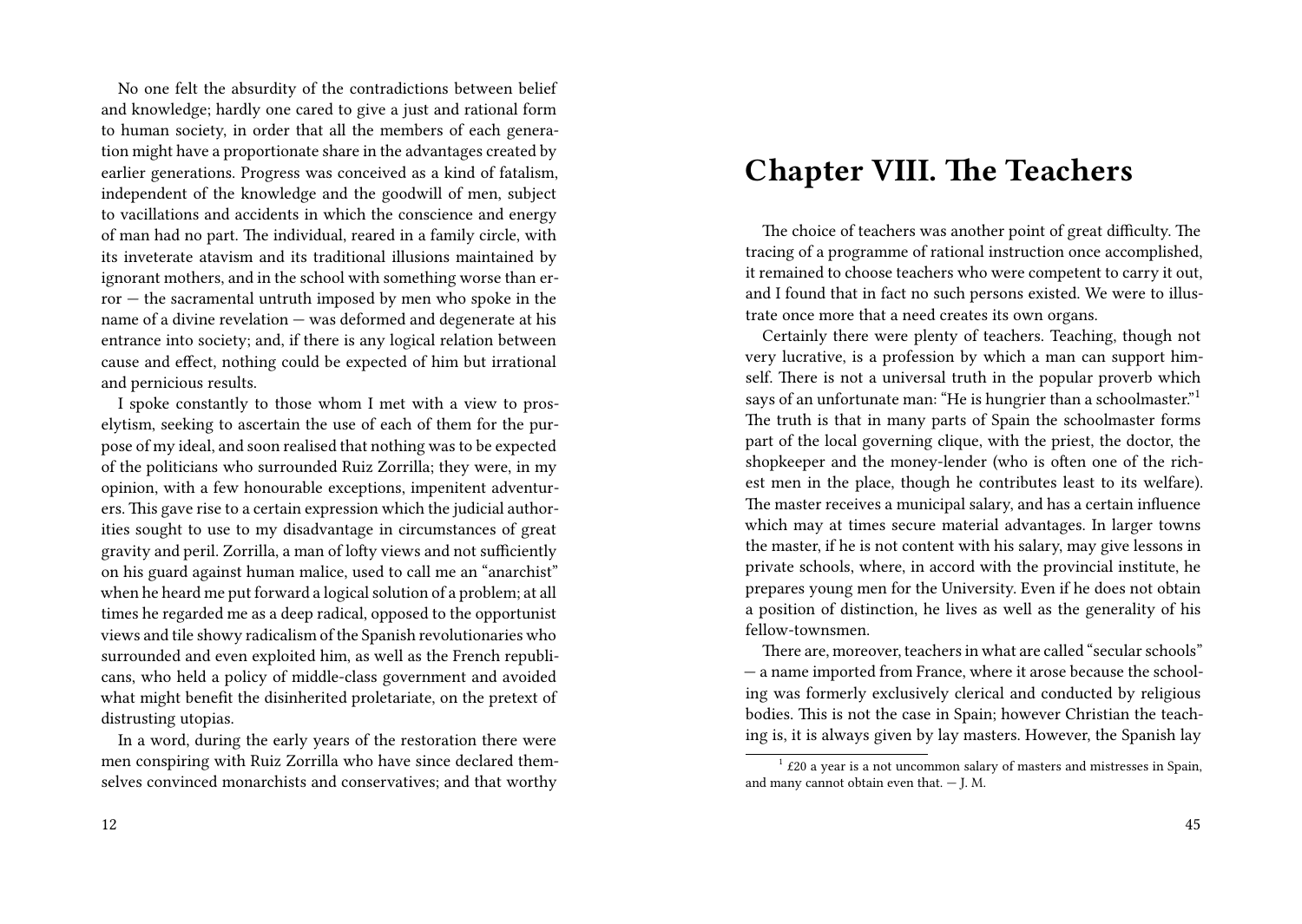to be bathed, another wanted a brush and powder for its teeth, another new clothes or boots, and so on. The poor mothers, burdened with their daily tasks, sometimes crushed by the hardness of the circumstances in which their life was passed, and probably under the influence of religious teaching, endeavoured to stop their petitions; but in the end the new life introduced into the home by the child triumphed, a welcome presage of the regeneration which rational education will one day accomplish.

I entrusted the expounding of the principles of scholastic hygiene to competent men, and Dr. Martínez Vargas and others wrote able and detailed articles on the subject in the *Bulletin*. Other articles were written on the subject of games and play, on the lines of modern pedagogy.<sup>2</sup>

man, who protested earnestly against the *coup d'Etat* of January 3, 1874, confided in his false friends, with the result, not uncommon in the political world, that most of them abandoned the republican party for the sake of some office. In the end he could count only on the support of those who were too honourable to sell themselves, though they lacked the logic, to develop his ideas and the energy to carry out his work.

In consequence of this I restricted myself to my pupils, and selected for my purposes those whom, I thought more appropriate and better disposed. Having now a clear idea of the aim which I proposed to myself and a certain prestige from my position as teacher and my expansive character, I discussed various subjects with my pupils when the lessons were over; sometimes we spoke of Spanish customs, sometimes of politics, religion, art, or philosophy. I sought always to correct the exaggerations of their judgments, and to show clearly how mischievous it is to subordinate one's own judgment to the dogma of a sect, school, or party, as is so frequently done. In this way I succeeded in bringing about a certain agreement among men who differed in their creeds and views, and induced them to master the beliefs which they had hitherto held unquestioningly by faith, obedience, or sheer indolence. My friends and pupils found themselves happy in thus abandoning some ancient error and opening their minds to truths which uplifted and ennobled them.

A rigorous logic, applied with discretion, removed fanatical bitterness, established intellectual harmony, and gave, to some extent at least, a progressive disposition to their wills. Freethinkers who opposed the Church and rejected the legends of *Genesis*, the imperfect morality of the gospels, and the ecclesiastical ceremonies; more or less opportunist republicans or radicals who were content with the futile equality conferred by the title of citizen, without in the least affecting class distinctions; philosophers who fancied they had discovered the first cause of things in their metaphysical labyrinths and established truth in their empty phrases — all were

 $2^2$  These articles are reproduced in the Spanish edition. As they are not from Ferrer's pen, I omit them. — J. M.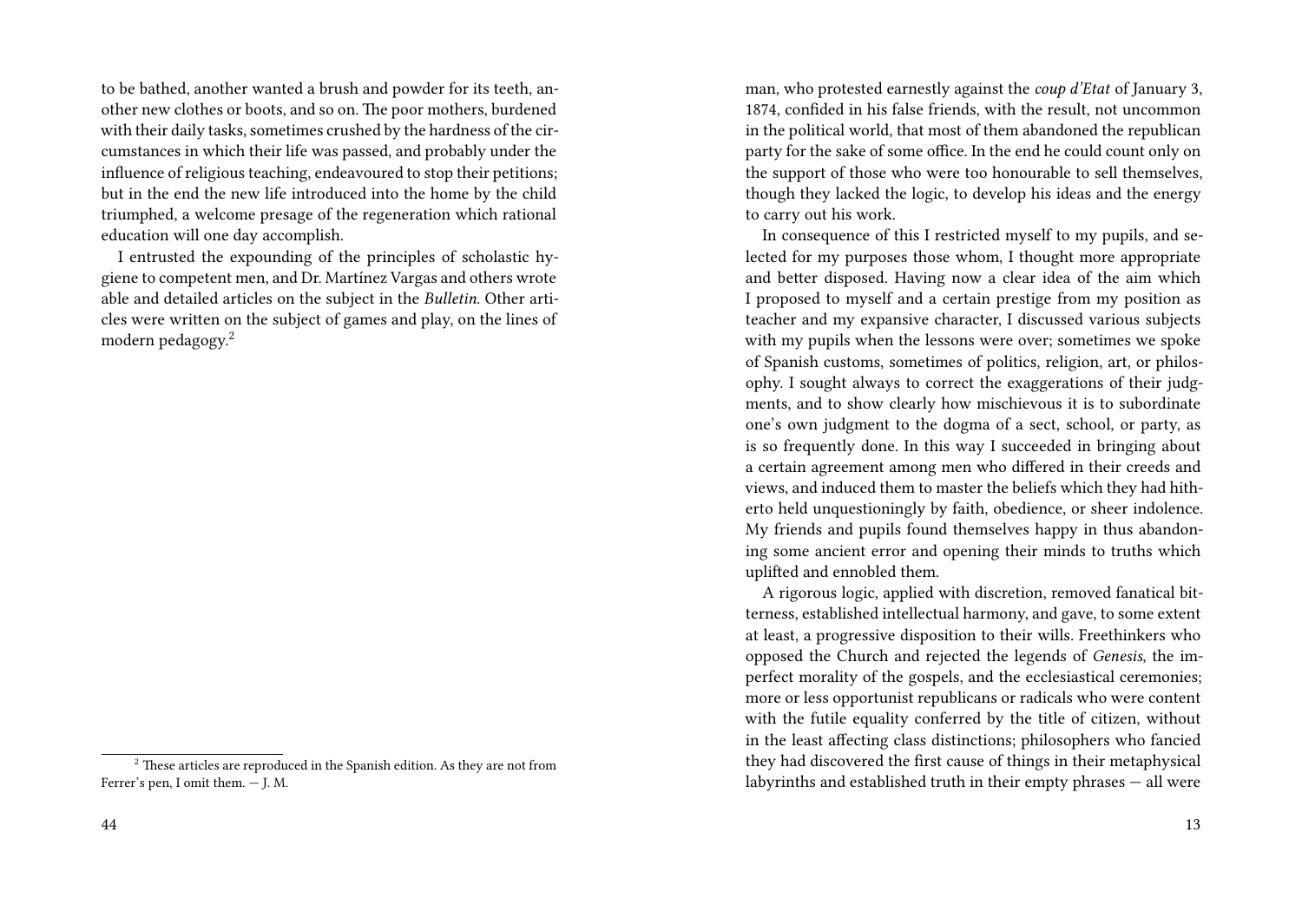enabled to see the errors of others as well as their own, and they leaned more and more to the side of common sense.

When the further course of my life, separated me from these friends and brought on me an unmerited imprisonment, I received many expressions of confidence and friendship from them. From all of them I anticipate useful work in the cause of progress, and I congratulate myself that I had some share in the direction of their thoughts and endeavours.

# **Chapter VII. School Hygiene**

In regard to hygiene we are, in Spain, dominated by the abominable ideas of the Catholic Church. Saint Aloysius and Saint Benedict J. Labré are not the only, or the most characteristic, saints in the list of the supposed citizens of the kingdom of heaven, but they are the most popular with the masters of uncleanliness. With such types of perfection,<sup>1</sup> in an atmosphere of ignorance, cleverly and maliciously sustained by the clergy and the middle-class Liberals, it was to be expected that the children who would come to our school would be wanting in cleanliness; dirt is traditional in their world.

We began a discreet and systematic campaign against it, showing the children how a dirty person or object inspires repugnance, and how cleanliness attracts esteem and sympathy; how one instinctively moves towards the cleanly person and away from the dirty and malodorous; and how we should be pleased to win the regard of those who see us and ashamed to excite their disgust.

We then explained cleanliness as an aspect of beauty, and uncleanliness as a part of ugliness; and we at length entered expressly into the province of hygiene, pointing out that dirt was a cause of disease and a constant possible source of infection and epidemic, while cleanliness was one of the chief conditions of health. We thus soon succeeded in disposing the children in favour of cleanliness, and making them understand the scientific principles of hygiene.

The influence of these lessons spread to their families, as the new demands of the children disturbed traditional habits. One child would ask urgently for its feet to be washed, another would ask

<sup>&</sup>lt;sup>1</sup> It is especially commended in the life of Benedict J. Labré and others that they deliberately cultivated filthiness of person. — J. M.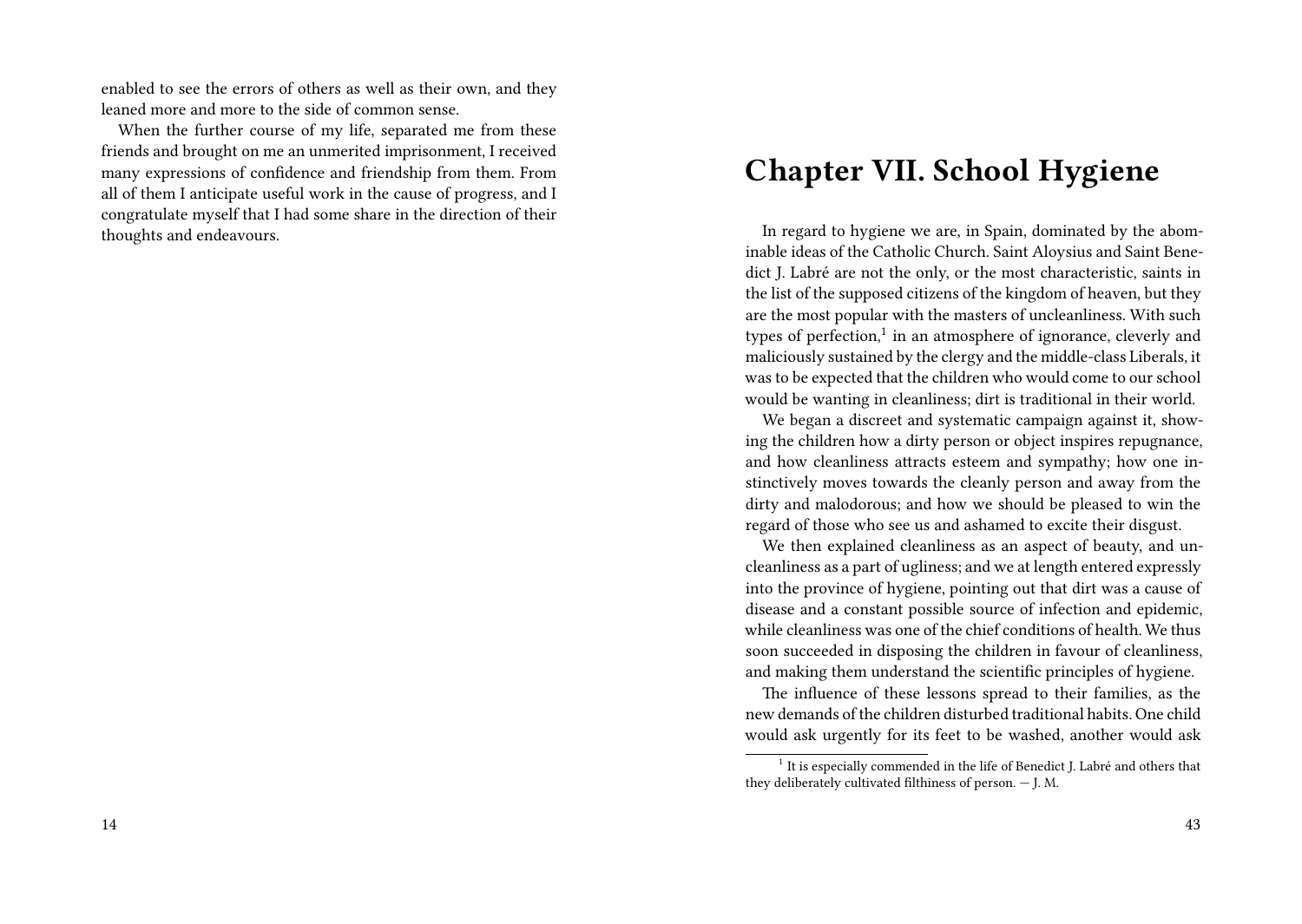will tend only to stupefy, to confuse ideas, and to perpetuate the domination of one class over another.

### **Chapter II. Mlle. Meunier**

Among my pupils was a certain Mlle. Meunier, a wealthy old lady with no dependents, who was fond of travel, and studied Spanish with the object of visiting my country. She was a convinced Catholic and a very scrupulous observer of the rules of her Church. To her, religion and morality were the same thing, and unbelief or "impiety," as the faithful say — was an evident sign of vice and crime.

She detested revolutionaries, and she regarded with impulsive and undiscriminating aversion every display of popular ignorance. This was due, not only to her education and social position, but to the circumstance that during the period of the Commune she had been insulted by children in the streets of Paris as she went to church with her mother. Ingenuous and sympathetic, without regard to antecedents, accessories, or consequences, she always expressed her dogmatic convictions without reserve, and I had many opportunities to open her eyes to the inaccuracy of her opinions.

In our many conversations I refrained from taking any definite side; so that she did not recognise me as a partisan of any particular belief, but as a careful reasoner with whom it was a pleasure to confer. She formed so flattering an opinion of me, and was so solitary, that she gave me her full confidence and invited me to accompany her on her travels. I accepted the offer, and we travelled in various countries. My conduct and our constant conversation compelled her to recognise the error of thinking that every unbeliever was perverse and every atheist a hardened criminal, since, I, a convinced atheist, manifested symptoms very different from those which her religious prejudice had led her to expect.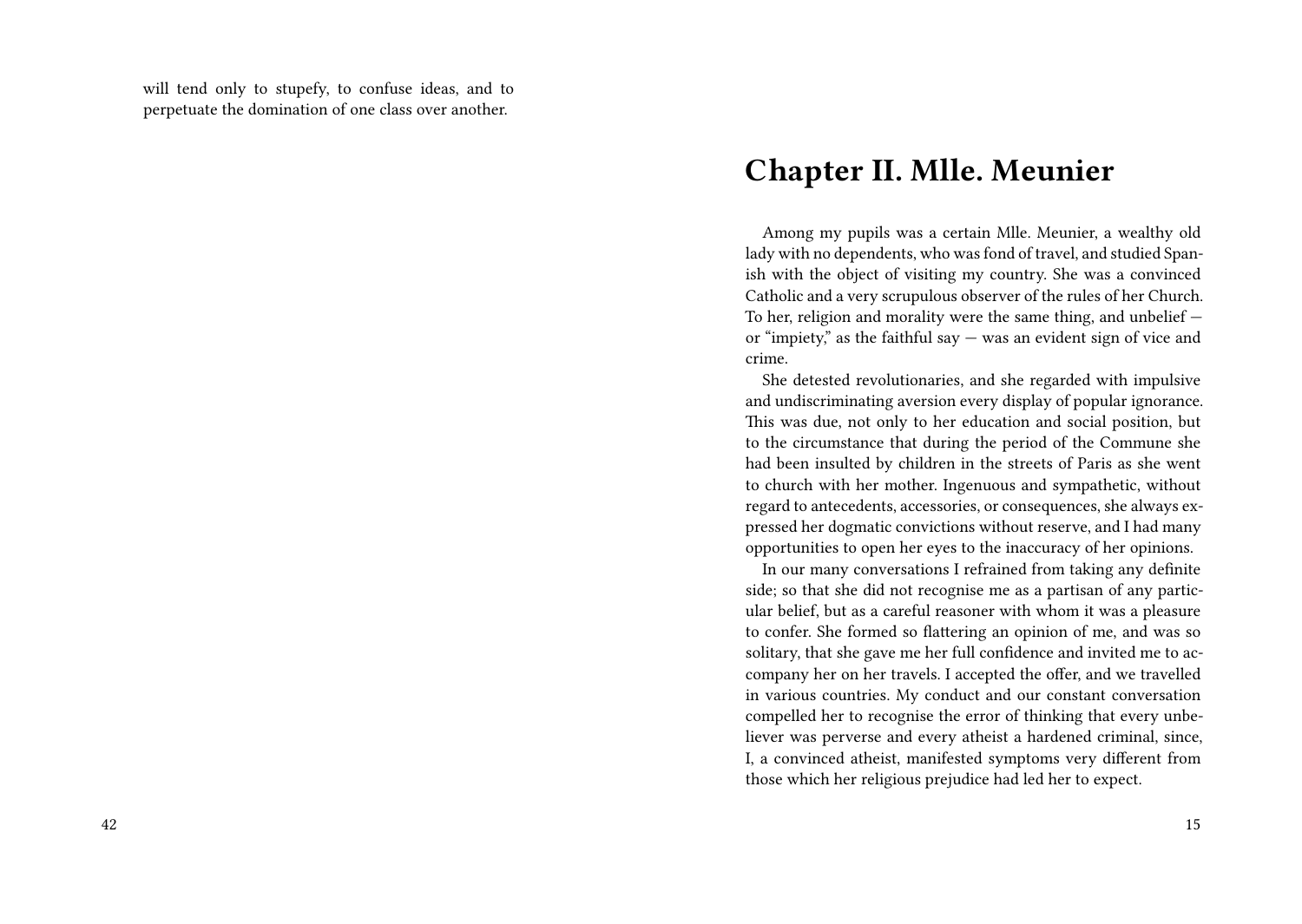She, thought, however, that my conduct was exceptional, and reminded me that the exception proves the rule. In the end the persistency and logic of my arguments forced her to yield to the evidence, and, when her prejudice was removed, she was convinced that a rational and scientific education would preserve children from error, inspire men with a love of good conduct, and reorganise society in accord with the demands of justice. She was deeply impressed by the reflection that she might have been on a level with the children who had insulted her if, at their age, she had been reared in the same conditions as they. When she had given up her belief in innate ideas, she was greatly preoccupied with the following problem: If a child were educated without hearing anything about religion, what idea of the Deity would it have on reaching the age of reason?

After a while, it seemed to me that we were wasting time if we were not prepared to go on from words to deeds. To be in possession of an important privilege through the imperfect organisation of society and by the accident of birth, to conceive ideas of reform, and to remain inactive or indifferent amid a life of pleasure, seemed to me to incur a responsibility similar to that of a man who refused to lend a hand to a person whom he could save from danger. One day, therefore, I said to Mlle. Meunier:

"Mlle., we have reached a point at which it is necessary to reconsider our position. The world appeals to us for our assistance, and we cannot honestly refuse it. It seems to me that to expend entirely on comforts and pleasures resources which form part of the general patrimony, and which would suffice to establish a useful institution, is to commit a fraud; and that would be sanctioned neither by a believer nor an unbeliever. I must warn you, therefore, that you must not count on my company in your further travels. I owe myself to my ideas and to humanity, and I think that you ought to have the same feeling now that you have exchanged your former faith for rational principles."

lously anachronistic ideas which offend the most elementary common sense.

We shall be asked, What are we to do if we cannot rely on the aid of the State, of Parliament, or municipalities? We must appeal to those whose interest it is to bring about a reform; to the workers, in the first place, then to the cultivated and privileged people who cherish sentiments of justice. They may not be numerous, but there are such. I am personally acquainted with several. The lecturer complained that the civic authorities were so dilatory in granting the reforms that are needed. I feel sure that he would do better not to waste his time on them, but appeal directly to the working class.

The field has been well prepared. Let him visit the various working men's societies, the Republican Fraternities, the Centres of Instruction, the Workers' Athenæums, and all the bodies which are working for reform,<sup>1</sup> and let him give ear to the language of truth, the exhortations to union and courage. Let him observe the attention given to the problem of rational and scientific instruction, a kind of instruction which shows the injustice of privilege and the possibility of reforms. If individuals and societies continue thus to combine their endeavours to secure the emancipation of those who suffer — for it is not the workers only who suffer — Señor C. may rest assured of a positive, sound, and speedy result, while whatever may be obtained of the government will be dilatory, and

 $^{\rm 1}$  These societies are particularly numerous in Spain, where the government system of education is deplorable, and schools are often established in connection with them. — J.M.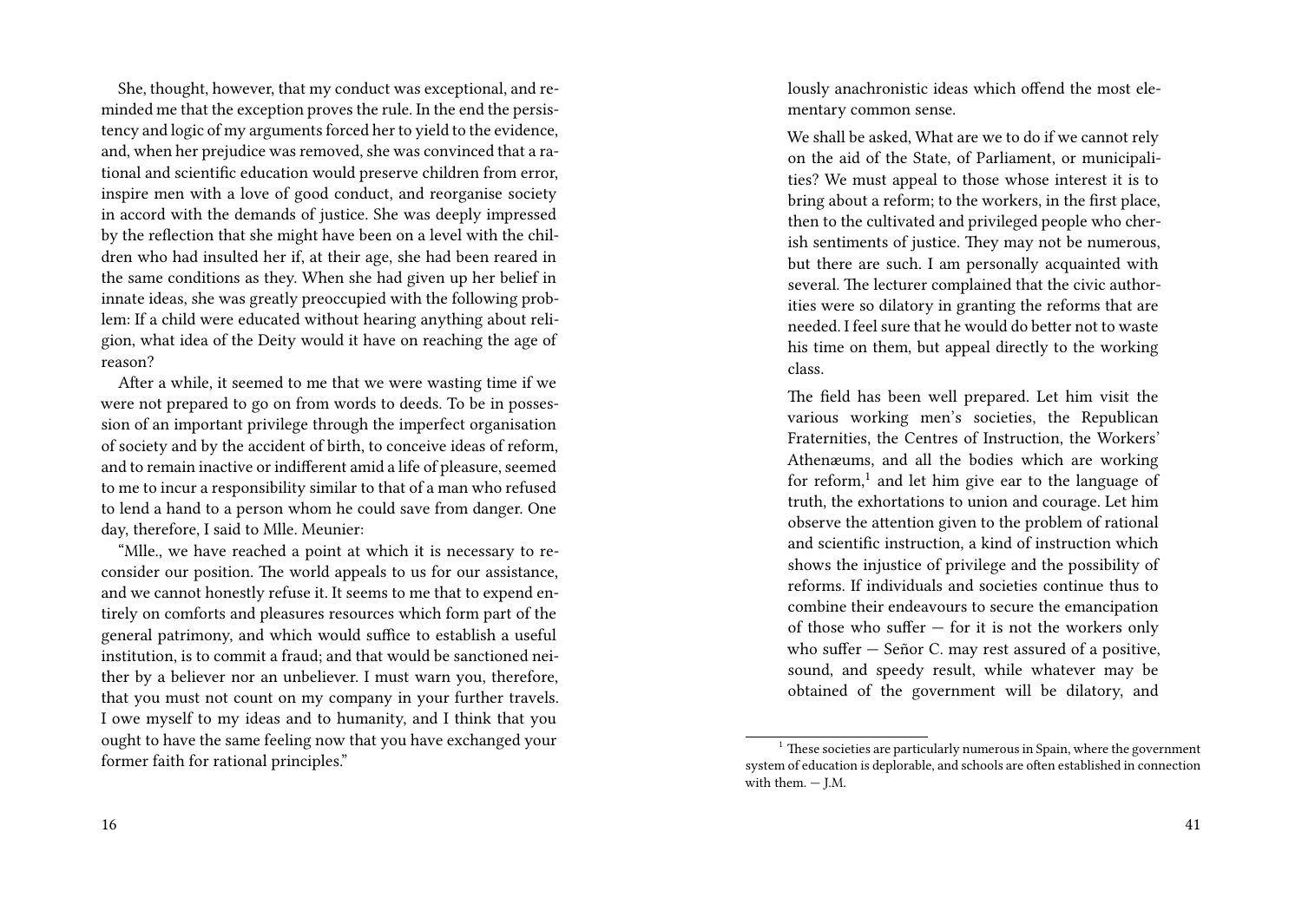and lowly companion. It is true, I admit, that children of all classes may attend the Belgian schools; but the instruction that is given in them is based on the supposed eternal necessity for a division of rich and poor, and on the principle that social harmony consists in the fulfillment of the laws.

It is natural enough that the masters should like to see this kind of education given on every side. It is a means of bringing to reason those who might one day be tempted to rebel. Not long ago, in Brussels and other Belgian towns, the sons of the rich, armed and organised in national troops, shot down the sons of the poor who were claiming universal suffrage. On the other hand, my acquaintance with the quality of Belgian education differs considerably from that of the lecturer. I have before me various issues of a Belgian journal (*L'Expréss de Liége*) which devotes an article to the subject, entitled "The Destruction of our National System of Education." The facts given are, unfortunately, very similar to the facts about education in Spain, though in this country there has been a great development of education by religious orders, which is, as everybody knows, the systematisation of ignorance. In fine, it is not for nothing that a violently clerical government rules in Belgium.

As to the modern education which is given in French schools, we may say that not a single one of the books used in them serves the purpose of a really secular education. On the very day in which Señor C. was lecturing in Gracia the Parisian journal *L'Action* published an article, with the title "How Secular Morality is Taught," in regard to the book *Recueil de maximes et pensées morales,* and quoted from it certain ridicu-

She was surprised, but recognised the justice of my decision, and, without other stimulus than her own good nature and fine feeling, she gave me the funds for the establishment of an institute of rational education. The Modern School, which already existed in my mind, was thus ensured of realisation by this generous act.

All the malicious statements that have been made in regard to this matter — for instance, that I had to submit to a judicial interrogation — are sheer calumnies. It has been said that I used a power of suggestion over Mlle. Meunier for my own purposes. This statement, which is as offensive to me as it is insulting to the memory of that worthy and excellent lady, is absolutely false. I do not need to justify myself; I leave my vindication to my acts, my life, and the impartial judgment of my contemporaries. But Mlle. Meunier is entitled to the respect of all men of right feeling, of all those who have been delivered from the despotism of sect and dogma, who have broken all connection with error, who no longer submit the light of reason to the darkness of faith nor the dignity of freedom to the yoke of obedience.

She believed with honest faith. She had been taught that between the Creator and the creature there is a hierarchy of intermediaries whom one must obey, and that one must bow to a series of mysteries contained in the dogmas imposed by a divinely instituted Church. In that belief she remained perfectly tranquil. The remarks I made and advice I offered her were not spontaneous commentaries on her belief, but natural replies to her efforts to convert me; and, from her want of logic, her feeble reasoning broke down under the strength of my arguments, instead of her persuading me to put faith before reason. She could not regard me as a tempting spirit, since it was always she who attacked my convictions; and she was in the end vanquished by the struggle of her faith and her own reason, which was aroused by her indiscretion in assailing the faith of one who opposed her beliefs.

She now ingenuously sought to exonerate the Communist boys as poor and uneducated wretches, the offspring of crime, disturbers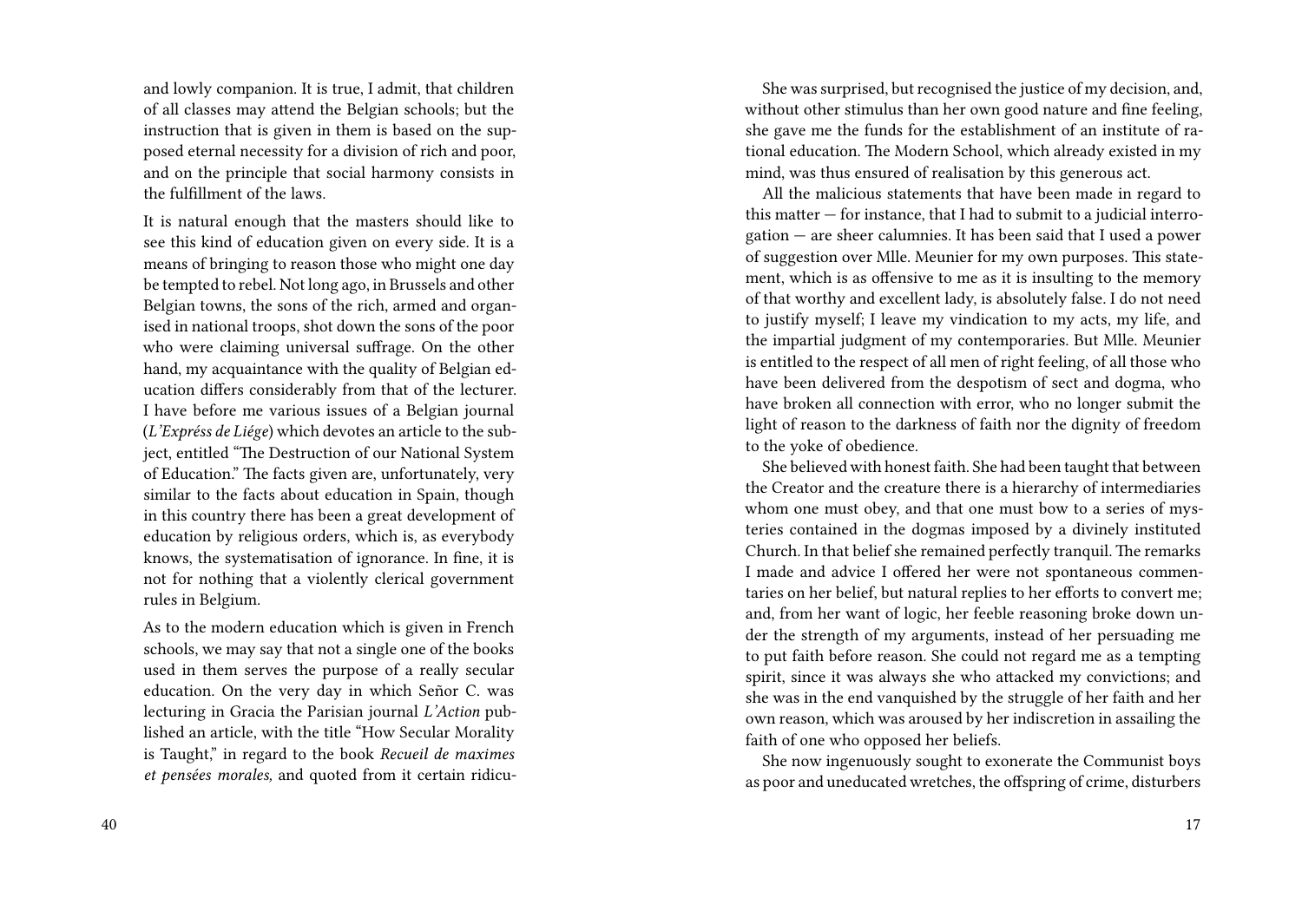of the social order on account of the injustice which, in face of such a disgrace, permits others, equal disturbers of the social order, to live unproductive lives, enjoy great wealth, exploit ignorance and misery, and trust that they will continue throughout eternity to enjoy their pleasures on account of their compliance with the rites of the Church and their works of charity. The idea of a reward of easy virtue and punishment of unavoidable sin shocked her conscience and moderated her religious feeling, and, seeking to break the atavistic chain which so much hampers any attempt at reform, she decided to contribute to the founding of a useful work which would educate the young in a natural way and in conditions which would help them to use to the full the treasures of knowledge which humanity has acquired by labour, study, observation, and the methodical arrangement of its general conclusions.

In this way, she thought, with the aid of a supreme intelligence which veils itself in mystery from, the mind of man, or by the knowledge which humanity has gained by suffering, contradiction, and doubt, the future will be realised; and she found an inner contentment and vindication of her conscience in the idea of contributing, by the bestowal of her property, to a work of transcendent importance.

Señor C., in fact, relies upon the State, upon Parliament or municipalities, for the building, equipment, and management of scholastic institutions. This seems to me a great mistake. If modern pedagogy means an effort towards the realisation of a new and more just form of society; if it means that we propose to instruct the rising generation in the causes which have brought about and maintain the lack of social equilibrium; if it means that we are anxious to prepare the race for better days, freeing it from religious fiction and from all idea of submission to an inevitable socioeconomic inequality; we cannot entrust it to the State nor to other official organisms which necessarily maintain existing privileges and support the laws which at present consecrate the exploitation of one man by another, the pernicious source of the by worst abuses.

Evidence of the truth of this is so abundant that any person can obtain it by visiting the factories and workshops and other centres of paid workers, by inquiring what is the manner of life of those in the higher and those in the lower social rank, by frequenting what are called courts of justice, and by asking the prisoners in our penal institutions what were the motives for their misconduct. If all this does not suffice to prove that the State favours those who are in possession of wealth and frowns on those who rebel against injustice, it may be useful to notice what has happened in Belgium. Here, according to Señor C., the government is so attentive to education and conducts it so excellently that private schools are impossible. In the official schools, he says, the children of the rich mingle with the children of the poor, and one may at times see the child of wealthy parents arm in arm with a poor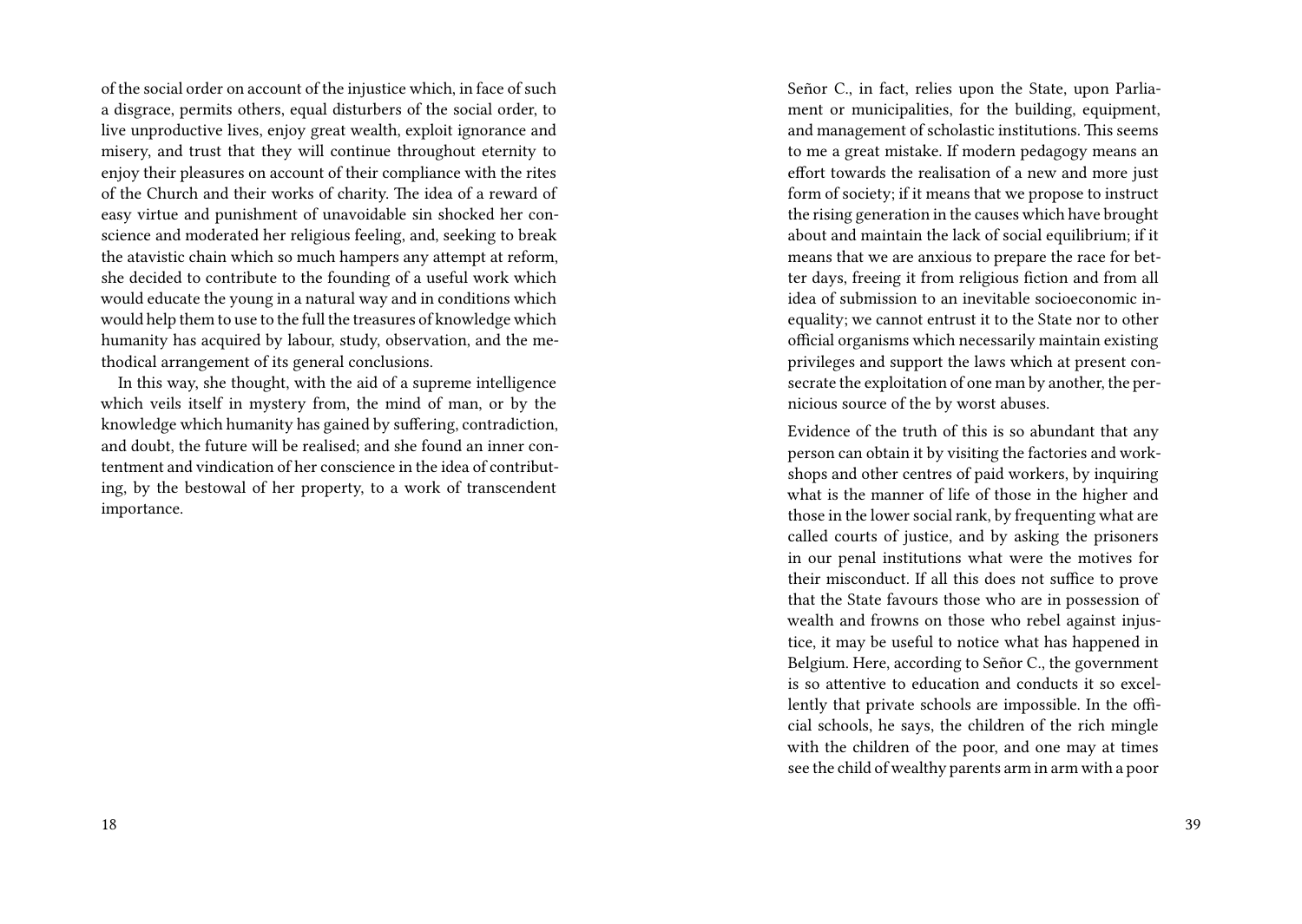cravings and hatreds, the adhesions and rebellions, which may be fitting sentiments in the adult. In other words, it must not seek to gather fruit until it has been produced by cultivation, nor must it attempt to implant a sense of responsibility until it has equipped the conscience with the fundamental conditions of such responsibility. Let it teach the children to be men; when they are men, they may declare themselves rebels against injustice.

It needs very little reflection to see that a school for rich children only cannot be a rational school. From the very nature of things it will tend to insist on the maintenance of privilege and the securing of their advantages. The only sound and enlightened form of school is that which co-educates the poor and the rich, which brings the one class into touch with the other in the innocent equality of childhood, by means of the systematic equality of the rational school.

With this end in view I decided to secure pupils of every social rank and include them in a common class, adopting a system accommodated to the circumstances of the parents or guardians of the children; I would not have a fixed and invariable fee, but a kind of sliding scale, with free lessons for some and different charges for others. I later published the following article on the subject in the *Bulletin* (May 10, 1905):

Our friend D.R.C. gave a lecture last Sunday at the Republican Club on the Subject of "Modern Pedagogy," explaining to his audience what we mean by modern education and what advantages society may derive from it. As I think that the subject is one of very great interest and most proper to receive public attention, I offer the following reflections and considerations on it. It seems to me that the lecturer was happy in his exposition of the ideal, but not in the suggestions he made with a view to realising it, nor in bringing forward the schools of France and Belgium as models to be imitated.

#### 38

# **Chapter III. I Accept The Responsibility**

Once I was in possession of the means of attaining my object, I determined to put my hand to the task without delay.<sup>1</sup> It was now time to give a precise shape to the vague aspiration that had long haunted my imagination; and to that end, conscious of my imperfect knowledge of the art of pedagogy, I sought the counsel of others. I had not a great confidence in the official pedagogists, as they seemed to me to be largely hampered by prejudices in regard to their subject or other matters, and I looked out for some competent person whose views and conduct would accord with my ideals. With his assistance I would formulate the programme of the Modern School which I had already conceived. In my opinion it was to be, not the perfect type of the future school of a rational state of society, but a precursor of it, the best possible adaptation of our means; that is to say, an emphatic rejection of the ancient type of school which still survives, and a careful experiment in the direction of imbuing the children of the future with the substantial truths of science.

I was convinced that the child comes into the world without innate ideas, and that during the course of his life he gathers the ideas of those nearest to him, modifying them according to his own observation and reading. If this is so, it is clear that the child should receive positive and truthful ideas of all things, and be taught that, to avoid error, it is essential to admit nothing on faith, but only af-

<sup>&</sup>lt;sup>1</sup> Mlle. Meunier died, leaving about  $£30,000$  unconditionally to Ferrer, before he returned to Spain in 1900. — J. M.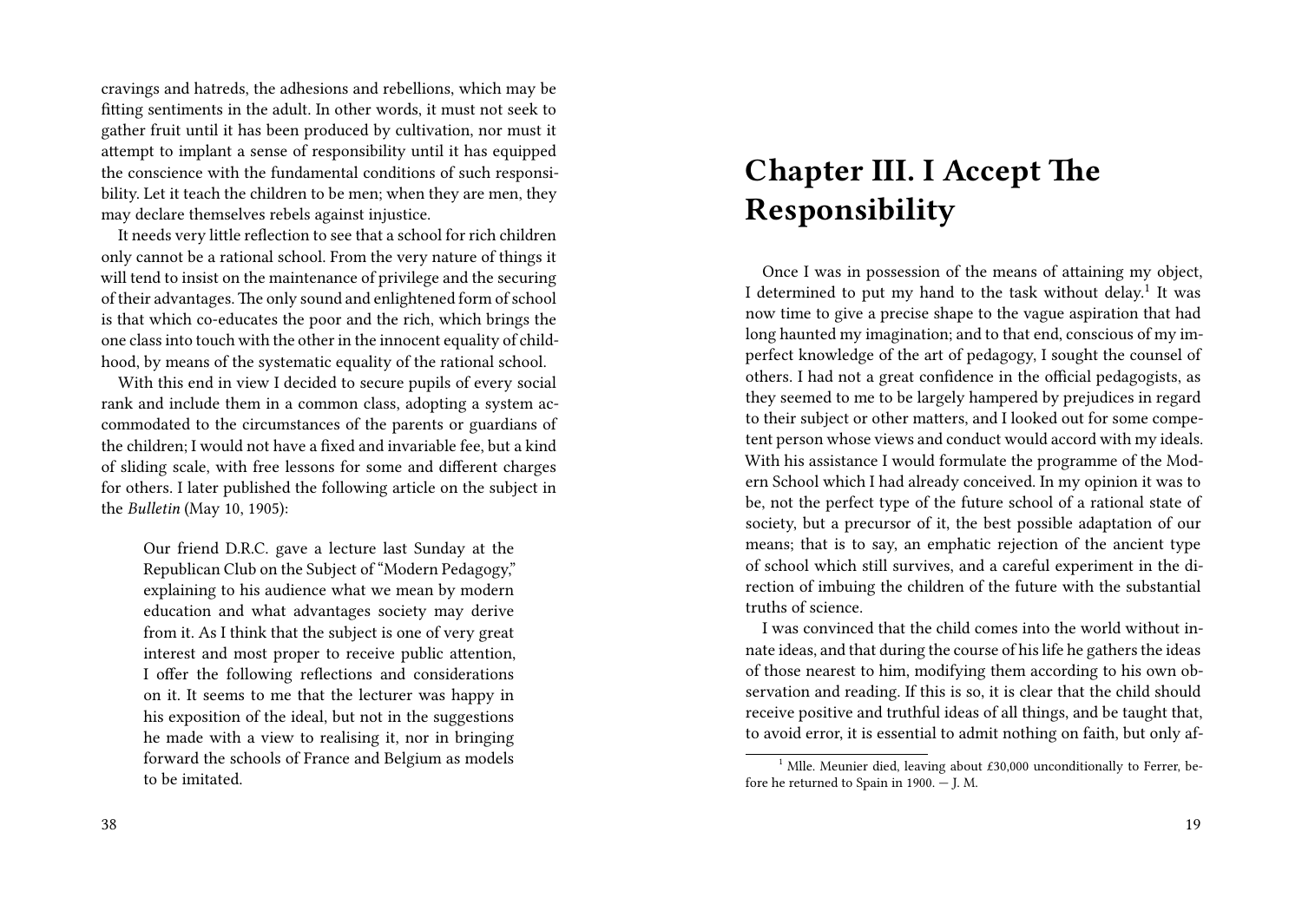ter experience or rational demonstration. With such a training the child will become a careful observer, and will be prepared for all kinds of studies.

When I had found a competent person, and while the first lines were being traced of the plan we were to follow, the necessary steps were taken in Barcelona for the founding of the establishment; the building was chosen and prepared, and the furniture, staff, advertisements, prospectuses, leaflets, etc., were secured. In less than a year all was ready, though I was put to great loss through the betrayal of my confidence by a certain person. It was clear that we should at once have to contend with many difficulties, not only on the part of those who were hostile to rational education, but partly on account of a certain class of theorists, who urged on me, as the outcome of their knowledge and experience, advice which I could only regard as the fruit of their prejudices. One man, for instance, who was afflicted with a zeal for local patriotism, insisted that the lessons should be given in Catalan [the dialect of the province of Barcelona], and would thus confine humanity and the world within the narrow limits of the region between the Ebro and the Pyrenees. I would not, I told the enthusiast, even adopt Spanish as the language of the school if a universal language had already advanced sufficiently to be of practical use. I would a hundred times rather use Esperanto than Catalan.

The incident confirmed me in my resolution not to submit the settlement of my plan to the authority of distinguished men who, with all their repute, do not take a single voluntary step in the direction of reform. I felt the burden of the responsibility I had accepted, and I endeavoured to discharge it as my conscience directed. Resenting the marked social inequalities of the existing order as I did, I could not be content to deplore their effects; I must attack them in their causes, and appeal to the principle of justice — to that ideal equality which inspires all sound revolutionary feeling.

If matter is one, uncreated, and eternal  $-$  if we live on a relatively small body in space, a mere speck in comparison with the

# **Chapter VI. Co-education of the Social Classes**

There must be a co-education of the different social classes as well as of the two sexes. I might have founded a school giving lessons gratuitously; but a school for poor children only would not be a rational school, since, if they were not taught submission and credulity as in the old type of school, they would have been strongly disposed to rebel, and would instinctively cherish sentiments of hatred.

There is no escape from the dilemma. There is no middle term in the school for the disinherited class alone; you have either a systematic insistence, by means of false teaching, on error and ignorance, or hatred of those who domineer and exploit. It is a delicate point, and needs stating clearly. Rebellion against oppression is merely a question of statics, of equilibrium. Between one man and another who are perfectly equal, as is said in the immortal first clause of the famous Declaration of the French Revolution ("Men are born and remain free and equal in rights") there can be no social inequality. If there is such inequality, some will tyrannise, the others protest and hate. Rebellion is a levelling tendency, and to that extent natural and rational, however much it may be discredited by justice and its evil companions, law and religion.

I venture to say quite plainly: the oppressed and the exploited have a right to rebel, because they have to reclaim their rights until they enjoy their full share in the common patrimony. The Modern School, however, has to deal with children, whom it prepares by instruction for the state of manhood, and it must not anticipate the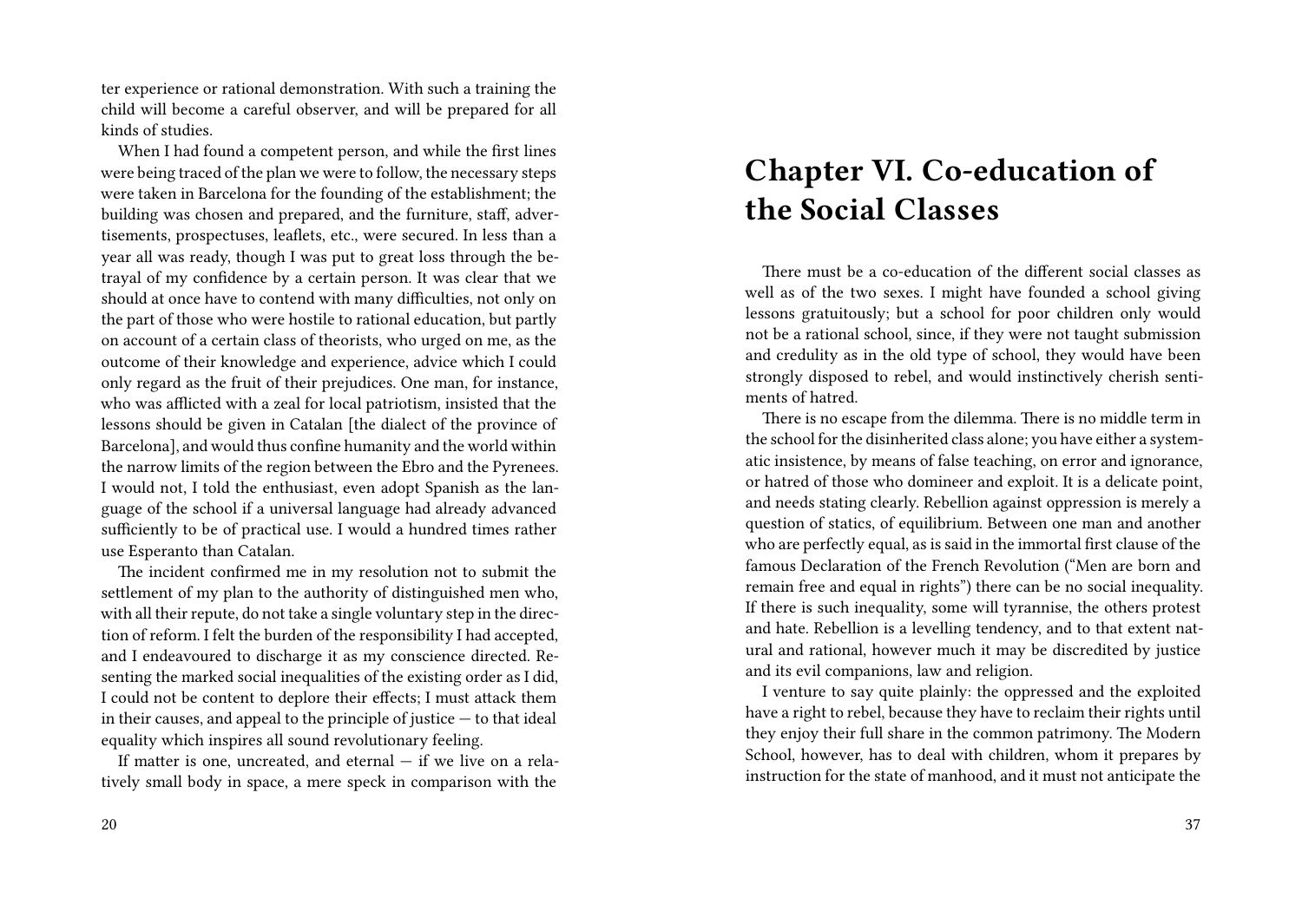the same things as a man. When science enters the mind of woman it will direct her rich vein of emotion, the characteristic element of her nature, the glad harbinger of peace and happiness among men.

It has been said that woman represents *continuity*, and man represents change: man is the individual, woman is the species. Change, however, would be useless, fugitive, and inconstant, with no social foundation of reality, if the work of woman did not strengthen and consolidate the achievements of man. The individual, as such, is the flower of a day, a thing of ephemeral significance in life. Woman, who represents the species, has the function of retaining within the species the elements which improve its life, and to discharge this function adequately she needs scientific instruction.

Humanity will advance more rapidly and confidently in the path of progress and increase its resources a hundredfold if it combines the ideas acquired by science with the emotional strength of woman. Ribot observes that an idea is merely an idea, an act of intelligence, incapable of producing or doing anything, unless it is accompanied by an emotional state, a motive element. Hence it is conceived as a scientific truth that, to the advantage of progress, an idea does not long remain in a purely contemplative condition when it appears. This is obviated by associating the idea with emotion and love, which do not fail to convert it into a vital action.

When will all this be accomplished? When shall we see the marriage of ideas with the impassioned heart of woman? From that date we shall have a moral matriarchate among civilized nations. Then, on the one hand, humanity, considered in the home circle, will have the proper teacher to direct the new generations in the sense of ideal; and on the other hand, it will have an apostle and enthusiastic propagandist who will impress the value of liberty on the minds of men and the need of co-operation upon the peoples of the world.

innumerable globes about us, as is taught in the universities, and may be learned by the privileged few who share the monopoly of science  $-$  we have no right to teach, and no excuse for teaching, in the primary schools to which the people go when they have the opportunity, that God made the world out of nothing in six days, and all the other absurdities of the ancient legends. Truth is universal, and we owe it to everybody. To put a price on it, to make it the monopoly of a privileged few, to detain the lowly in systematic ignorance, and — what is worse — impose on them. a dogmatic and official doctrine in contradiction with the teaching of science, in order that they may accept with docility their low and deplorable condition, is to me an intolerable indignity. For my part, I consider that the most effective protest and the most promising form of revolutionary action consist in giving the oppressed, the disinherited, and all who are conscious of a demand for justice, as much truth as they can receive, trusting that it will direct their energies in the great work of the regeneration of society.

Hence the terms of the first announcement of the Modern School that was issued to the public. It ran as follows:

#### PROGRAMME.

The mission of the Modern School is to secure that the boys and girls who are entrusted to it shall become well-instructed, truthful, just, and free from all prejudice.

To that end the rational method of the natural sciences will be substituted for the old dogmatic teaching. It will stimulate, develop, and direct the natural ability of each pupil, so that he or she will not only become a useful member of society, with his individual value fully developed, but will contribute, as a necessary consequence, to the uplifting of the whole community.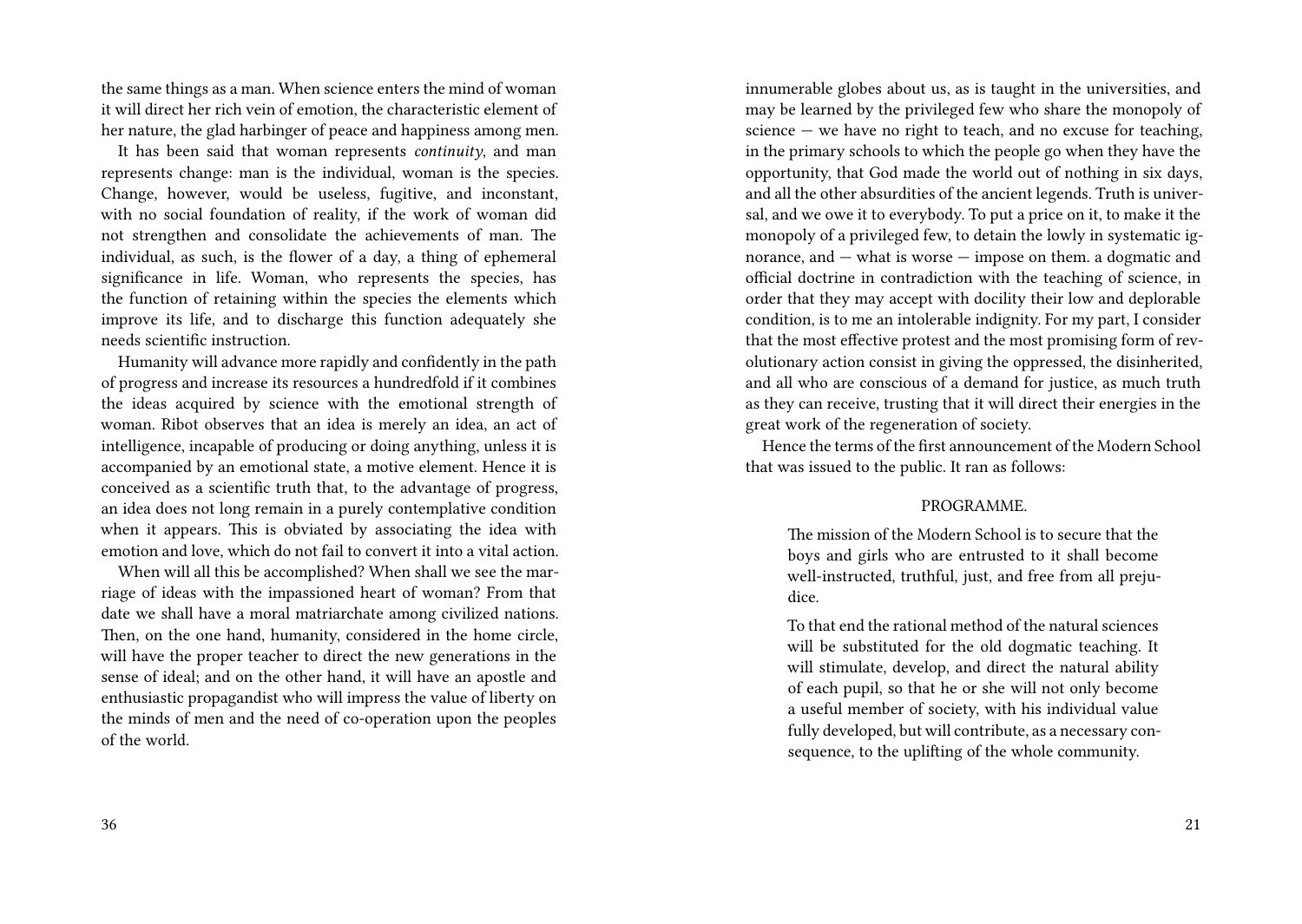It will instruct the young in sound social duties, in conformity with the just principle that "there are no duties without rights, and no rights without duties."

In view of the good results that have been obtained abroad by mixed education, and especially in order to realise the great aim of the Modern School — the formation of an entirely fraternal body of men and women, without distinction of sex or class — children of both sexes, from the age of five upward, will be received.

For the further development of its work, the Modern School will be opened on Sunday mornings when there will be classes on the sufferings of mankind throughout the course of history, and on the men and women who have distinguished themselves in science, art, or the light for progress. The parents of the children may attend these classes.

In the hope that the intellectual work of the Modern School will be fruitful, we have, besides securing hygienic conditions In the institution and its dependencies, arranged to have a medical inspection of children at their entrance into the school. The result of this will be communicated to the parents if it is deemed necessary; and others will be held periodically, in order to prevent the spread of contagious diseases during tile school hours.

During the week which preceded the opening of the Modern School I invited the representatives of the press to visit the institution and make it known, and some of the journals inserted appreciative notices of the work. It may be of historical interest to quote a few paragraphs from *El Diluvio*:

22

If the first ideas implanted in the mind of the child by the teacher are germs of truth and of positive knowledge; if the teacher himself is in touch with the scientific spirit of time, the result will be good from every point of view. But if a man be fed in the first stage of his mental development with fables, errors, and all that is contrary to the spirit of science, what can be expected of his future? When the boy becomes a man he will be an obstacle to progress. The human conscience is in infancy of the same natural texture as the bodily organism; it is tender and pliant. It readily accepts what comes to it from without. In the course of the time this plasticity gives place to rigidity; it loses its pliancy and becomes relatively fixed. From that time the ideas communicated to it by the mother will be encrusted and identified with the youth's conscience.

The acid of the more rational ideas which the youth acquires by social intercourse or private study may in cases relive the mind of the erroneous ideas implanted in childhood. But what is likely to be the practical outcome of this transformation of the mind in the sphere of conduct? We must not forget that in most cases the emotions associated with the early ideas remain in the deeper folds of the heart. Hence it is that we find in so many men such a flagrant and lamentable antithesis between the thought and the deed, the intelligence and the will; and this often leads to an eclipse of good conduct and a paralysis of progress.

This primary sediment which we owe to our mothers is so tenacious and enduring — it passes so intimately into the very marrow of our being — that even energetic characters, which have effected a sincere reform of mind and will, have the mortification of discovering this Jesuitical element, derived from their mothers, when they turn to make an inventory of their ideas.

Woman must not be restricted to the home. The sphere of her activity must go out far beyond her home; it must extend to the very confines of society. But in order to ensure a helpful result form her activity we must not restrict the amount of knowledge we communicate to her; she must learn both in regard to quantity and quality,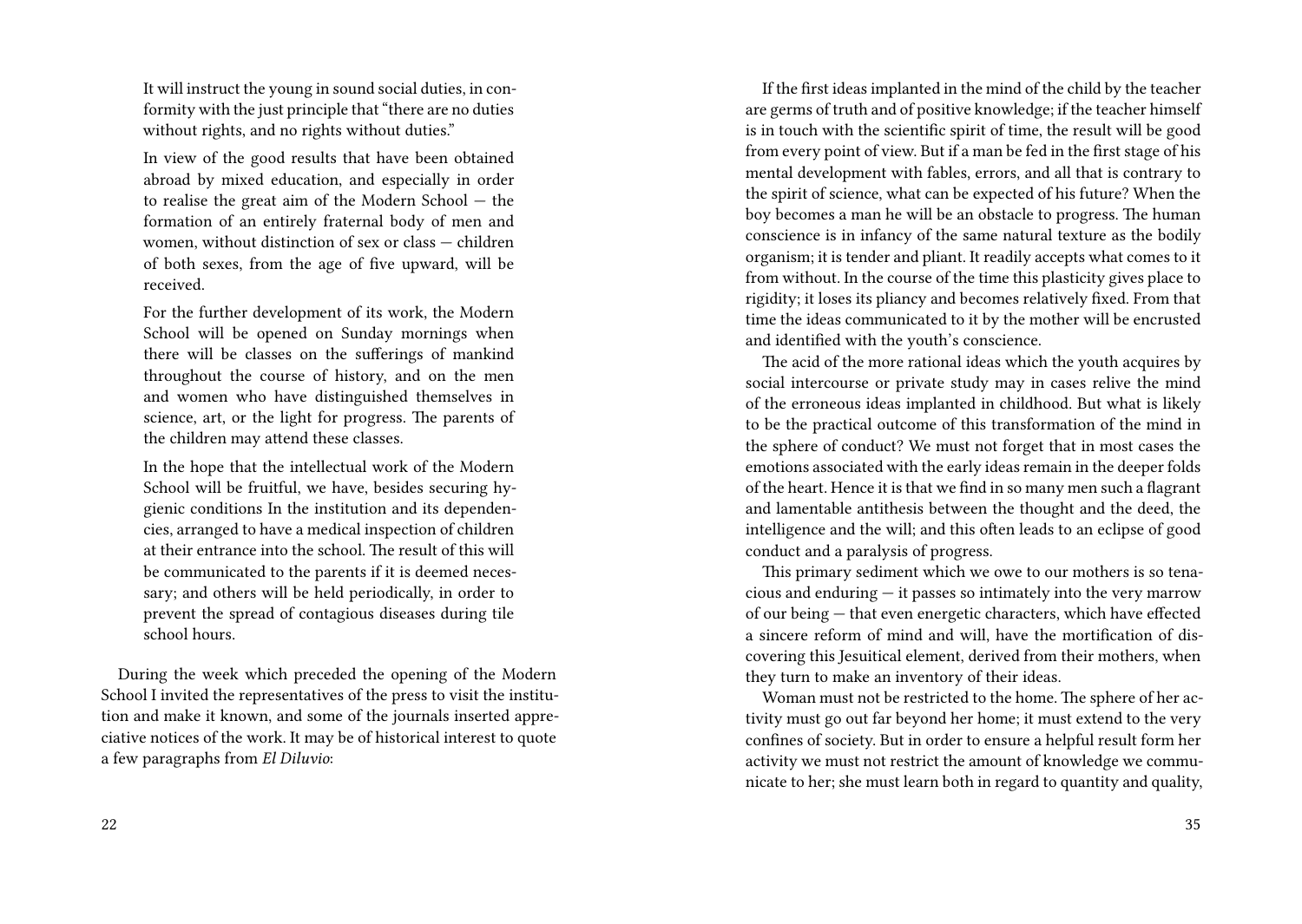view of each. It is important to realise that, in face of the purposes of life, man is neither inferior nor (as we affect to think) superior to woman. They have different qualities, and no comparison is possible between diverse things.

As many psychologists and sociologists observe, the human race displays two fundamental aspects. Man typifies the dominion of thought and of the progressive spirit; woman bears in her moral nature the characteristic note of intense sentiment and of the conservative spirit. But this view of the sexes gives no encouragement whatever to the ideas of reactionaries. If the predominance of the conservative element and of the emotions is ensured in woman by natural law, this does not make her the less fitted to be the companion of man. She is not prevented by the constitution of her nature from reflecting on things of importance, nor is it necessary that she should use her mind in contradiction to the teaching of science and absorb all kinds of superstitions and fables. The possession of a conservative disposition does not imply that one is bound to crystallize in a certain stage of thought, or that one must be obsessed with prejudice in all that relates to reality.

"To conserve" merely means "to retain," to keep what has been given us, or what we have ourselves produced. The author of *The Religion of the Future* says, referring to woman in this aspect: "The conservative spirit may be applied to truth as well as to error; it all depends what it is you conserve. If woman is instructed in philosophical and scientific matters, her conservative power will be to the advantage, not to the disadvantage, of progressive thought."

On the other hand, it is pointed out that woman is emotional. She does not selfishly keep to herself what she receives; she spreads abroad her beliefs, her ideas, and all the good and evil that form her moral treasures. She insists on sharing them with all those who are, by the mysterious power of emotion, identified with her. With exquisite art, with invariable unconsciousness, her whole moral physiognomy, her whole soul, so to say, impresses itself on the soul of those she loves.

The future is budding in the school. To build on any other foundation is to build on sand. Unhappily, the school may serve either the purposes of tyranny or the cause of liberty, and may thus serve either barbarism or civilisation.

We are therefore pleased to see certain patriots and humanitarians, who grasp the transcendent importance of this social function, which our Government systematically overlooks, hasten to meet this pressing need by founding a Modern School; a school which will not seek to promote the interests of sect and to move in the old ruts, as has been done hitherto, but will create an intellectual environment in which the new generation will absorb the ideas and the impulses which the stream of progress unceasingly brings.

This end can only be attained by private enterprise. Our existing institutions, tainted with all the vices of the past and weakened by all the trivialities of the present, cannot discharge this useful function. It is reserved for men of noble mind and unselfish feeling to open up the new path by which succeeding generations will rise to higher destinies.

This has been done, or will be done, by the founders of the modest Modern School which we have visited at the courteous invitation of its directors and those who are in its development. This school is not a commercial enterprise, like most scholastic institutions, but a pedagogical experiment of which only one other specimen exists in Spain (the Free Institution of Education at Madrid).

Sr. Salas Antón brilliantly expounded the programme of the school to the small audience of journalists and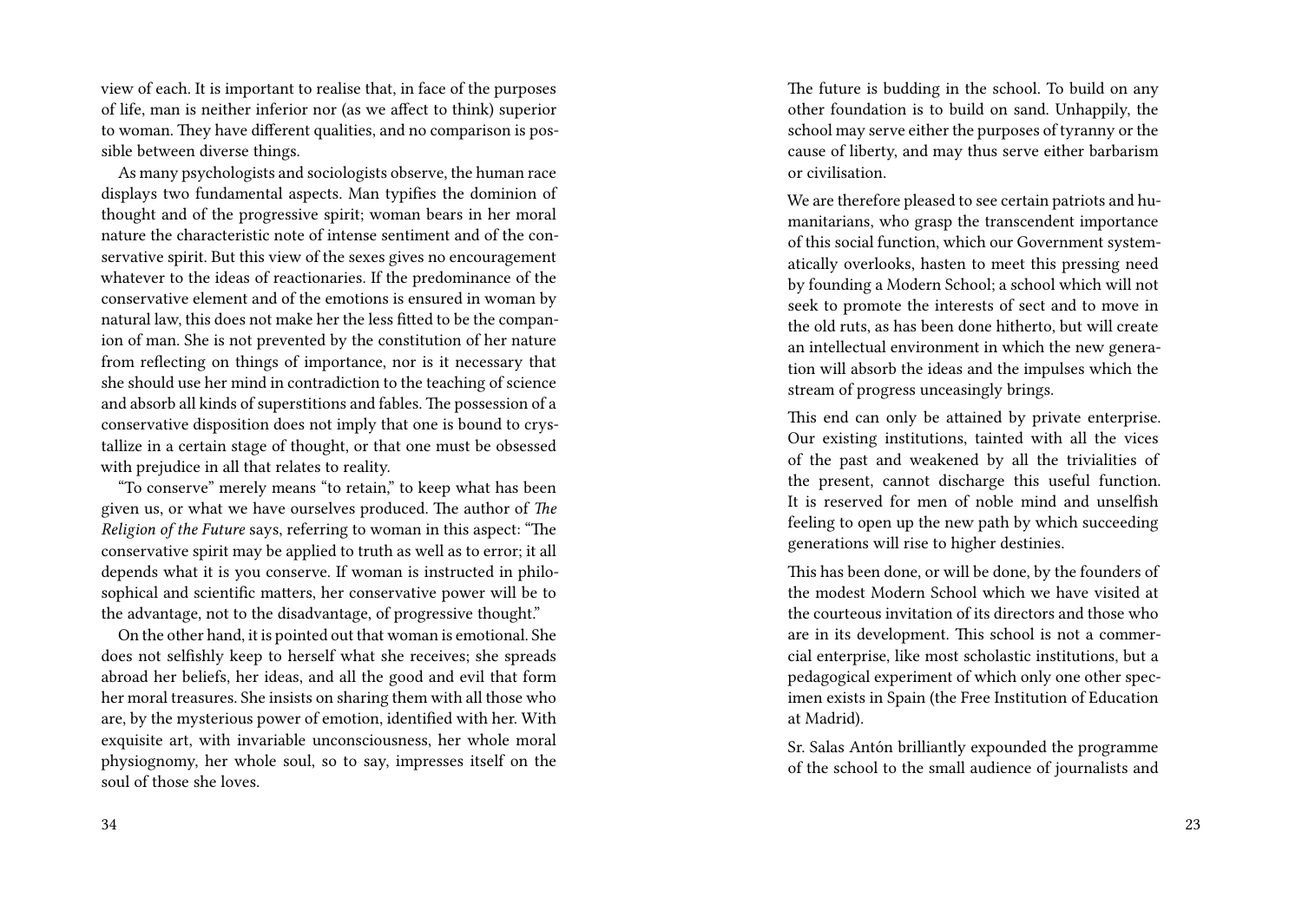others who attended the modest opening-festival, and descanted on the design of educating children in the *whole* truth and *nothing but* the truth, or what is proved to be such. His chief theme was that the founders do not propose to add one more to the number of what are known as "Lay Schools," with their impassioned dogmatism, but a serene observatory, open to the four winds of heaven, with no cloud darkening the horizon and interposing between the light and the mind of man.

of sense, without vital and rational significance in life, since what we witness in the Christian Church, in Catholicism particularly, is the exact opposite of this idea. Not long ago a Christian woman of fine feeling and great sincerity complained bitterly of the moral debasement which is put upon her sex In the bosom of the Church: "It would be impious audacity for a woman to aspire in the Church even to the position of the lowest sacristan."

A man must suffer from ophthalmia of the mind not to see that, under the inspiration of Christianity, the position of woman is no better than it was under the ancient civilisations; it is, indeed, worse, and has aggravating circumstances. It is a conspicuous fact in our modern Christian society that, as a result and culmination of our patriarchal development, the woman does not belong to herself; she is neither more nor less than an adjunct of man, subject constantly to his absolute dominion hound to him  $-$  it may be  $-$  by chains of gold. Man has made her a perpetual minor. Once this was done, she was bound to experience one of two alternatives: man either oppresses and silences her, or treats her as a child to be coaxed — according to the mood of the master. If at length we note in her some sign of the new spirit, if she begins to assert her will and claim some share of independence, if she is passing, with irritating slowness, from the state of slave to the condition of a respected ward, she owes it to the redeeming spirit of science, which is dominating the customs of races and the designs of our social rulers.

The work of man for the greater happiness of the race has hitherto been defective; in future it must be a joint action of the sexes; it is incumbent on both man and woman, according to the point of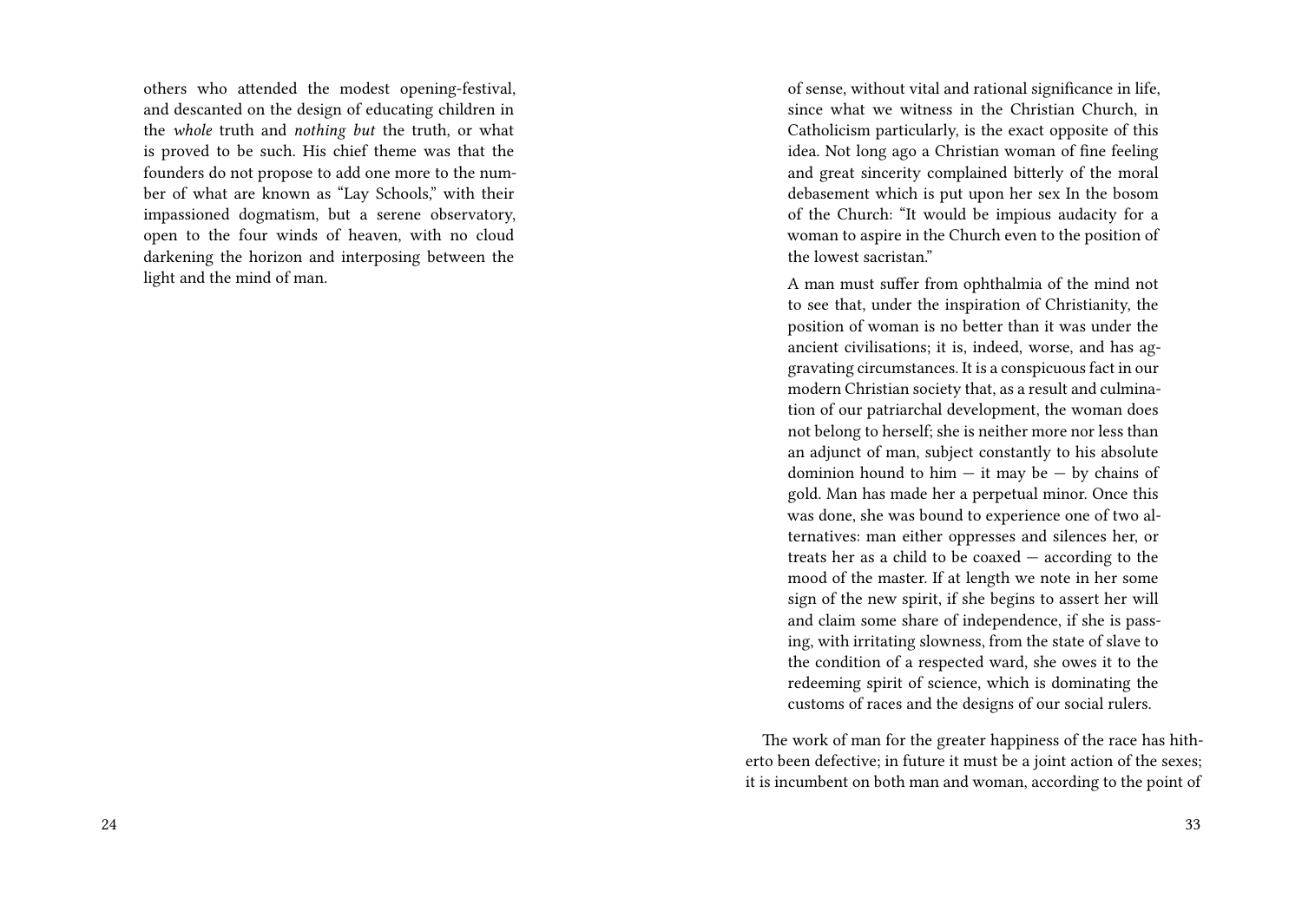have been a discussion in the press, conventional feeling would have been aroused, and the fear of "what people would say" — that paralysing obstacle to good intentions — would have been stronger than reason. Our project would have proved exceedingly difficult, if not impossible. Whereas, proceeding as we did, we were able to open with a sufficient number of boys and girls, and the number steadily increased, as the *Bulletin* of the school shows.

In my own mind, co-education was of vital importance. It was not merely and indispensable condition of realising what I regard as the ideal result of rational education; it was the ideal itself, initiating its life in the Modern School, developing a confidence of attaining our end. Natural science, philosophy, and history unite in teaching, in face of all prejudice to the contrary, that man and woman are two complementary aspects of human nature, and the failure to recognise this essential and important truth has had the most disastrous consequences.

In the second number of the *Bulletin*, therefore, I published a careful vindication of my ideas:

Mixed education [I said] is spreading among civilised nations. In many places it has already had excellent results. The principle of this new scheme of education is that children of both sexes shall receive the same lessons; that their minds shall be developed, their hearts purified and their wills strengthened in precisely the same manner; that the sexes Shall be in touch with each other from infancy so that woman shall be, not in name only, but in reality and truth, the companion of man.

A venerable institution which dominates the thoughts of our people declares, at one of the most solemn moments of life, when, with ceremonious pomp, man and woman are united in matrimony, that woman is the companion of man. These are hollow words, void

# **Chapter IV. The Early Programme**

The time had come to think of the inauguration of the Modern School. Some time previously I had invited a number of gentlemen of great distinction and of progressive sentiments to assist me with their advice and form a kind of Committee of Consultation. My intercourse with them at Barcelona was of great value to me, and many of them remained in permanent relation with me, for which I may express my gratitude. They were of opinion that the Modern School should be opened with some display — invitation-cards, a circular to the press, a large hall, music, and oratorical addresses by distinguished Liberal politicians. It would have been easy to do this, and we would have attracted an audience of hundreds of people who would have applauded with that momentary enthusiasm which characterises our public functions. But I was not seduced by the idea. As a Positivist and an idealist I was convinced that a simple modesty best befitted the inauguration of a work of reform. Any other method seemed to me disingenuous, a concession to enervating conventions and to the very evil which I was setting out to reform. The proposal of the Committee was, therefore, repugnant to my conscience and my sentiments, and I was, in that and all other things relating to the Modern School, the executive power.

In the first number of the *Bulletin of the Modern School*, issued on October 30, 1901, I gave a general exposition of the fundamental principles of the School, which I may repeat here.

Those imaginary products of the mind, *a priori* ideas, and all the absurd and fantastical fictions hitherto re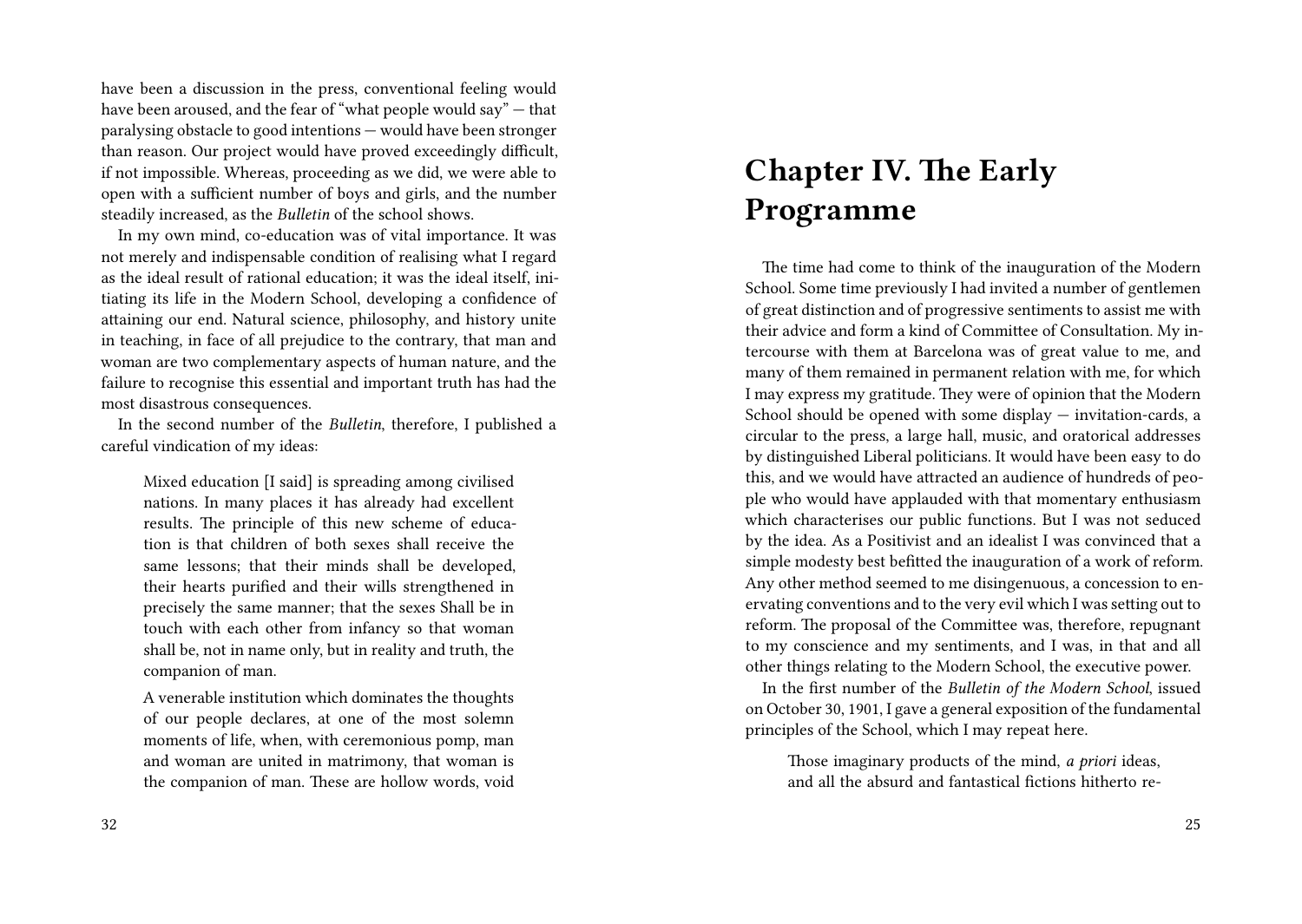garded as truth and imposed as directive principles of human conduct have for some time past incurred the condemnation of reason and the resentment of conscience. The sun no longer merely touches the tips of the mountains; it floods the valleys, and we enjoy the light of noon. Science is no longer the patrimony of a small group of privileged individuals; its beneficent rays more or less consciously penetrate every rank of society. On all sides traditional errors are being dispelled by it; by the confident procedure of experience and observation it enables us to attain accurate knowledge and criteria in regard to natural objects and the laws which govern them. With indisputable authority it bids men lay aside for ever their exclusivisms and privileges, and it offers itself as the controlling principle of human life, seeking to imbue all with a common sentiment of humanity.

Relying on modest resources, but with a robust and rational faith and a spirit that will not easily be intimidated, whatever obstacles arise in our path, we have founded the Modern School. Its aim is to convey, without concession to traditional methods, an education based on the natural sciences. This new method, though the only sound and positive method, has spread throughout the civilised world, and has innumerable supporters of intellectual distinction and lofty principles.

We are aware how many enemies there are about us. We are conscious of the innumerable prejudices which oppress the social conscience of our country. This is the outcome of a medieval, subjective, dogmatic education, which makes ridiculous pretensions to the possession of an infallible criterion. We are

#### 26

## **Chapter V. The Co-education of the Sexes**

The most important point in our programme of rational education, in the view of the intellectual condition of the country, and the feature which was most likely to shock current prejudices and habits, was the co-education of boys and girls.

The idea was not absolutely new in Spain. As a result of necessity and of primitive conditions, there were villages in remote valleys and on the mountains where some good natured neighbour, or the priest or sacristan, used to teach the catechism, and sometimes elementary letters, to boys and girls in common. In fact, it is sometimes legally authorised, or at least tolerated, by the State among small populations which have not the means to pay both a master and a mistress. In such cases, either a master or a mistress gives common lessons to boys and girls, as I had myself seen in a village not far from Barcelona. In towns and cities, however, mixed education was not recognised. One read sometimes of the occurrence of it in foreign countries, but no one proposed to adopt it in Spain, where such a proposal would have been deemed an innovation of the most utopian character.

Knowing this, I refrained from making any public propaganda on the subject, and confirmed myself to private discussion with individuals. We asked every parent who wished to send a boy to the school if there were girls in the family, and it was necessary to explain to each the reasons for co-education. Wherever we did this, the result was satisfactory. If we had announced our intention publicly, it would have raised a storm of prejudice. There would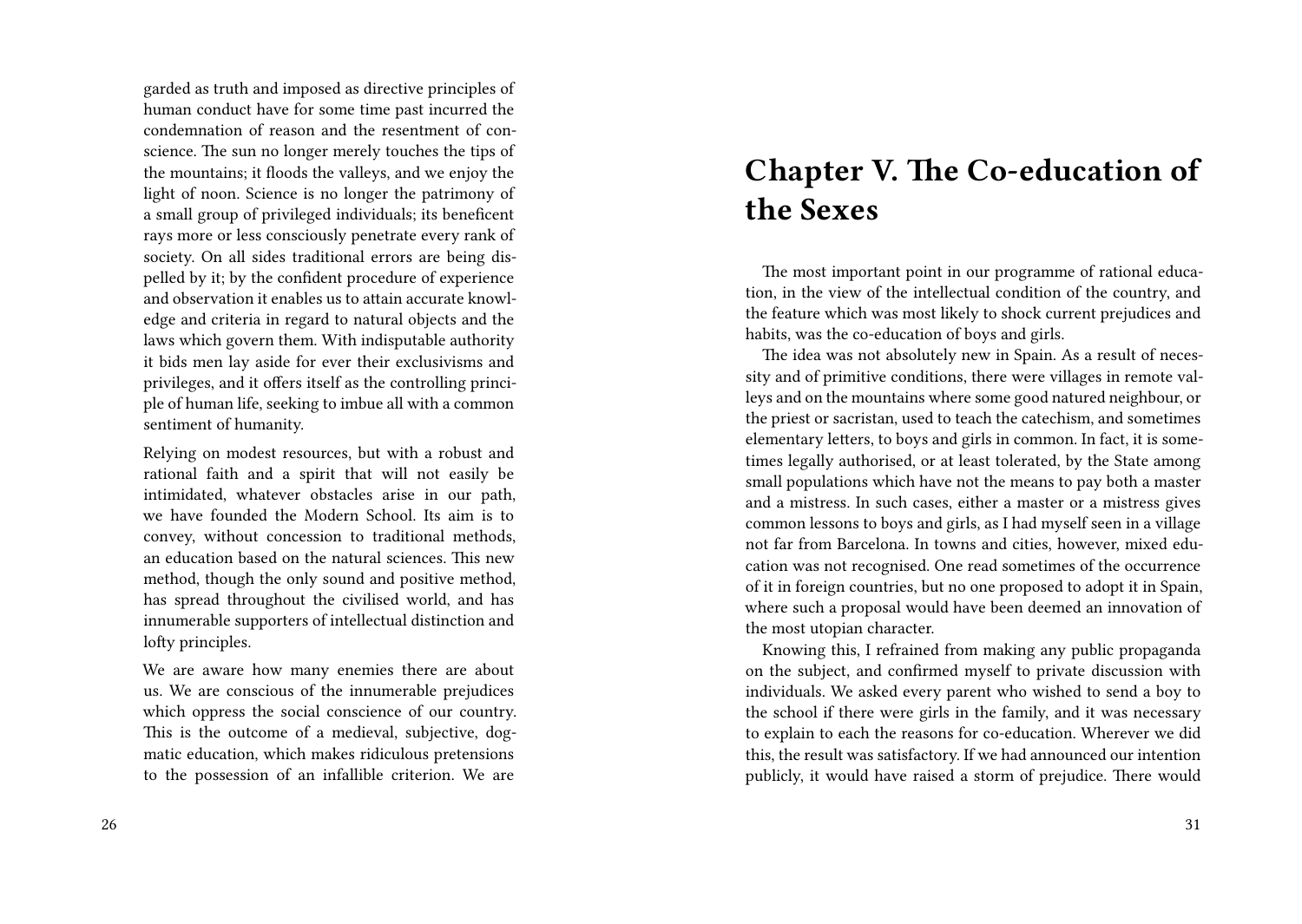was destined to last. We created the Modern, Scientific, and Rational School, the fame of which soon spread in Europe and America. Time may witness a change of its name — the "Modern" School but the description "scientific and rational" will be more and more fully vindicated.

further aware that, in virtue of the law of heredity, strengthened by the influences of the environment, the tendencies which are connatural and spontaneous in the young child are still more pronounced in adolescence. The struggle will be severe, the work difficult; but with a constant and unwavering will, the sole providence of the moral world, we are confident that we will win the victory to which we aspire. We will develop living brains, capable of reacting on our instruction. We will take care that the minds of our pupils will sustain, when they leave the control of their teachers, a stern hostility to prejudice; that they will be solid minds, capable of forming their own rational convictions on every subject.

This does not mean that we will leave the child, at the very outset of its education, to form its own ideas. The Socratic procedure is wrong, if it is taken too literally. The very constitution of the mind, at the commencement of its development, demands that at this stage the child shall be receptive. The teacher must implant the germs of ideas. These will, when age and strength invigorate the brain, bring forth corresponding flowers and fruit, in accordance with the degree of initiative and the characteristic features of the pupil's mind.

On the other hand, we may say that we regard as absurd the widespread notion that an education based on natural science stunts the organ of the idealist faculty. We are convinced that the contrary is true. What science does is to correct and direct it, and give it a wholesome sense of reality. The work of man's cerebral energy is to create the *ideal*, with the aid of art and philosophy. But in order that the ideal shall not degenerate into fables, or mystic and unsubstantial dreams,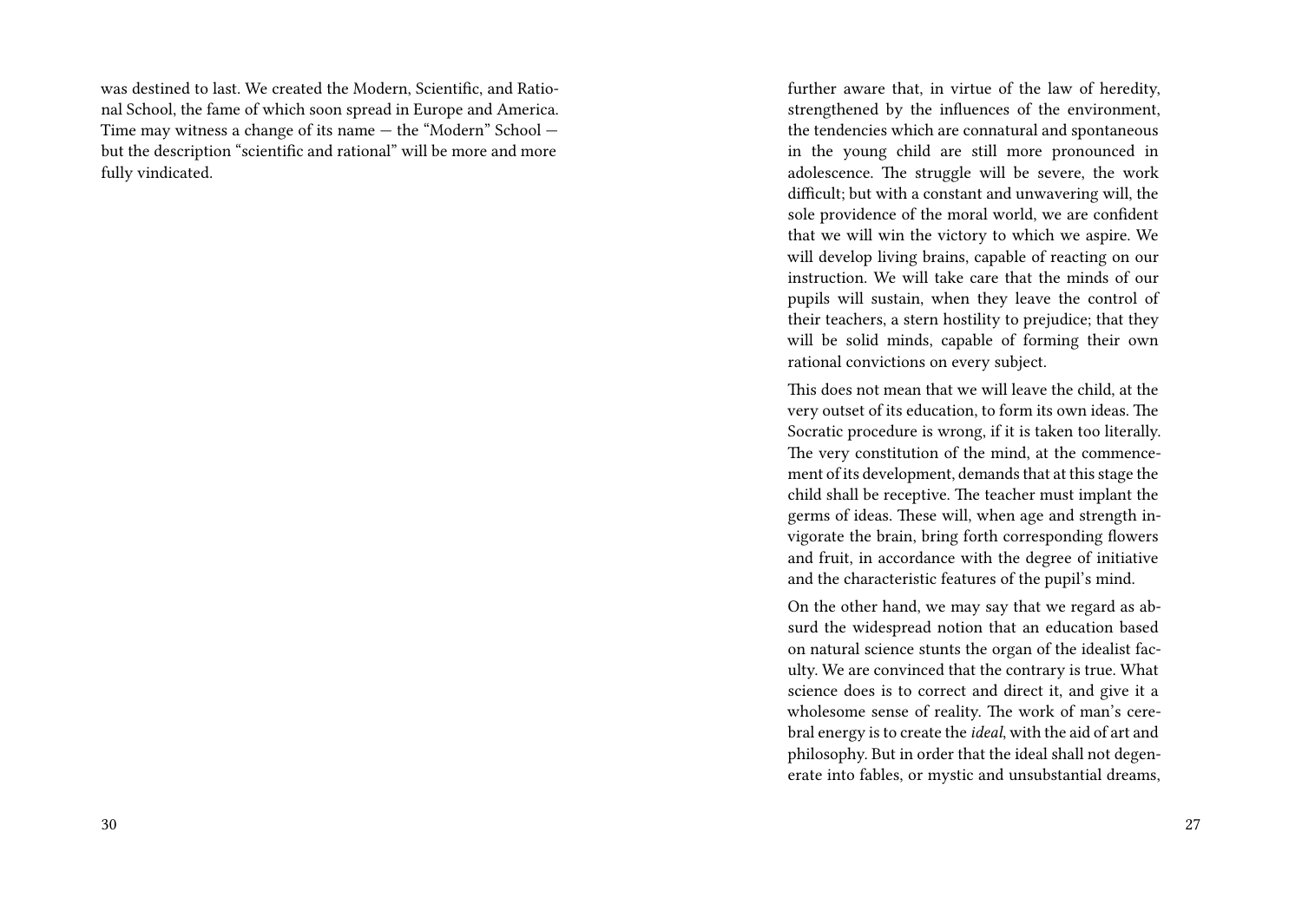and the structure be not built on sand, it is absolutely necessary to give it a secure and unshakable foundation in the exact and positive teaching of the natural sciences.

Moreover, the education of a man does not consist merely in the training of his intelligence, without having regard to the heart and the will. Man is a complete and unified whole, in spite of the variety of his functions. He presents various facets, but is at the bottom a single energy, which sees, loves, and applies a will to the prosecution of what he has conceived or affected. It is a morbid condition, an infringement of the laws of the human organism, to establish an abyss where there ought to be a sane and harmonious continuity. The divorce between thought and will is an unhappy feature of our time. To what fatal consequences it has led! We need only refer to our political leaders and to the various orders of social life; they are deeply infected with this pernicious dualism. Many of them are assuredly powerful enough in respect of their mental faculties, and have an abundance of ideas; but they lack a sound orientation and the fine thoughts which science applies to the life of individuals and of peoples. Their restless egoism and the wish to accommodate their relatives, together with their leaven of traditional sentiments, form all impermeable barrier round their hearts and prevent the infiltration Of progressive Ideas, and the formation of that sap of sentiment which is the impelling and determining power in the conduct of man. Hence the attempt to obstruct progress and put obstacles in the way of new Ideas; hence, as a result of these attempts, the

skepticism of multitudes, the death of nations, and the inevitable despair of the oppressed.

We regard it as one of the first principles of our pedagogical mission that there is no such duality of character in any individual — one which sees and appreciates truth and goodness, and one which follows evil. And, since we take natural science as our guide in education, a further consequence will be recognised; we shall endeavour to secure that the intellectual impressions which science conveys to the pupil be converted into the sap of sentiment and shall be Intensely loved. When sentiment is strong it penetrates and diffuses itself through the deepest recesses of a man's being, pervading and giving a special colour to his character.

And as a man's conduct must revolve within the circle of his character, it follows that a youth educated in the manner we have indicated will, when he comes to rule himself, recognise science as the one helpful master of his life.

The school was opened on September 8, 1901 with thirty pupils — twelve girls and eighteen boys. These sufficed for the purpose of our experiment, and we had no intention of increasing the number for a time, so that we might keep a more effective watch on the pupils. The enemies of the new school would take the first opportunity to criticise our work in co-educating boys and girls.

The people present at the opening were partly attracted by the notices of our work published in the press, and partly consisted of the parents of the pupils and delegates of various working-class societies who had been invited on account of their assistance to me. I was supported in the chair by the teachers and the Committee of Consultation, two of whom expounded the system and aim of the school. In this quiet fashion we inaugurated a work that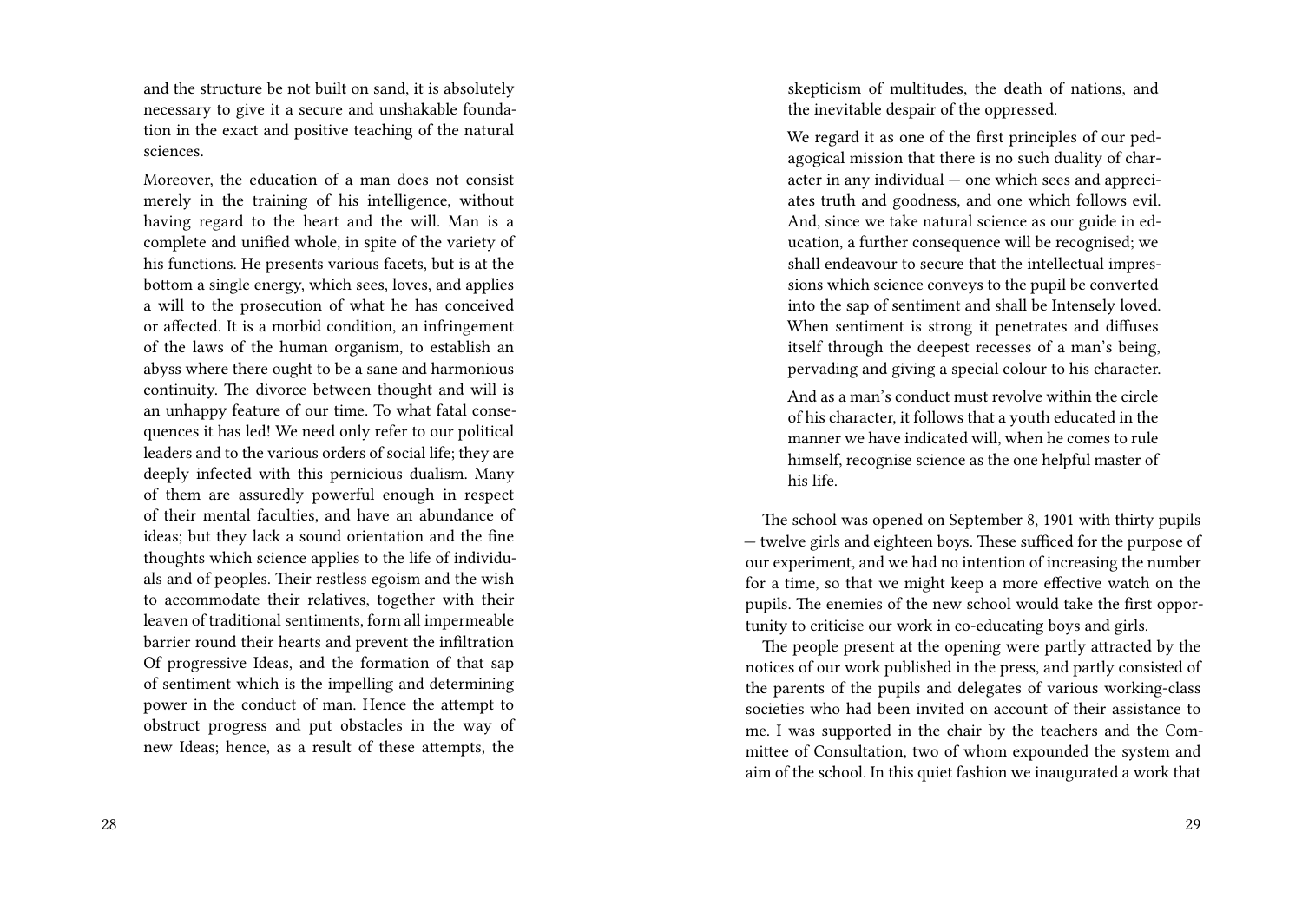The Anarchist Library Anti-Copyright



Francisco Ferrer The Origin and Ideals of the Modern School 1913

Retrieved on February 3, 2010 from dwardmac.pitzer.edu Translated by Joseph McCabe London: Watts & Co., 17 Johnson's Court, Fleet Street, E.C., 1913

**theanarchistlibrary.org**

of the founder and teachers; every pupil shall go forth from it into social life with the ability to be his own master and guide his own life in all things.

Hence, if we were rationally prevented from giving prizes, we could not impose penalties, and no one would have dreamed of doing so in our school if the idea had not been suggested from without. Sometimes parents came to me with the rank proverb, "Letters go in with blood," on their lips, and begged me to punish their children. Others who were charmed with the precocious talent of their children wanted to see them shine in examinations and exhibit medals. We refused to admit either prizes or punishments, and sent the parents away. If any child were conspicuous for merit, application, laziness, or bad conduct, we pointed out to it the need of accord, or the unhappiness of lack of accord, with its own welfare and that of others, and the teacher might give a lecture on the subject. Nothing more was done, and the parents were gradually reconciled to the system, though they often had to be corrected in their errors and prejudices by their own children.

Nevertheless, the old prejudice was constantly recurring, and I saw that I had to repeat my arguments with the parents of new pupils. I therefore wrote the following article in the *Bulletin:*

The conventional examinations which we usually find held at the end of a scholastic year, to which our fathers attached so much importance, have had no result at all; or, if any result, a bad one. These functions and their accompanying solemnities seem to have been instituted for the sole purpose of satisfying the vanity of parents and the selfish interests of many teachers, and in order to put the children to torture before the examination and make them ill afterwards. Each father wants his child to be presented in public as one of the prodigies of the college, and regards him with pride as a learned man in miniature. He does not notice that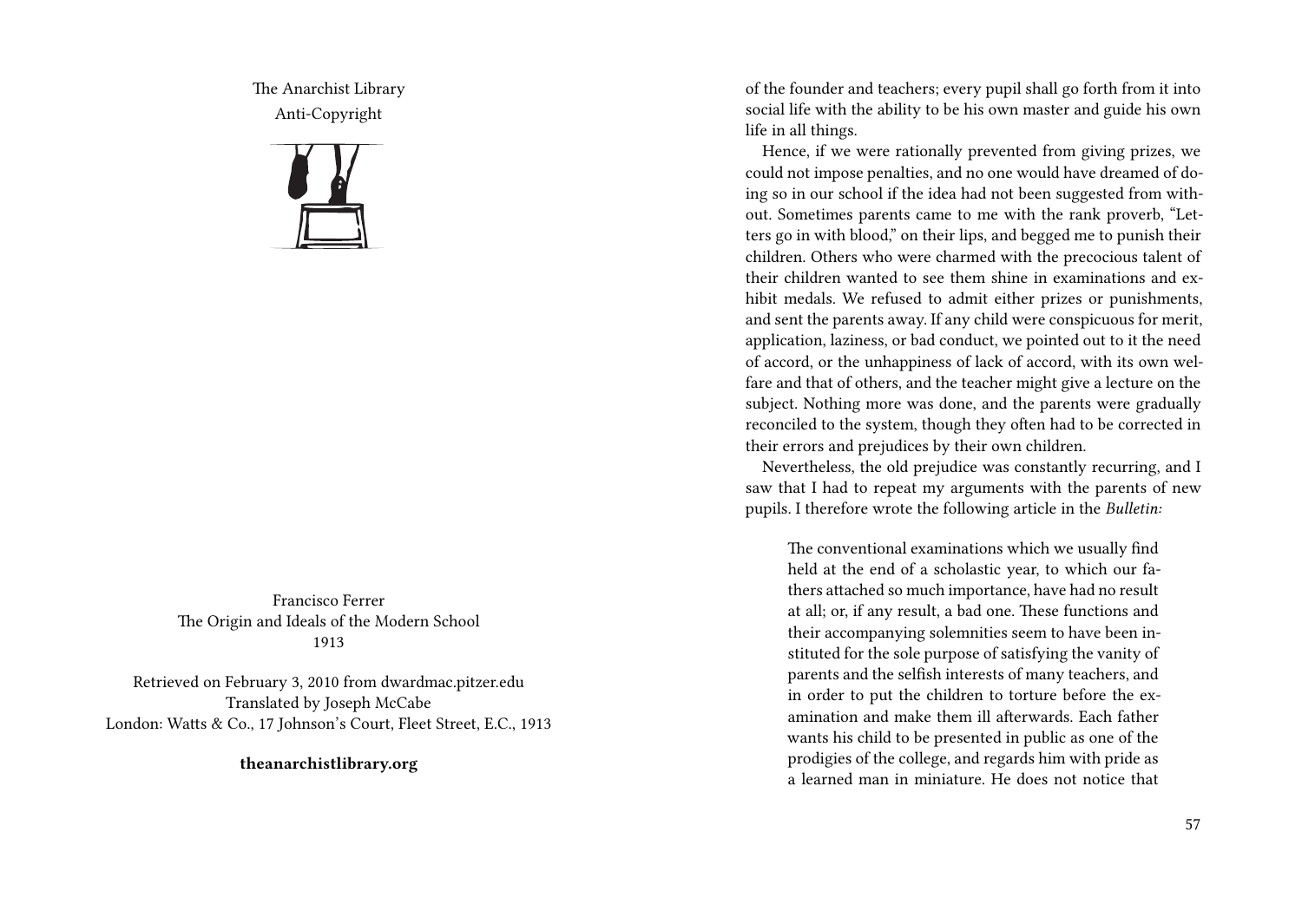for a fortnight or so the child suffers exquisite torture. As things are judged by external appearances, it is not thought that there is any real torture, as there is not the least scratch visible on the skin…

The parent's lack of acquaintance with the natural disposition of the child, and the iniquity of putting it in false conditions so that its intellectual powers, especially in the sphere of memory, are artificially stimulated, prevent the parent from seeing that this measure of personal gratification may, as has happened in many cases, lead to illness and to the moral, if not the physical, death of the, child.

On the other hand, the majority of teachers, being mere stereotypers of ready—made phrases and mechanical innoculators, rather than *moral fathers* of their pupils, are concerned in these examinations with their own personality and their economic interests. Their object is to let the parents and the others who are present at the public display see that, under their guidance, the child has learned a good deal, that its knowledge is greater in quantity and quality than could have been expected of its tender years and in view of the short time that it has been under the charge of this very skillful teacher.

In addition to this wretched vanity, which is satisfied at the cost of the moral and physical life of the child, the teachers are anxious to elicit compliments from the parents and the rest of the audience, who know nothing of the real state of things, as a kind of advertisement of the prestige of their particular school.

Briefly, we are inexorably opposed to holding public examinations. In our school everything must be done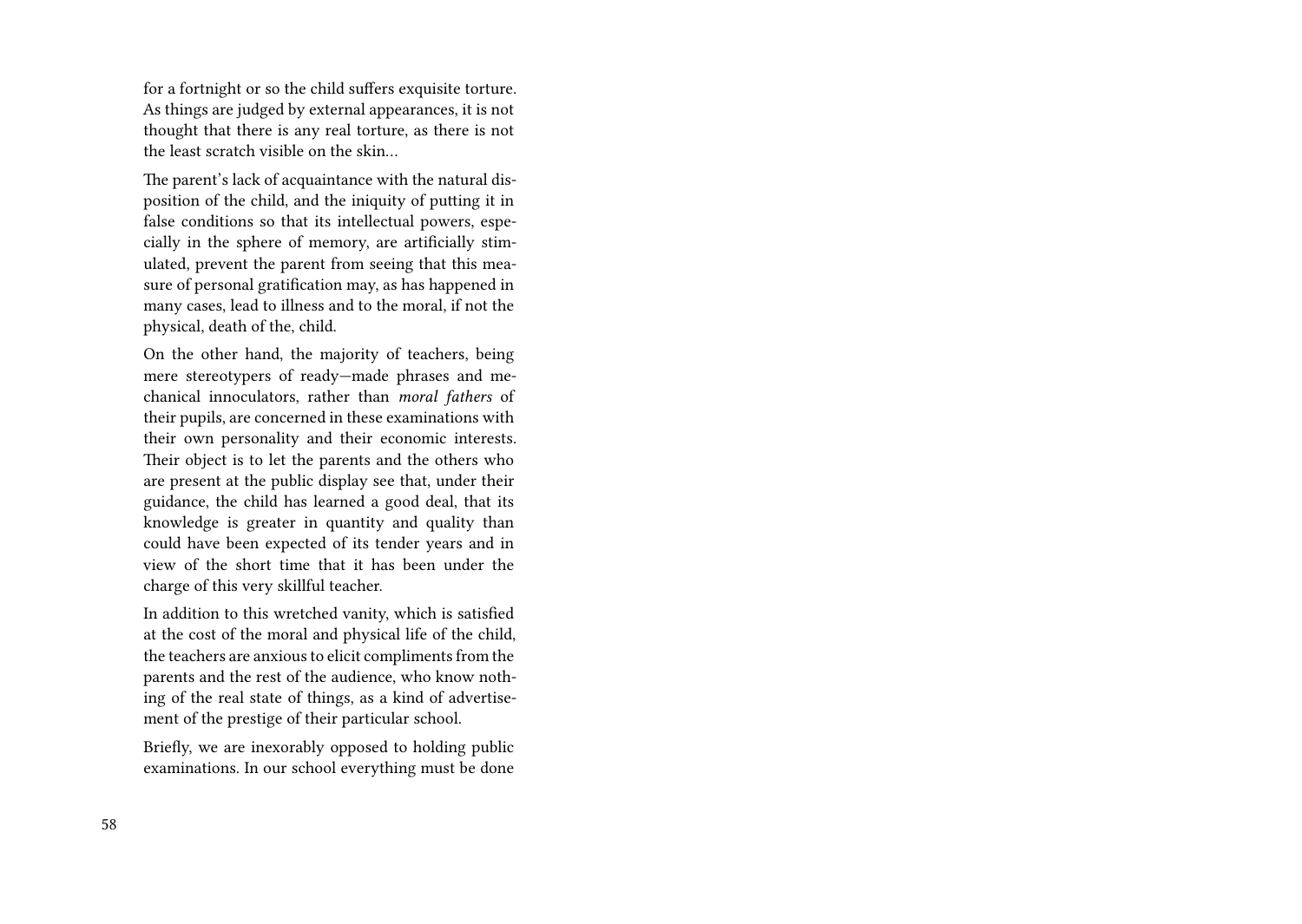for the advantage of the pupil. Everything that does not conduce to this end must be recognised as opposed to the natural spirit of positive education. Examinations do no good, and they do much harm to the child. Besides the illness of which we have already spoken, the nervous system of the child suffers, and a kind of temporary paralysis is inflicted on its conscience by the immoral features of the examination; the vanity provoked in those who are placed highest, envy and humiliation grave obstacles to sound growth, in those who have failed, and in all of them the germs of most of the sentiments which go to the making of egoism.

In a later number of the *Bulletin* I found it necessary to return to the subject:

We frequently receive letters from Workers' Educational Societies and Republican Fraternities asking that the teachers shall chastise the children in our schools. We ourselves have been disgusted, during our brief excursions, to find material proofs of the fact which is at the base of this request; we have seen children on their knees, or in other attitudes of punishment.

These irrational and atavistic practices must disappear. Modern pedagogy entirely discredits them. The teachers who offer their services to the Modern School, or ask our recommendation to teach in similar schools, must refrain from any moral or material punishment, under penalty of being disqualified permanently. Scolding, impatience, and anger ought to disappear with the ancient title of "master." In free schools all should be peace, gladness, and fraternity. We trust that this will suffice to put an end to these practices,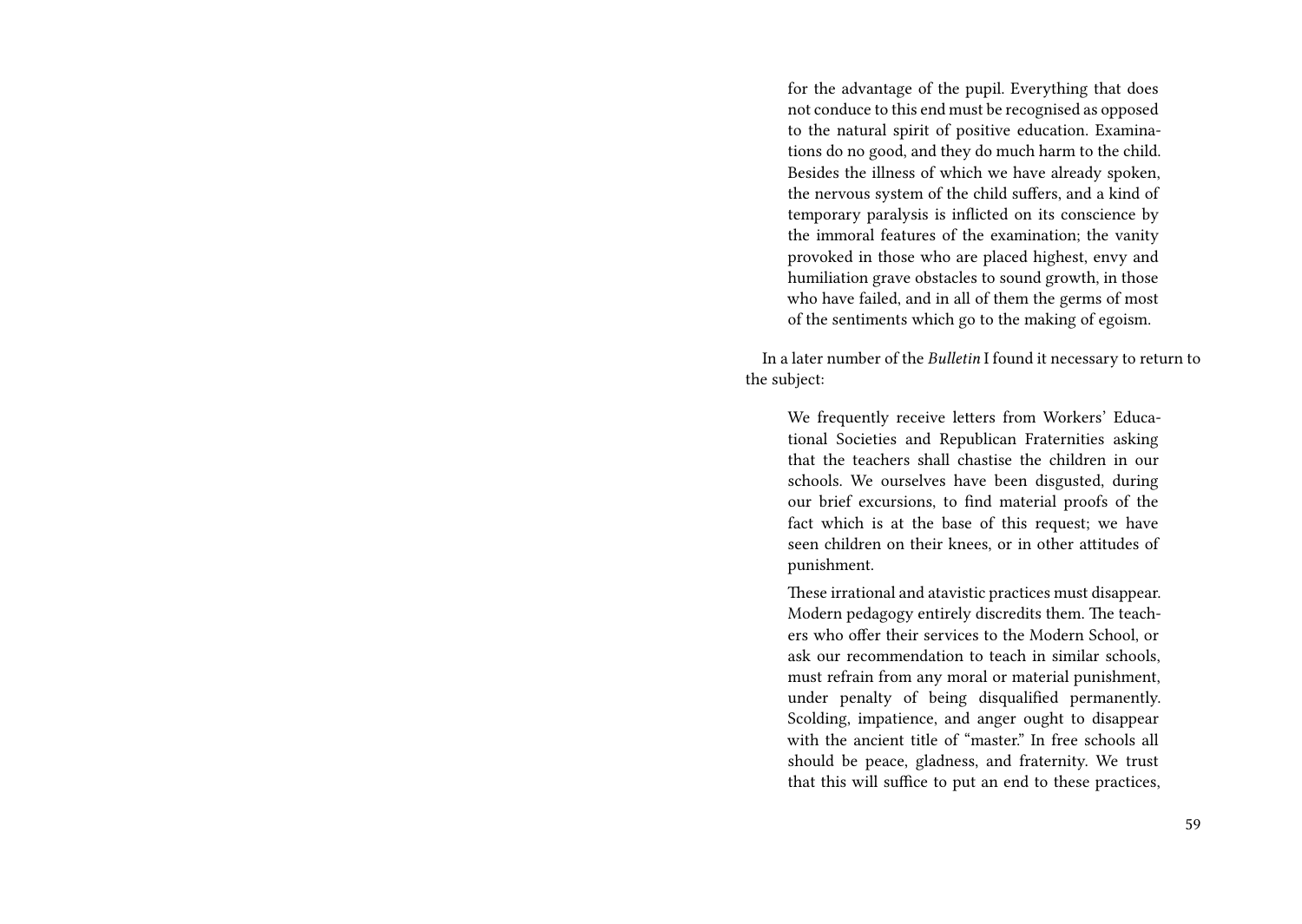which are most improper in people whose sole ideal is the training of a generation fitted to establish a really fraternal, harmonious, and just state of society.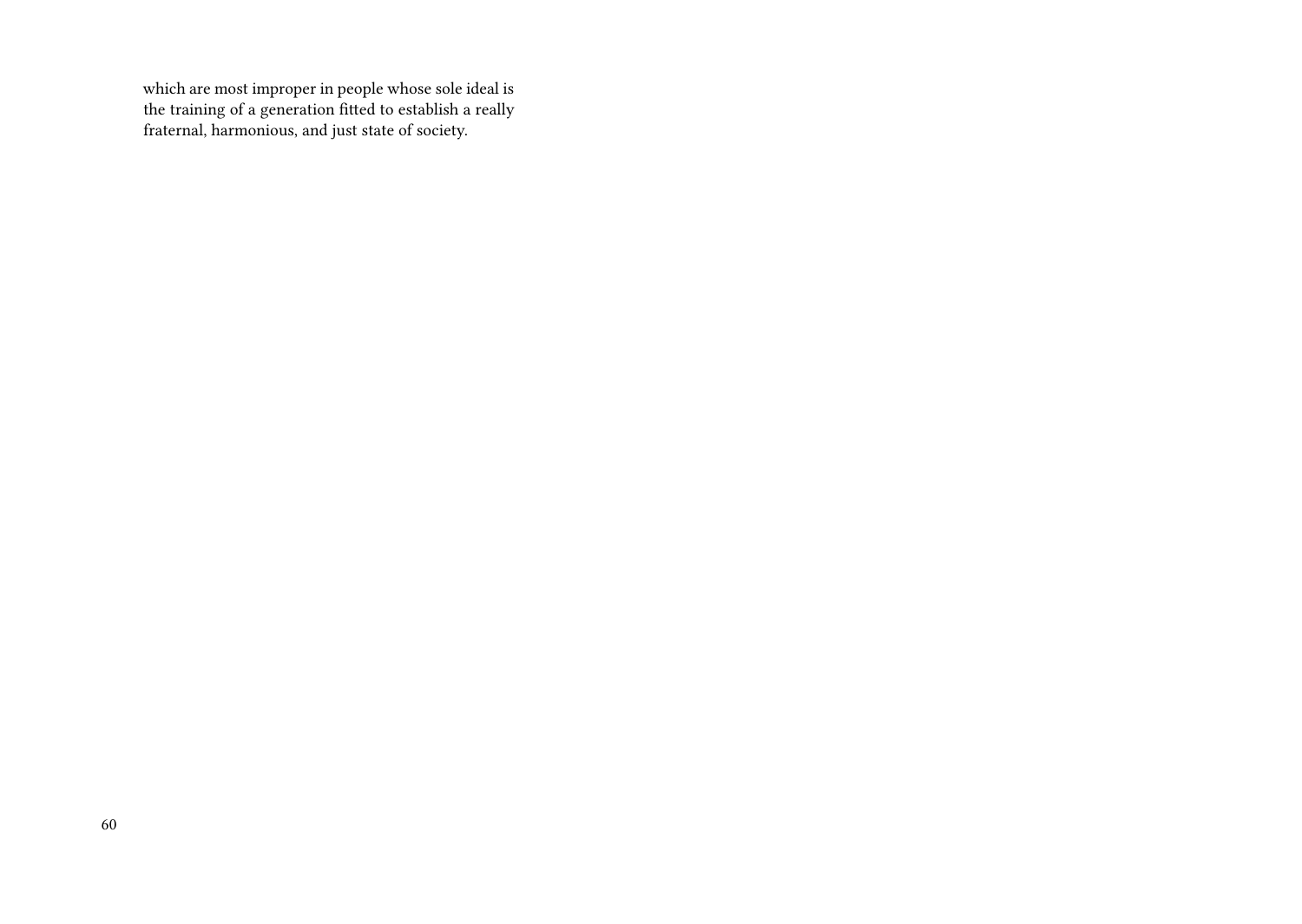# **Chapter XI. The General Public and the Library**

In setting out to establish a rational school for the purpose of preparing children for their entry into the free solidarity of humanity, the first problem that confronted us was the selection of books. The whole educational luggage of the ancient system was an incoherent mixture of science and faith, reason and unreason, good and evil, human experience and revelation, truth and error in a word, totally unsuited to meet the new needs that arose with the formation of a new School.

If the school has been from remote antiquity equipped not for teaching in the broad sense of communicating to the rising generation the gist of the knowledge of previous generations, but for teaching on the basis of authority and the convenience of the ruling classes, for the purpose of making children humble and submissive, it is clear that none of the books hitherto used would suit us. But the severe logic of this position did not at once convince me. I refused to believe tha. the French democracy, which worked so zealously for the separation of Church and State, incurred the anger of the clericals, and adopted obligatory secular instruction, would resign itself to a semi-education or a sophisticated education. I had, however, to yield to the evidence, against my prejudice. I first read a large number of works in the French code of secular instruction and found that God was replaced by the State, Christian virtue by civic duty, religion by patriotism, submission to the king, the aristocracy, and the clergy by subservience to the official, the proprietor, and the employer. Then I consulted an em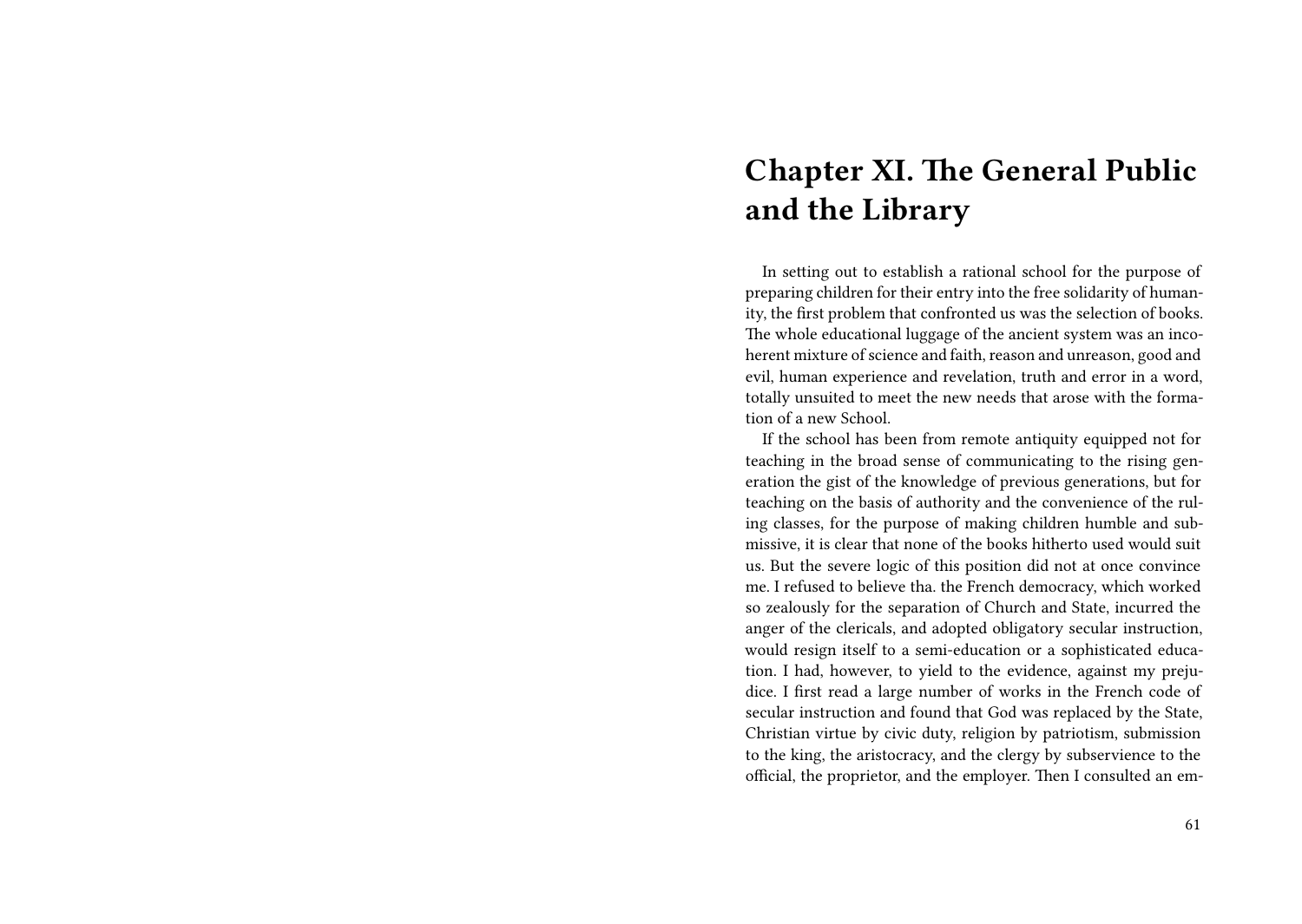inent Freethinker who held high office in the Ministry of Public Instruction, and, when I had told him my desire to see the books they used, which I understood to be purged of traditional errors, and explained my design and ideal to him, he told me frankly that they had nothing of the sort; all their books were, more or less cleverly and insidiously, tainted with untruth, which is the indispensable cement of social inequality. When I further asked if, seeing that they had replaced the decaying idol of deity by the idol of oligarchic despotism, they had not at least some book dealing with the origin of religion, he said that there was none; but he knew one which would suit me — Malvert's *Science and Religion*. In point of fact, this was already translated into Spanish, and was used as a reading-book in the Modern School, with the title *Origin of Christianity.*

In Spanish literature I found several works written by a distinguished author, of some eminence in science, who had produced them rather in the interest of the publishers than with a view to the education of children. Some of these were at first used in the Modern School, but, though one could not accuse them of error, they lacked the inspiration of an ideal and were poor in method. I communicated with this author with a view to interesting him in my plans and inducing him to write books for me, but his publishers held him to a certain contract and he could not oblige me.

In brief, the Modern School was opened before a single work had been chosen for its library, but it was not long before the first appeared — a brilliant book by Jean Grave, which has had a considerable influence on our schools. His work, *The Adventures of Nono*, is a kind of poem in which a certain phase of the happier future is ingeniously and dramatically contrasted with the sordid realities of the present social order; the delights of the land of Autonomy are contrasted with the horrors of the kingdom of Argirocracy. The genius of Grave has raised the work to a height at which it escapes the strictures of the sceptical and conservative; he has depicted the social evils of the present truthfully and without exaggeration. The

the university of Barcelona, one of whom sent his children to the school, and with distinguished scholars in other lands. There was more stimulating work done in the Modern School than, probably, in any other elementary school in Spain, if not elsewhere. All that can be questioned is the teaching of an explicit social creed to the children. Ferrer would have rejoined that there was not a school in Europe that does not teach an explicit social creed. But, however we may differ from his creed, we cannot fail to recognise the elevated and unselfish idealism of the man, and deplore the brutality and illegality with which his genial life was prematurely brought to a close.

THE END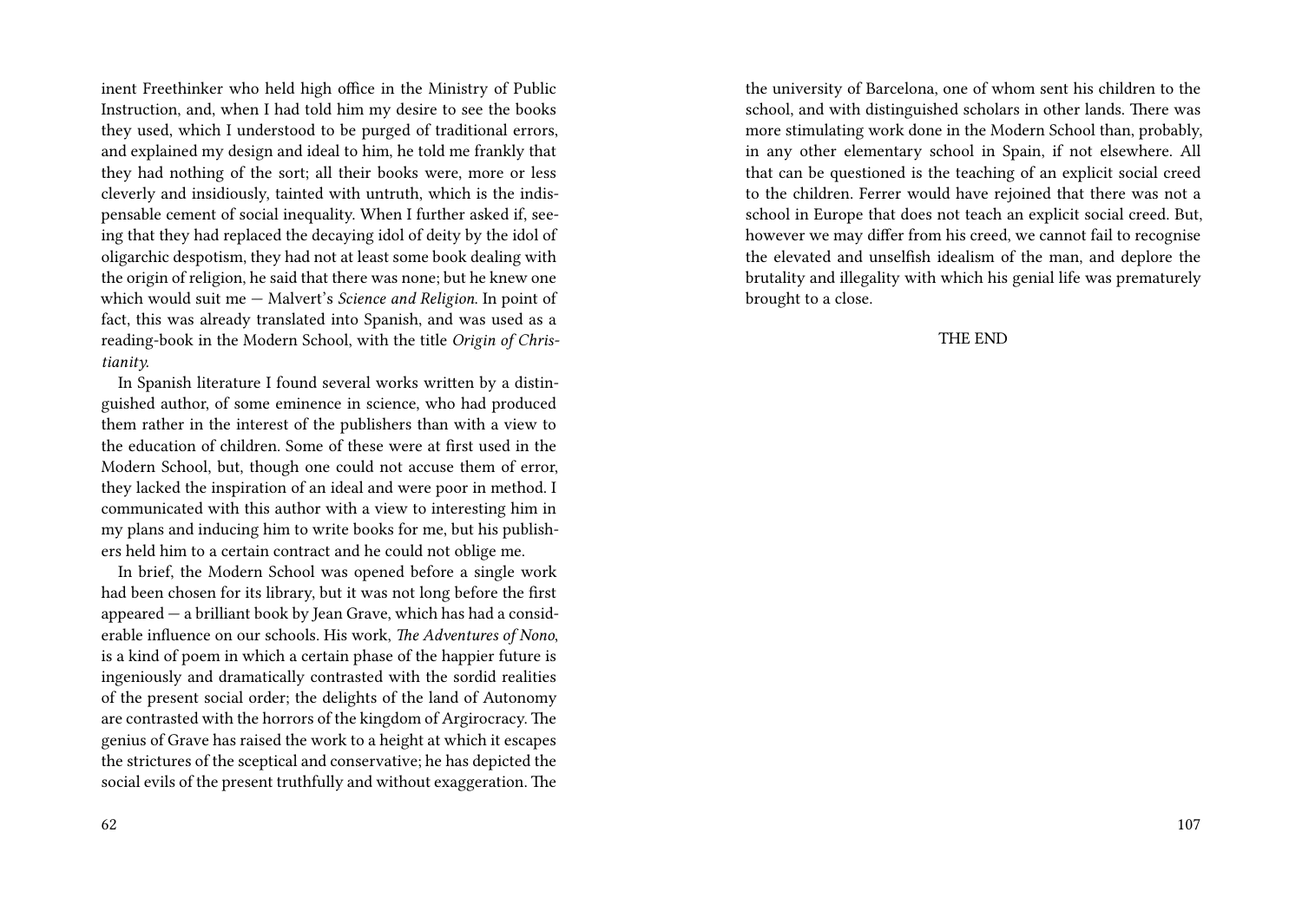## **Epilogue by J. M.**

"That is the story of what the Modern School was, is, and ought to be." When Ferrer wrote this, in the summer of 1908, he was full of plans for the continuation of his work in various ways. He was fostering such free schools as the Government still permitted. He was promoting his "popular university" and multiplying works of science and sociology for the million. His influence was growing, and he saw with glad eyes the light breaking on the ignorant masses of his fellows. In the summer of 1909 he came to England to study the system of moral instruction which, under the inspiration of the Moral Instruction League, is used in thousands of English schools. A friend in London begged him never to return to Spain, as his life was sought. He knew it, but nothing would divert him from his ideal. And three months later he was shot, among the graves of criminals, in the trenches of Montjuich.

Form your own opinion of him from his words. He conceals nothing. He was a rebel against religious traditions and social inequalities; he wished children to become as resentful of poverty and superstition as he. There is no law of Spain, or of any other country, that forbids such enterprise as his. He might be shot in Russia, of course; for the law has been suspended there for more than a decade. In Spain men had to lie in order to take his life.

With the particular value of his scheme of education I am not concerned. He was well acquainted with pedagogical literature, and there were few elementary schools in Spain to equal his. Writers who have spoken slightingly of his school, apart from its social dogmas, know little or nothing about it. Ferrer was in close and constant association with two of the ablest professors in reading of the book enchanted the children, and the profoundly of his thought suggested many opportune comments to the teachers. In their play the children used to act scenes from Autonomy, and their parents detected the causes of their hardships in the constitution of the kingdom of Argirocracy.

It was announced in the *Bulletin* and other journals that prizes were offered for the best manuals of rational instruction, but no writers came forward. I confine myself to recording the fact without going into the causes of it. Two books were afterwards adopted for reading in school. They were not written for school, but they were translated for the Modern School and were very useful. One was called *The Note Book*, the other *Colonisation and Patriotism*. Both were collections of passages from writers of every country on the Injustices connected with patriotism, the horrors of war, and the iniquity of conquest. The choice of these works was vindicated by the excellent influence they had on the minds of the children, as we shall see from the little essays of the children which appeared in the *Bulletin*, and the fury with which they were denounced by the reactionary press and politicians.

Many think that there is not much difference between secular and rationalist education, and in various articles and propagandist speeches the two were taken to be synonymous. In order to correct this error I published the following article in the *Bulletin*:

The word *education* should not be accompanied by any qualification. It means simply the need and duty of the generation which is in the full development of its powers to prepare the rising generation and admit it to the patrimony of human knowledge. This is all entirely rational ideal, and it will be fully realised in some future age, when men are wholly freed from their prejudices and superstitions.

In our efforts to realise this ideal we find ourselves confronted with religious education and political ed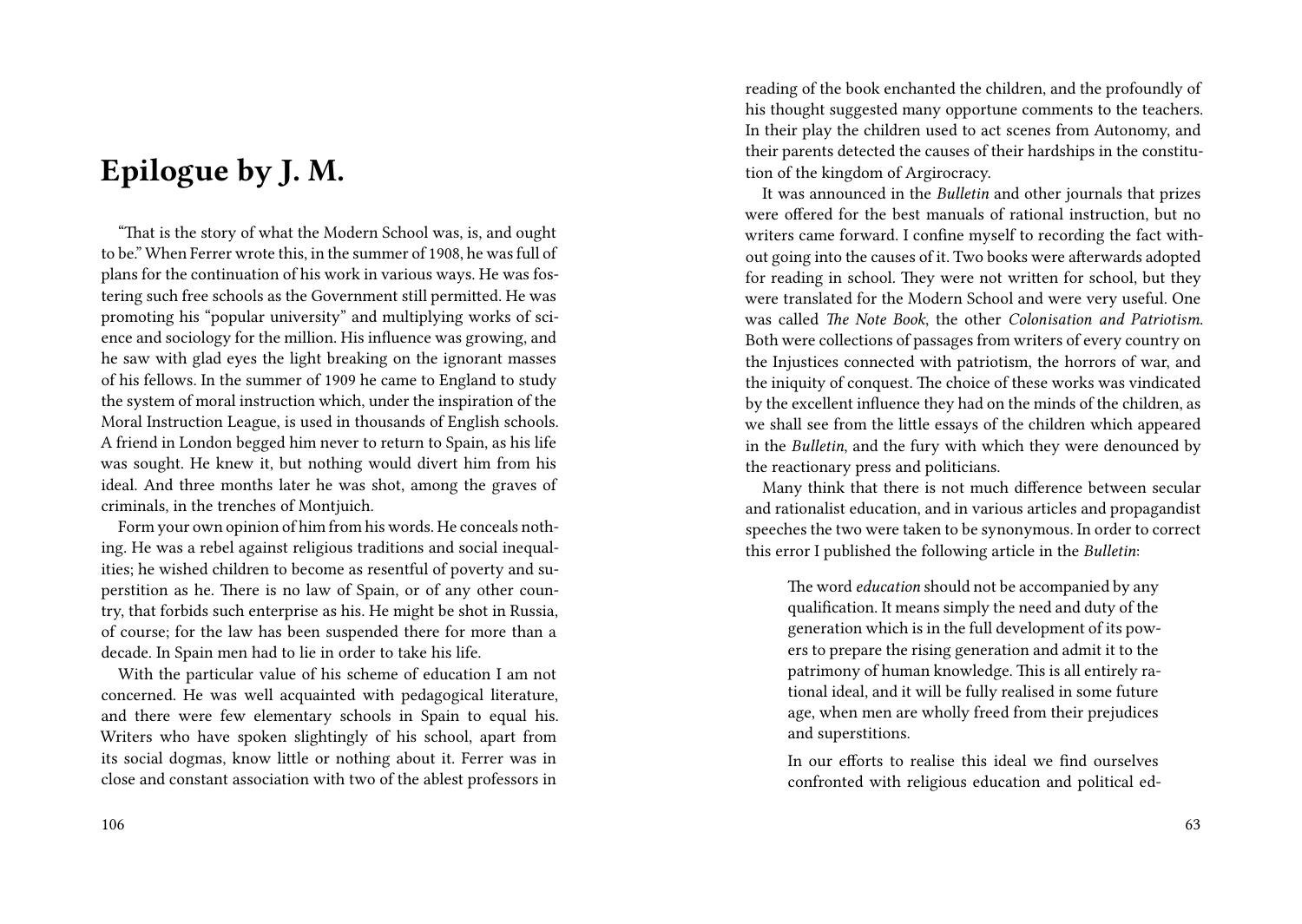ucation: to these we must oppose rational and scientific instruction. The type of religious education is that given in the clerical and convent schools of all countries; it consists of the smallest possible quantity of useful knowledge and a good deal of Christian doctrine and sacred history. Political education is the kind established some time ago in France, after the fall of the Empire, the object of which is to exalt patriotism and represent the actual public administration as the instrument of the common welfare.

Sometimes the qualification *free* or *secular* is applied abusively and maliciously to education, in order to distract or alienate public opinion. Orthodox people, for instance, call *free schools* certain schools which they establish in opposition to the really free tendency of modern pedagogy; and many are called *secular schools* which are really political, patriotic, and anti-humanitarian.

Rational education is lifted above these illiberal forms. It has, in the first place, no regard to religious education, because science has shown that the story of creation is a myth and the gods legendary; and therefore religious education takes advantage of the credulity of the parents and the ignorance of the children, maintaining the belief in a supernatural being to whom people may address all kinds of prayers. This ancient belief, still unfortunately widespread, has done a great deal of harm, and will continue to do so as long as it persists. The mission of education is to show the child, by purely scientific methods, that the more knowledge we have of natural products, their qualities, and the way to use them, the more industrial, scientific, and artistic commodities we shall have for the support and

which ended in the closing of the Modern School. It is closed; but in reality it is concentrating its forces, defining and improving its plan, and gathering the strength for a fresh attempt to promote the true cause of progress.

That is the story of what the Modern School was, is, and ought to be.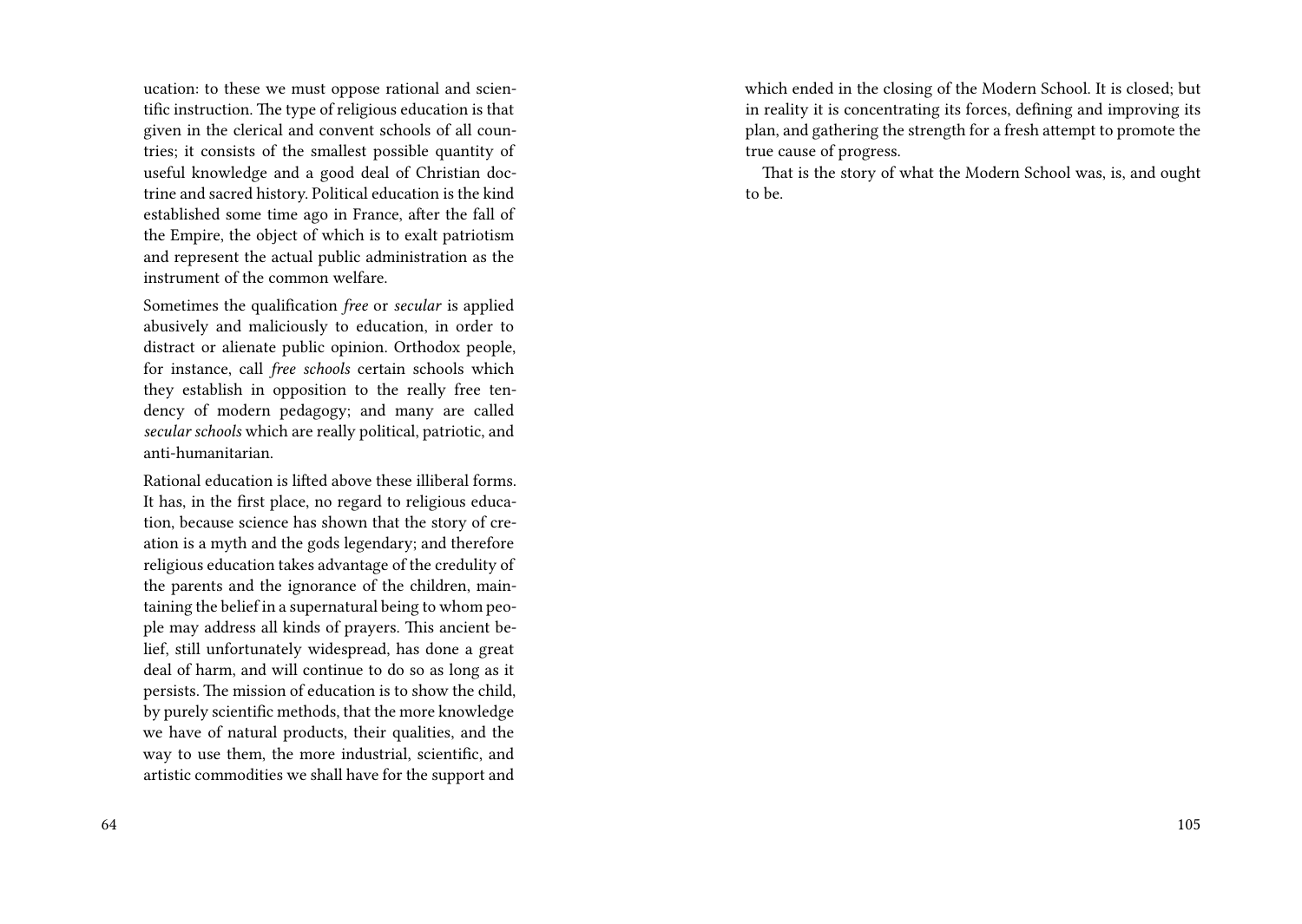2. It gave an impulse to the spread of this kind of education.

There was up to that time no education in the true sense of the word. There were, for the privileged few in the universities, traditional errors and prejudices, authoritarian dogmas, mixed up with the truths which modern research has brought to light. For the people there was primary instruction, which was, and is, a method of taming children. The school was a sort of riding-school, where natural energies were subdued in order that the poor might suffer their hard lot in silence. Real education, separated from faith – education that illumines the mind with the light of evidence — is the creation of the Modern School.

During its ephemeral existence<sup>1</sup> it did a marvelous amount of good. The child admitted to the school and kept in contact with its companions rapidly changed its habits, as I have observed. It cultivated cleanliness, avoided quarrels, ceased to be cruel to animals, took no notice in its games of the barbarous spectacle which we call the national entertainment [bull-fight], and, as its mind was uplifted and its sentiments purified, it deplored the social injustices which abound on the very face of life. It detested war, and would not admit that national glory, instead of consisting in the highest possible moral development and happiness of a people, should be placed in conquest and violence.

The influence of the Modern School, extended to other schools which had been founded on its model and were maintained by various working-men societies, penetrated the families by means of the children. Once they were touched by the influence of reason and science they were unconsciously converted into teachers of their own parents, and these in turn diffused the better standards among their friends and relatives.

This spread of our influence drew on us the hatred of Jesuitism of all kinds and in all places, and this hatred inspired the design comfort of life, and men and women will issue in larger numbers from our schools with a determination to cultivate every branch of knowledge and action, under the guidance of reason and the inspiration of science and art, which will adorn life and reform society.

*We will not, therefore, lose our time praying to an imaginary God for things which our own exertions alone can procure.*

On the other hand, Our teaching has nothing to do with politics. It is our work to form individuals in the full possession of all their faculties while politics would subject their faculties to other men. While religion has, with its divine power, created a positively abusive power and retarded the development of humanity, political systems also retard it by encouraging men to depend for everything on the will of others, on what are supposed to be men of a superior character  $-$  on those, in a word, who, from tradition or choice, exercise the profession of politics. It must be the aim of the rational schools to show the children that there will be tyranny and slavery as long as one man depends upon another, to study the causes of the prevailing ignorance, to learn the origin of all the traditional practices which give life to the existing social system, and to direct the attention of the pupils to these matters.

*We will not, therefore, lose our time seeking from others what we can get for ourselves.*

In a word, our business is to imprint on the minds of the children the idea that their condition in the social order will improve in proportion to their knowledge and to the strength they are able to develop; and that

<sup>&</sup>lt;sup>1</sup> The Modern School was closed after Ferrer's arrest in 1906.  $-$  J. M.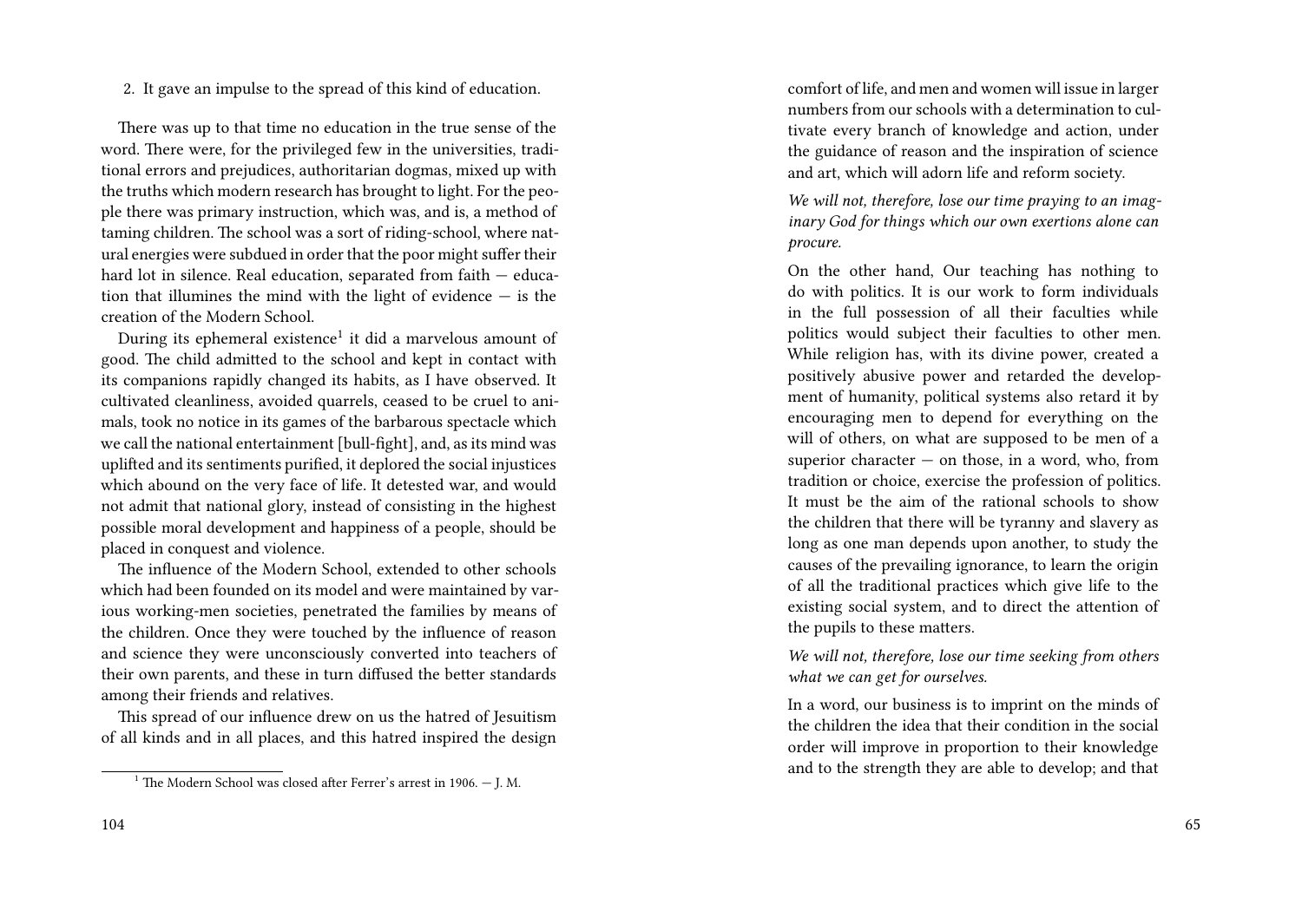the era of general happiness will be the more sure to dawn when they have discarded all religious and other superstitions, which have up to the present done so much harm. On that account there are no rewards or punishments in our schools; no alms, no medals or badges in imitation of the religious and patriotic schools, which might encourage the children to believe in talismans instead of in the individual and collective power of beings who are conscious of their ability and knowledge. Rational and scientific knowledge must persuade the men and women of the future that they have to expect nothing from any privileged being (fictitious or real); and that they may expect all that is reasonable from themselves and from a freely organised and accepted social order.

I then appealed in the *Bulletin* and the local press to scientific writers who were eager for the progress of the race to supply us with text-books on these lines. They were, I said, "to deliver the minds of the pupils from all the errors of our ancestors, encourage them in the love of truth and beauty, and keep from them the authoritarian dogmas, venerable sophisms, and ridiculous convent ties which at present disgrace our social life." A special note was added in regard to the teaching of arithmetic:

The way in which arithmetic has hitherto been generally taught has made it a powerful instrument for impressing the pupils with the false ideals of the capitalist regime which at present presses so heavily on society. The Modern School, therefore, invites essays on the subject of the reform of the teaching of arithmetic, and requests those friends of rational and scientific instruction who are especially occupied with mathematics to draw up a series of easy and practical problems, in which there shall be no reference to

There was great enthusiasm and the promise of mighty things; but one serious difficulty stood in the way: we were short of teachers, and had no means of creating them. Professional teachers had two disadvantages — traditional habits and dread of the contingencies of the future. There were very few who, in an unselfish love of the ideal, would devote themselves to the progressive cause. Instructed young men and women might be found to fill the gap; but how were we to train them? Where could they pass their apprenticeship? Now and again I heard from workers' or political societies that they had decided to open a school; they would find rooms and appliances, and we could count upon their using our school manuals. But whenever I asked if they had teachers, they replied in the negative, and thought it would be easy to supply the want. I had to give in.

Circumstances had made me the director of rationalist education, and I had constant consultations and demands on the part of aspirants for the position of teacher. This made me realise the defect, and I endeavoured to meet it by private advice and by admitting young assistants in the Modern School, The result was naturally mixed. There are now worthy teachers who will carry on the work of rational education elsewhere; others failed from moral or intellectual incapacity.

Not feeling that the pupils of the Modern School who devoted themselves to teaching would find time for their work, I established a Normal School, of which I have already spoken. I was convinced that, if the key of the social problem is in the scientific and rational school, it is essential, to make a proper use of the key, that fitting teachers be trained for so great a destiny.

As the practical and positive result of my work, I may say that the Modern School of Barcelona was a most successful experiment, and that it was distinguished for two characters:

1. While open to successive improvements, it set up a standard of what education should be in a reformed state of society.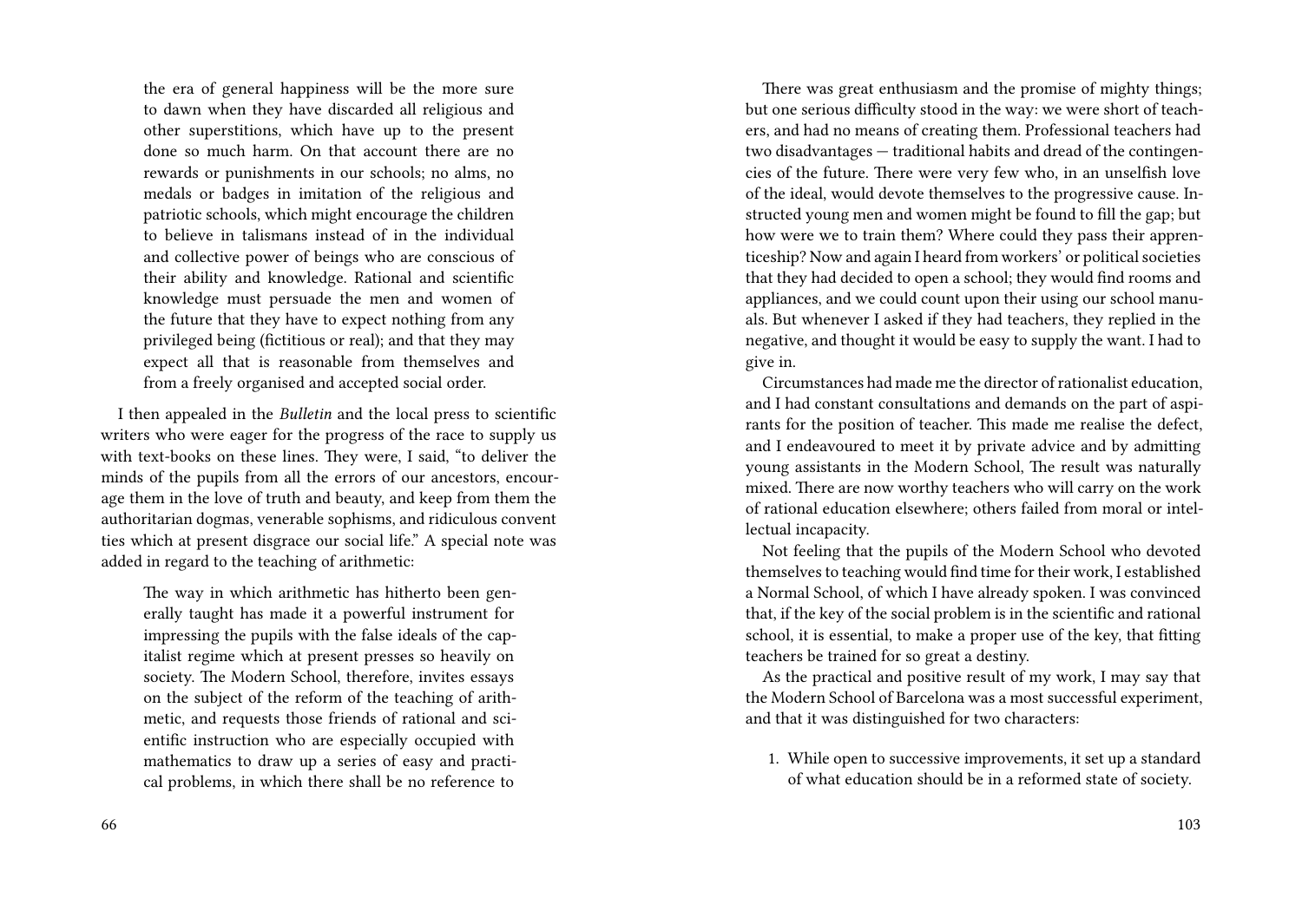and spread all the latest efforts of pedagogy to purify science from all defilement of error, to dispel all credulity, to bring about a perfect harmony between belief and knowledge, and to destroy that privileged esoteric system which has always left an exoteric doctrine to the masses.

This great concentration of knowledge and research must lead to a vigorous action which will give to the future revolution the character of practical manifestation of applied sociology, without passion or demand of revenge, with no terrible tragedies or heroic sacrifices, no sterile movements, no disillusion of zealots, no treacherous returns to reaction. For scientific and rational education will have pervaded the masses, making each man and woman a selfconscious, active, and responsible being, guiding his will according to his judgment, free for ever from the passions inspired by those who exploit respect for tradition and for the charlatanry of the modern framers of political programmes.

If progress thus loses this dramatic character of revolution, it will gain in firmness, stability, and continuity, as evolution. The vision of a rational society, which revolutionaries foresaw in all ages, and which sociologists confidently promise, will rise before the eyes of our successors, not as the mirage of dreamy utopians, but as the positive and merited triumph won by the revolutionary power of reason and science.

The new repute of the educational work of the Modern School attracted the attention of all who appreciated the value of sound instruction. There was a general demand for knowledge of the system. There were numbers of private secular schools, or similar institutions supported by societies, and their directors made inquiry concerning the difference of our methods from theirs. There were constant requests to visit the school and consult me. I gladly satisfied them, removed their doubts, and pressed them to enter on the new way; and at once efforts were made to reform the existing schools, and to create others on the model of the Modern School.

wages, economy, and profit. These exercises must deal with agricultural and industrial production, the just distribution of the raw material and the manufactured articles, the means of communication, the transport of merchandise, the comparison of human labour with mechanical, the benefits of machinery, public works, etc. In a word, the Modern School wants a number of problems showing what arithmetic really ought to be — the science of the social economy (taking the word "economy" in its etymological sense of "good distribution").

The exercises will deal with the four fundamental operations (integrals, decimals, and fractions), the metrical system, proportion, compounds and alloys, the squares and cubes of numbers, and the extraction of square and cube roots. As those who respond to this appeal are, it is hoped, inspired rather with the ideal of a right education of children than with the desire of profit, and as we wish to avoid the common practice in such circumstances, we shall not appoint judges or offer any prizes. The Modern School will publish the Arithmetic which best serves its purpose, and will come to an amicable agreement with the author as to his fee.

A later note in the *Bulletin* was addressed to teachers:

We would call the attention of all who dedicate themselves to the noble ideal of the rational teaching of children and the preparation of the young to take a fitting share in life to the announcements of a *Compendium of Universal History* by Clemence Jacquinet and *The Adventures of Nono* by Jean Grave, which will be found on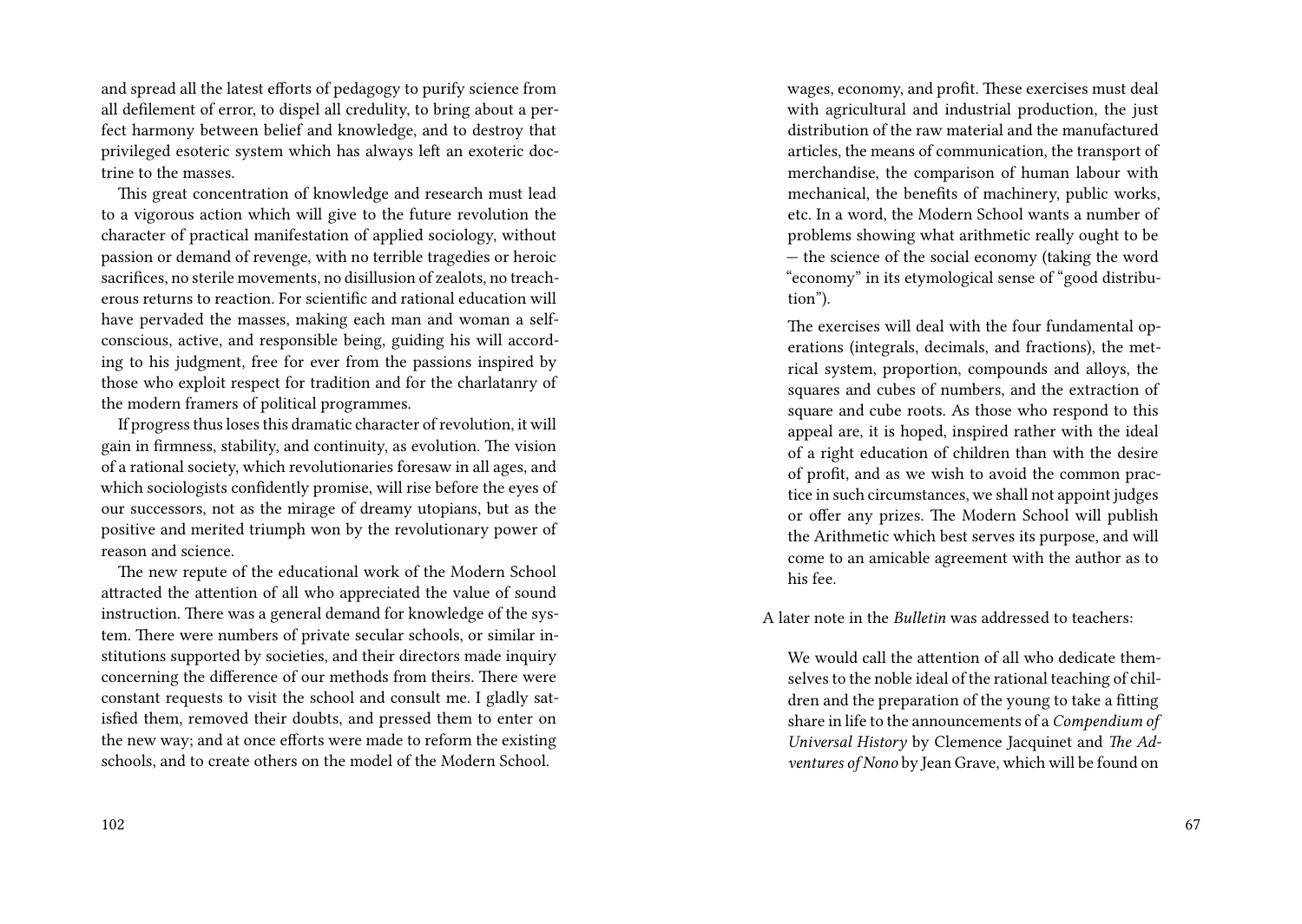the cover.<sup>1</sup> The works which the Modern School has published or proposes to publish are intended for all free and rational teaching institutions, centres of social study, and parents, who resent the intellectual restrictions which dogma of all kinds — religious, political, and social — imposes in order to maintain privilege at the expense of the ignorant. All who are opposed to Jesuitism and to conventional lies, and to the errors transmitted by tradition and routine, will find in our publications truth based upon evidence. As we have no desire of profit, the price of the works represents almost their intrinsic value or material cost; if there is any profit from the sale of them, it will be spent upon subsequent publications.

In a later number of the *Bulletin* (No. 6, second year) the distinguished geographer Elisée Reclus wrote, at my request, a lengthy article on the teaching of geography. In a letter which Reclus afterwards wrote me from the Geographical Institute at Brussels, replying to my request that he should recommend a text-book, he said that there was "no text-book for the teaching of geography in elementary schools"; he "did not know one that was not tainted with religious or patriotic poison, or, what is worse, administrative routine." He recommended that the teachers should use no manual in the Modern School, which he cordially commended (February 26, 1903).

In the following number (7) of the *Bulletin* I published the following note on the origin of Christianity:

# **Chapter XVII. The Closing of the Modern School**

I have reached the culmination of my life and my work. My enemies, who are all the reactionaries in the world, represented by the reactionaries of Barcelona and of Spain, believed that they had triumphed by involving me in a charge of attempted assassination. But their triumph proved to be only an episode in the struggle of practical Rationalism against reaction. The shameful audacity with which they claimed sentence of death against me (a claim that was refused on account of my transparent innocence rather than on account of the justice of the court) drew on me the sympathy of all liberal men — all true progressives — in all parts of the world, and fixed attention on the meaning and ideal of the Rational School. There was a universal and uninterrupted movement of protest and admiration for a whole year — from May, 1906, to May and June, 1907 — echoed in the Press of every civilised country, and in meetings and other popular manifestations.

It proved in the end that the mortal enemies of our work were its most effective supporters, as they led to the establishment of international Rationalism.

I felt my own littleness in face of this mighty manifestation. Led always by the light of the ideal, I conceived and carried out the International League for the Rational Education of Children, in the various branches of which, scattered over the world, are found men in the front ranks of culture [Anatole France, Ernst Haeckel, etc.]. It has three organs, *L'Ecole Renovée* in France, the *Bulletin* in Barcelona, and *La Scuola Laica* at Rome, which expound, discuss,

<sup>&</sup>lt;sup>1</sup> It should be stated that both the writers are Anarchists, in the sense I hae indicated in the Preface. Except on special subjects — the famous geographer Odón de Buen, for instance co-operated with Ferrer in regard to geography no other writers were likely to embody Ferrer's ideals. All, however, were as to violence as Ferrer himself, and Mr. W. Archer has shown in his *Life of Ferrer* that the charges brought against Mme. Jacquinet by Ferrer's persecutors at his trial are officially denied by our Egyptian authorities. — J. M.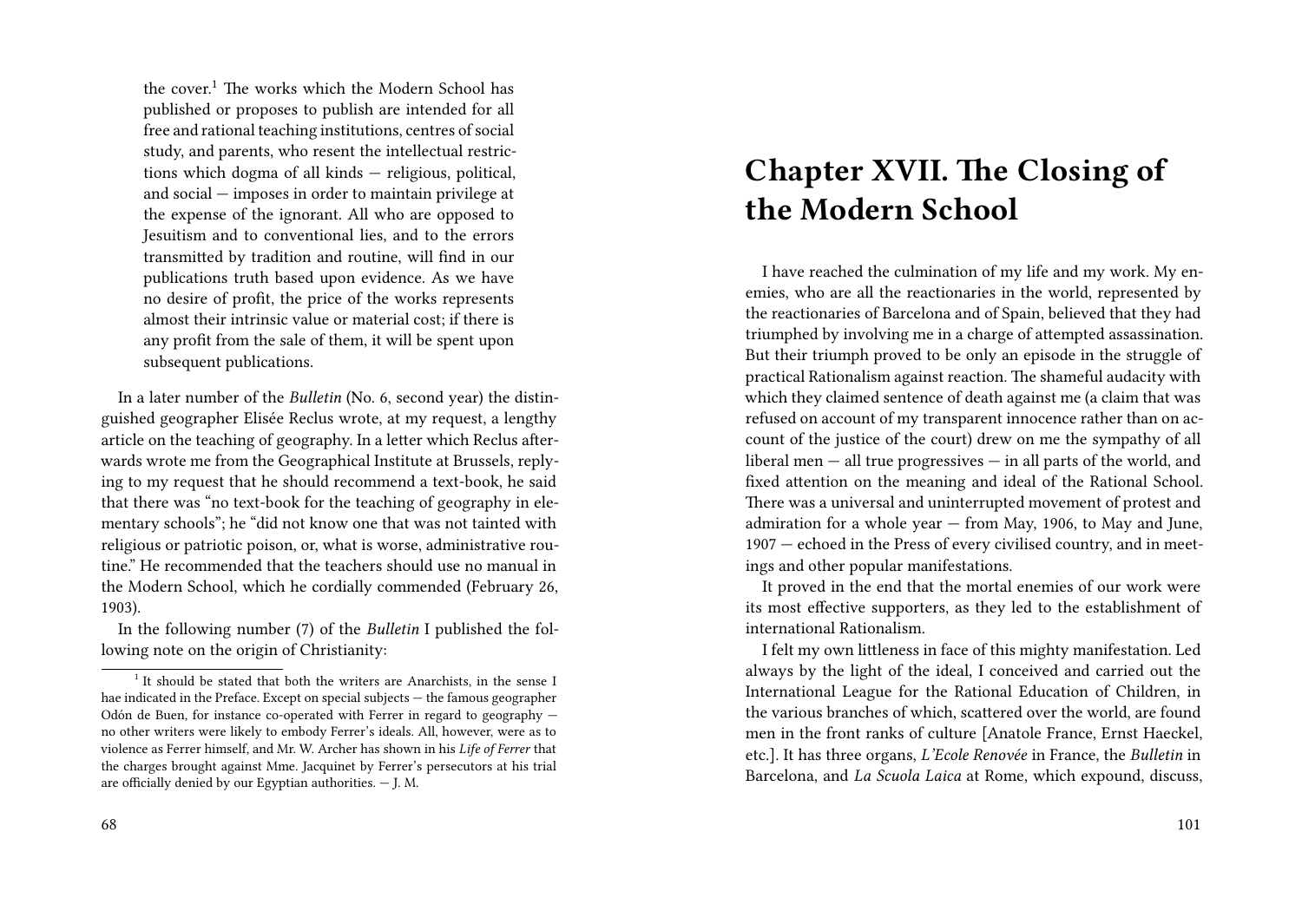Beware, then, all men of good faith! That is not the way to set up a true education of children, but the way to enslave them.

The older pedagogy, the real, if unavowed, aim of which was to impress children with the uselessness of knowledge, in order that they might be reconciled to their hard conditions and seek consolation in a supposed future life, used reading-books in the elementary school which swarmed with stories, anecdotes, accounts of travels, gems of classical literature etc. There was a good deal of error mixed with what was sound and useful in this, and the aim was not just. The mystical idea predominated, representing that a relation could be established between a Supreme Being and men by means of priests, and this priesthood was the chief foundation of the existence of both the privileged and the disinherited and the cause of much of the evil that they endured.

Among other books of this class, all tainted with the same evil, we remember one which inserted an academic discourse, a marvel of Spanish eloquence, in praise of the Bible. The gist of it is expressed in the barbarous declaration of Omar when he condemned the Library of Alexandria to the flames: "The whole truth is contained in the sacred book. If those other books are true, they are superfluous; if they are not true, they should be burned."

The Modern School, which seeks to form free minds, with a sense of responsibility, fitted to experience a complete development of their powers, which is the one aim of life, must necessarily adopt a very different kind of reading-book in harmony with its method of teaching. For this reason, as it teaches established truth and is interested in the struggle between light and darkness, it has deemed it necessary to produce a critical work which will enlighten the mind of the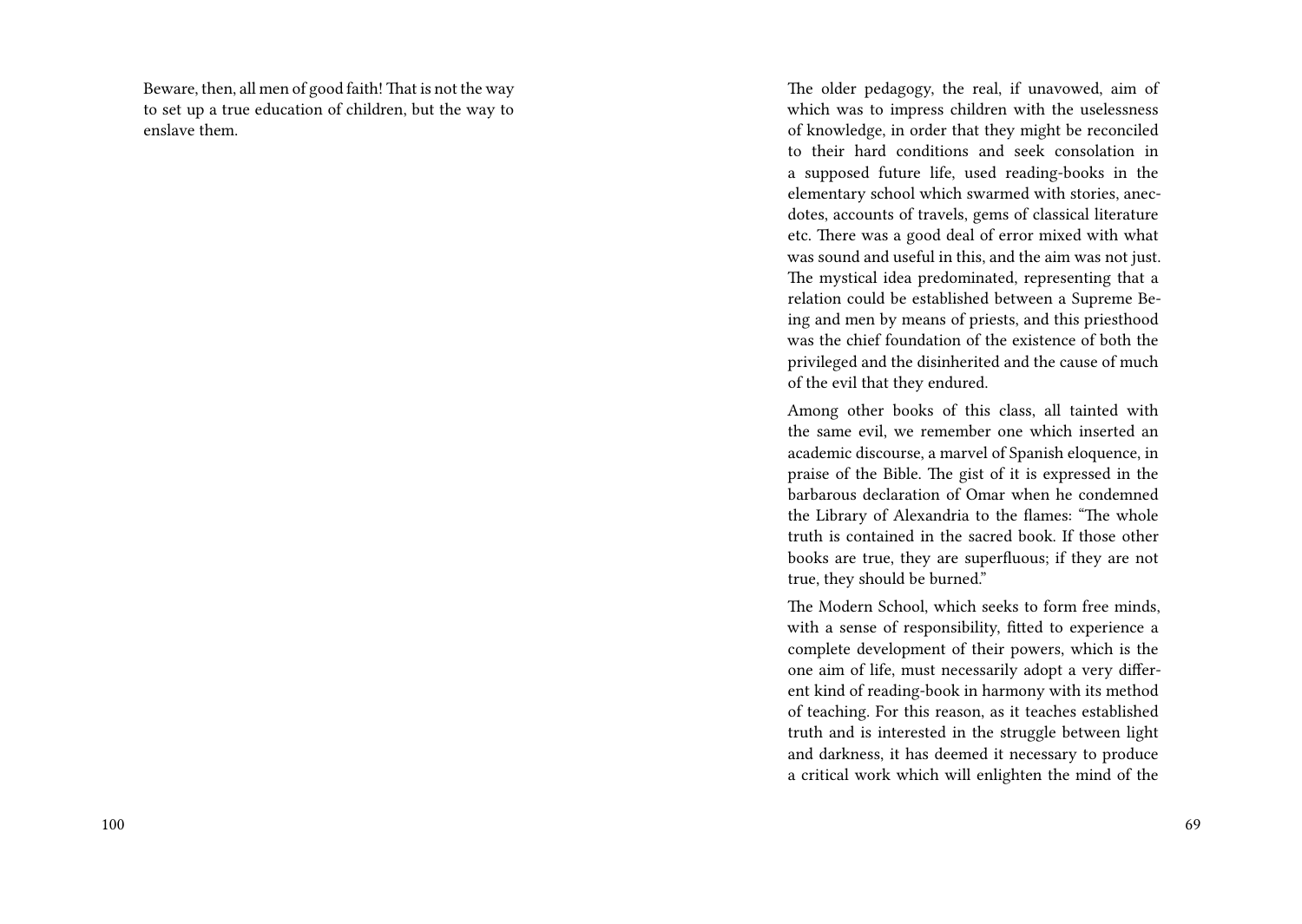child with positive facts. These may not be appreciated in childhood, but will later, in manhood, when the child takes its place in social life and in the struggle against the errors, conventions, hypocrisies, and infamies which conceal themselves under the cloak of mysticism. This work reminds us that our books are not merely intended for children; they are destined also for the use of the Adult Schools which are being founded on every side by associations of workers, Freethinkers, Co-operators, social students, and other progressive bodies who are eager to correct the illiteracy of our nation, and remove that great obstacle to progress.

We believe that the section of Malvert's work (*Science and Religion*) which we have entitled "The Origin of Christianity" will be useful for this purpose. It shows the myths, dogmas, and ceremonies of the Christian religion In their original form; sometimes as esoteric symbols concealing a truth known to the initiated, sometimes as adaptations of earlier beliefs, imposed by sheer routine and preserved by malice. As we are convinced and have ample evidence of the usefulness of our work, we offer it to the public with the hope that it will bear the fruit which we anticipate. We have only to add that certain passages which are unsuitable for children have been omitted; the omissions are indicated, and adults may consult the passages in the complete edition.

We were distressed and indignant on reading the list of contributions voted by the Council of Barcelona for certain popular societies which are interested in education. We read of sums offered to Republican Fraternities and similar societies; and we find that, instead of rejecting them, they forwarded votes of thanks to the Council.

The meaning of these things in a Catholic and ultraconservative nation is clear. The Church and the capitalist system only maintain their ascendency by a judicious system of charity and protection. With this they gratify the disinherited class, and continue to enjoy its respect. But we cannot see republicans acting as if they were humble Christians without raising a cry of alarm.

Beware, we repeat, beware! You are educating your children badly, and taking the wrong path towards reform, in accepting alms. You will neither emancipate yourselves nor your children if you trust in the strength of others, and rely on official or private support. Let the Catholics, ignorant of the realities of life, expect everything of God, or St. Joseph, or some similar being, and, as they have no security that their prayers will be heard in this life, trust to receive a reward after death. Let gamblers in the lottery fail to see that they are morally and materially victimised by their rulers, and trust to receive by chance what they do not earn by energy. But it is sad to see men hold out the hand of a beggar who are united in a revolutionary protest against the present system; to see them admitting and giving thanks for humiliating gifts, instead of trusting their own energy, intellect, and ability.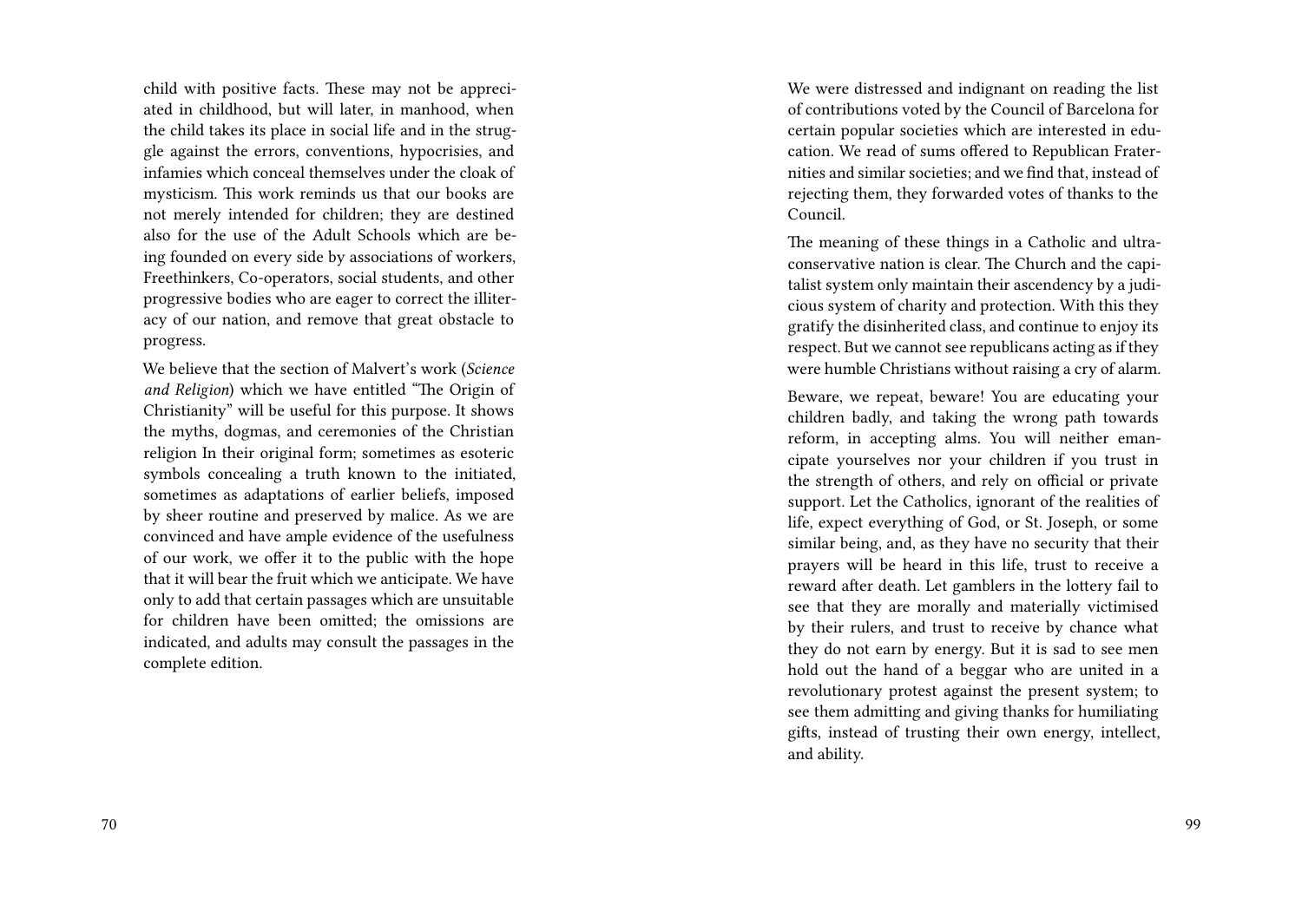tyrannical society, thou wert created to defend, not to coerce us. Go back to the abyss whence thou camest."

Starting from these principles, and applying them to pedagogy, we think it necessary to teach children that to waste any class of objects is contrary to the general welfare; that if a child spoils paper, loses pens, or destroys books, it does an injustice to its parents and the school. Assuredly one may impress on the child the need of prudence in order to avoid getting imperfect things, and remind it of lack of employment, illness, or age; but it is not right to insist that a provision be made out of a salary which does not suffice to meet the needs of life. That is bad arithmetic.

The workers have no university training; they do not go to the theatre or to concerts; they never go into ecstasies before the marvels of art, industry, or nature; they have no holiday in which to fill their lungs with life-giving oxygen; they are never uplifted by reading books or reviews. On the contrary, they suffer all kinds of privations, and may have to endure crises due to excessive production. It is not the place of teachers to hide these sad truths from the children, and to tell them that a smaller quantity is equal to, if not better than, a larger. In order that the power of science and industry be shared by all, and all be invited to partake of the banquet of life, we must not teach in the school, in the interest of privilege, that the poor should organise the advantages of crumbs and leavings. We must not prostitute education.

On another occasion I had to censure a different departure from our principles:

#### 98

# **Chapter XII. Sunday Lectures**

The Modern School did not confine itself to the instruction of children. Without for a moment sacrificing its predominant character and its chief object, it also undertook the instruction of the people. We arranged a series of public lectures on Sundays, and they were attended by the pupils and other members of their families, and a large number of workers who were anxious to learn.

The earlier lectures were wanting in method and continuity, as we had to employ lecturers who were quite competent in regard to their own subjects, but gave each lecture without regard to what preceded or followed. On other occasions, when we had no lecturer, we substituted useful readings. The general public attended assiduously, and our advertisements in the Liberal press of the district were eagerly scanned.

In view of these results, and in order to encourage the disposition of the general public, I held a consultation with Dr. Andrés Martínez Vargas and Dr. Odón de Buen, Professors at the Barcelona University, on the subject of creating a popular university in the Modern School. In this the science which is given — or, rather, sold — by the State to a privileged few in the universities should be given gratuitously to the general public, by way of restitution, as every human being has a right to know, and science, which is produced by observers and workers of all ages and countries, ought not to be restricted to a class.

From that time the lectures became continuous and regular, having regard to the different branches of knowledge of the two lecturers. Dr. Martínez Vargas expounded physiology and hygiene, and Dr. Odón de Buen geography and natural science, on alternate Sun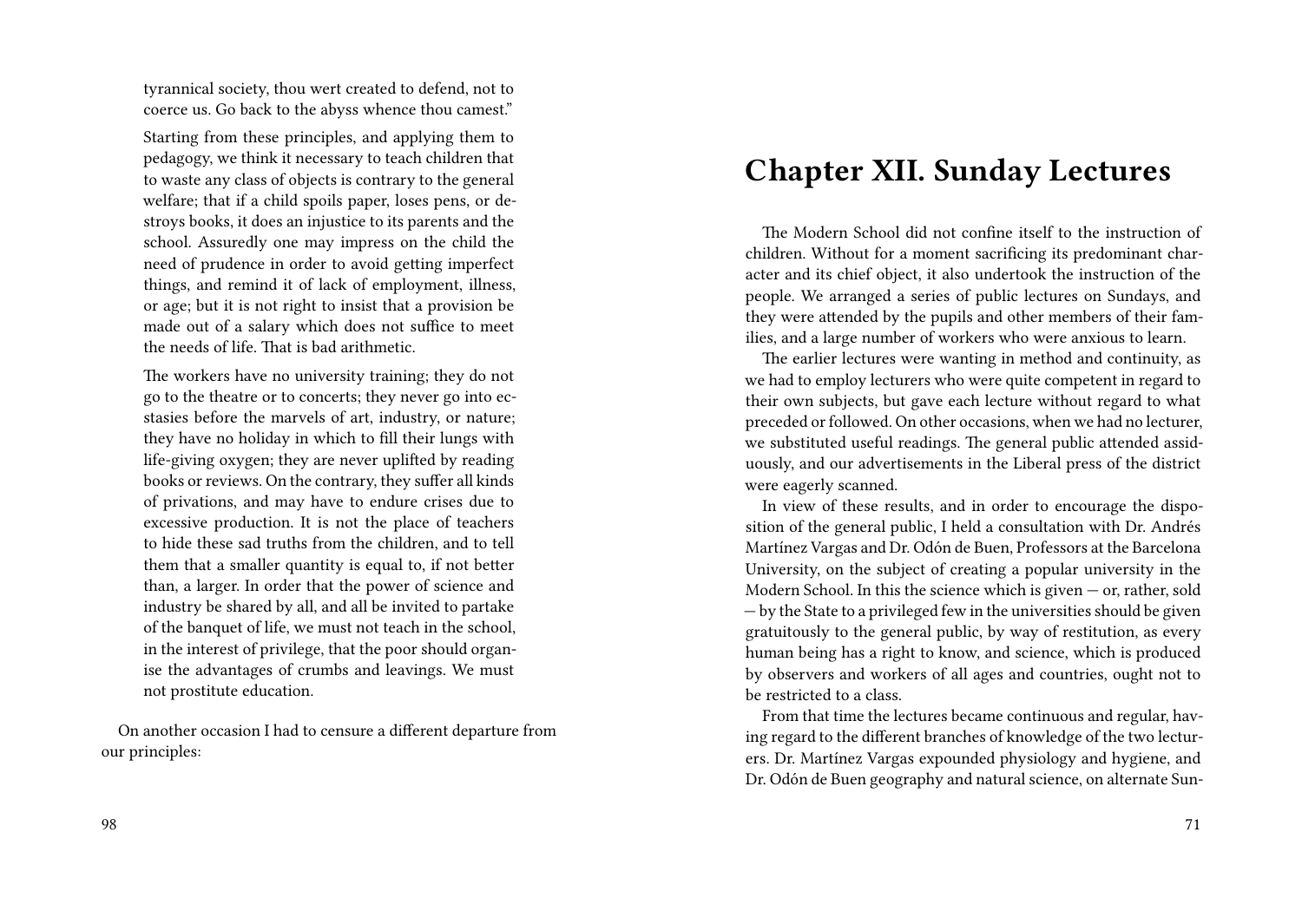days, until we began to be persecuted. Their teaching was eagerly welcomed by the pupils of the Modern School, and the large audiences of mixed children and adults. One of the Liberal journals of Barcelona, in giving an account of the work, spoke of the function as "the scientific Mass."

The eternal light-haters, who maintain their privileges on the ignorance of the people, were greatly exasperated to see this centre of enlightenment shining so vigorously, and did not delay long to urge the authorities, who were at their disposal, to extinguish it brutally. For my part, I resolved to put the work on the firmest foundation I could conceive.

I recall with the greatest pleasure that hour we devoted once a week to the confraternity of culture. I inaugurated the lectures on December 15, 1901, when Don Ernesto Vendrell spoke of Hypatia as a martyr to the ideals of science and beauty, the victim of the fanatical Bishop Cyril of Alexandria. Other lectures were given on subsequent Sundays, as I said, until, on October 5, 1902, the lectures were organised in regular courses of science. On that day Dr. Andrés Martínez Vargas, Professor of the Faculty of Medicine (child diseases) at Barcelona University, gave his first lecture. He dealt with the hygiene of the school, and expounded its principles in plain terms adapted to the minds of his hearers. Dr. Odón de Buen, Professor of the Faculty of Science, dealt with the usefulness of the study of natural history.

The press was generally in sympathy with the Modern School, but when the programme of the third scholastic year appeared some of the local journals, the *Noticiero Universal* and the *Diario de Barcelona*, broke out. Here is a passage that deserves recording as an illustration of the way in which conservative journals dealt with progressive subjects:

We have seen the prospectus of an educational centre established in this city, which professes to have nothing to do with "dogmas and systems." It proposes to

classes, the workers are far from obtaining enough to live a life in harmony with the progress of civilisation. Hence, when these children of workers, and future workers themselves, are taught to save — which is a voluntary privation under the appearance of interest — they are taught to prepare themselves to submit to privilege. While the intention is to initiate them to the practice of economy, what is really done is to convert them into victims and accomplices of the present unjust order.

The working-class child is a human child, and, as such, it has a right to the development of all its faculties, the satisfaction of all its needs, moral and physical. For that purpose society was instituted. It is not its function to repress or subject the individual, as is selfishly pretended by the privileged and reactionary class, and all who enjoy what others produce; it has to hold the balance justly between the rights and duties of all members of the commonwealth.

As it is, the individual is asked to sacrifice his rights, needs, and pleasures to society; and, as this disorder demands patience, suffering, and sophistical reasoning, let us commend economy and blame saving. We do not think it right to teach children to look forward to being workers in a social order in which the average mortality of the poor, who live without freedom, instruction, or joy, reaches an appalling figure in comparison with that of the class which lives in triumph on their labour. Those who, from sociolatry, would derogate in the least from the rights of man, should read the fine and vigorous words of Pi y Margall: "Who art thou to prevent my use of my human rights? Perfidious and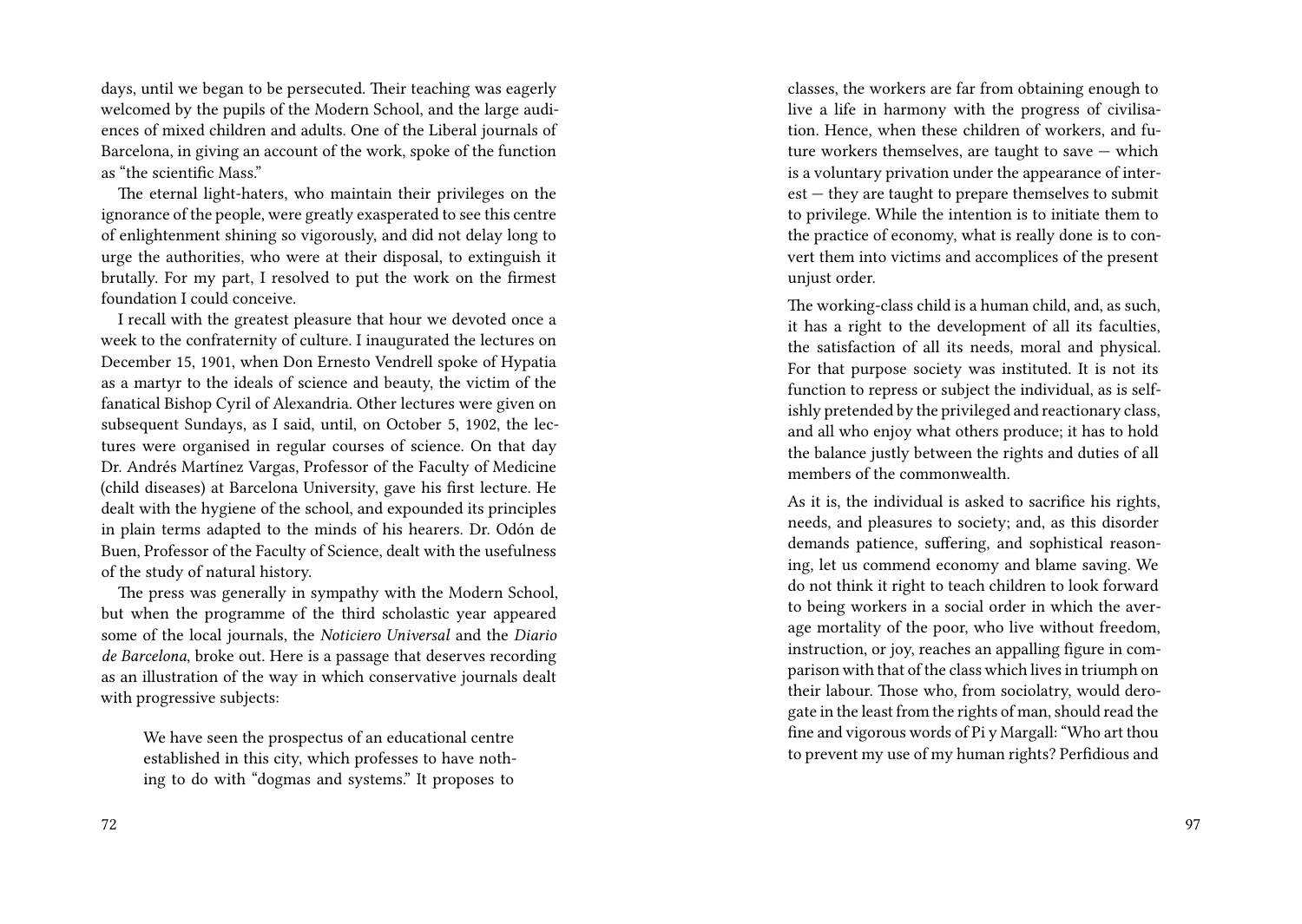subscription had to be opened. When this was done, the *Bulletin* became a philosophical review, as well as organ of the Modern School; and it retained this character until the persecution began and the school was closed. An instance of the important mission of the *Bulletin* will be found in the following article, which I wrote in No. 5 of the fourth year, in order to correct certain secular teachers who had gone astray:

A certain Workers' School has introduced the novelty of establishing a savings-bank, administered by the pupils. This piece of information, reproduced in terms of great praise by the press as a thing to be imitated, induces us to express our opinion on the subject. While others have their own right to decide and act, we have the same right to criticise, and thus to create a rational public opinion.

In the first place we would observe that the word *economy* is very different from, if not the opposite of, the idea of *saving.* One may teach children the knowledge and practice of economy without necessarily teaching them to save. *Economy* means a prudent and methodical use of one's goods; *saving* means a restriction of one's use of one's goods. By economising we avoid waste; by saving, the man who has nothing superfluous deprives himself of what is necessary.

Have the children who are taught to save any superfluous property? The very name of the society in question assures us that they have not. The workers who send their children to this school live on their wages, the minimum sum, determined by the laws of supply and demand, which is paid for their work by the employers; and as this wage gives them nothing superfluous, and the social wealth is monopolised by the privileged

liberate everybody from "authoritarian dogmas, venerable sophisms, and ridiculous conventions." It seems to us that this means that the first thing to do is to tell the boys and girls  $-$  it is a mixed school  $-$  that there is no God, an admirable way of forming good children, especially young women who are destined to be wives and mothers.

The writer continues in this ironical manner for some time, and ends as follows:

This school has the support of a professor of Natural Science (Dr. Odón de Buen) and another of the Faculty of Medicine. We do not name the latter, as there may be some mistake in including him among the men who lend their support to such a work.

These insidious clerical attacks were answered by the anticlerical journals of Barcelona at the time.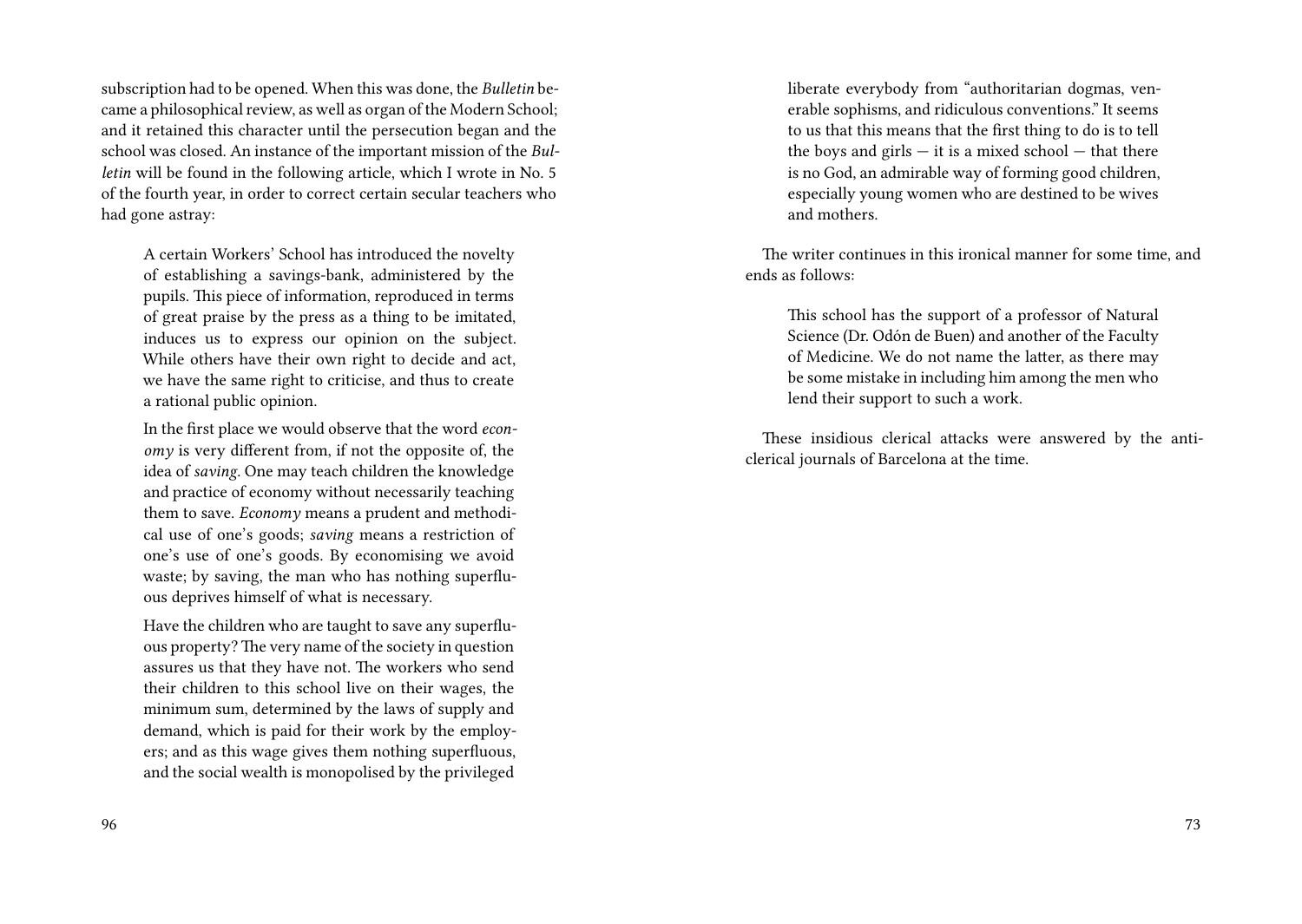### **Chapter XIII. The Results**

At the beginning of the second scholastic year I once more drew up a programme. Let us, I said, confirm our earlier programme; vindicated by results, approved in theory and practice, the principle which from the first informed our work and governs the Modern School is now unshakable.

*Science is the sole mistress of our life.* Inspired with this thought, the Modern School proposes to give the children entrusted to it *a mental vitality of their own,* so that when they leave our control they will continue to be the mortal enemies of all kinds of prejudices and will form their own ideas, individually and seriously, on all subjects.

Further, as education does not consist merely in the training of the mind, but must include the emotions and the will, we shall take the utmost care in the training of the child that its intellectual impressions are converted into the sap of sentiment. When this attains a certain degree of intensity, it spreads through the whole being, colouring and refining the individual character. And as the conduct of the youth revolves entirely in the sphere of character, he must learn to adopt science as the sole mistress of his life.

To complete our principle we must state that we are enthusiastically in favour of mixed education, so that, having the same education, the woman may become the real companion of man, and work with him for the regeneration of society. This task has hitherto been confined to man; it is time that the moral influence of woman was enlisted in it. Science will illumine and guide her rich vein of sentiment, and utilise her character for the welfare of the race. Knowing that the chief need in this country is a knowledge of

#### 74

## **Chapter XVI. The "Bulletin"**

The Modern School needed and found its organ in the Press. The political and ordinary press, which at one time favoured us and at another time denounced us as dangerous, cannot maintain an impartial attitude. It either gives exaggerated or unmerited praise, or calumnious censures. The only remedy for this was the sincerity and clearness of our own indications. To allow these libels to pass without correction would have done us considerable harm, and the *Bulletin* enabled us to meet them.

The directors published in it the programme of the school, interesting notes about it, statistical details, original pedagogical articles by the teachers, accounts of the progress of rational education in our own and other countries, translations of important articles from foreign reviews and periodicals which were in harmony with the main character of our work, reports of the Sunday lectures, and announcements of the public competitions for the engagement of teachers and of our library.

One of the most successful sections of the *Bulletin* was that devoted to the publication of the ideas of the pupils. Besides showing their individual ideas it revealed the spontaneous manifestation of common sense. Girls and boys, with no appreciable difference in intellect according to sex, in contact with the realities of life as indicated by the teachers, expressed themselves in simple essays which, though sometimes immature in judgment, more often showed the clear logic with which they conceived philosophical, political, or social questions of some importance. The journal was at first distributed without charge among the pupils, and was exchanged with other periodicals; but there was soon a demand for it, and a public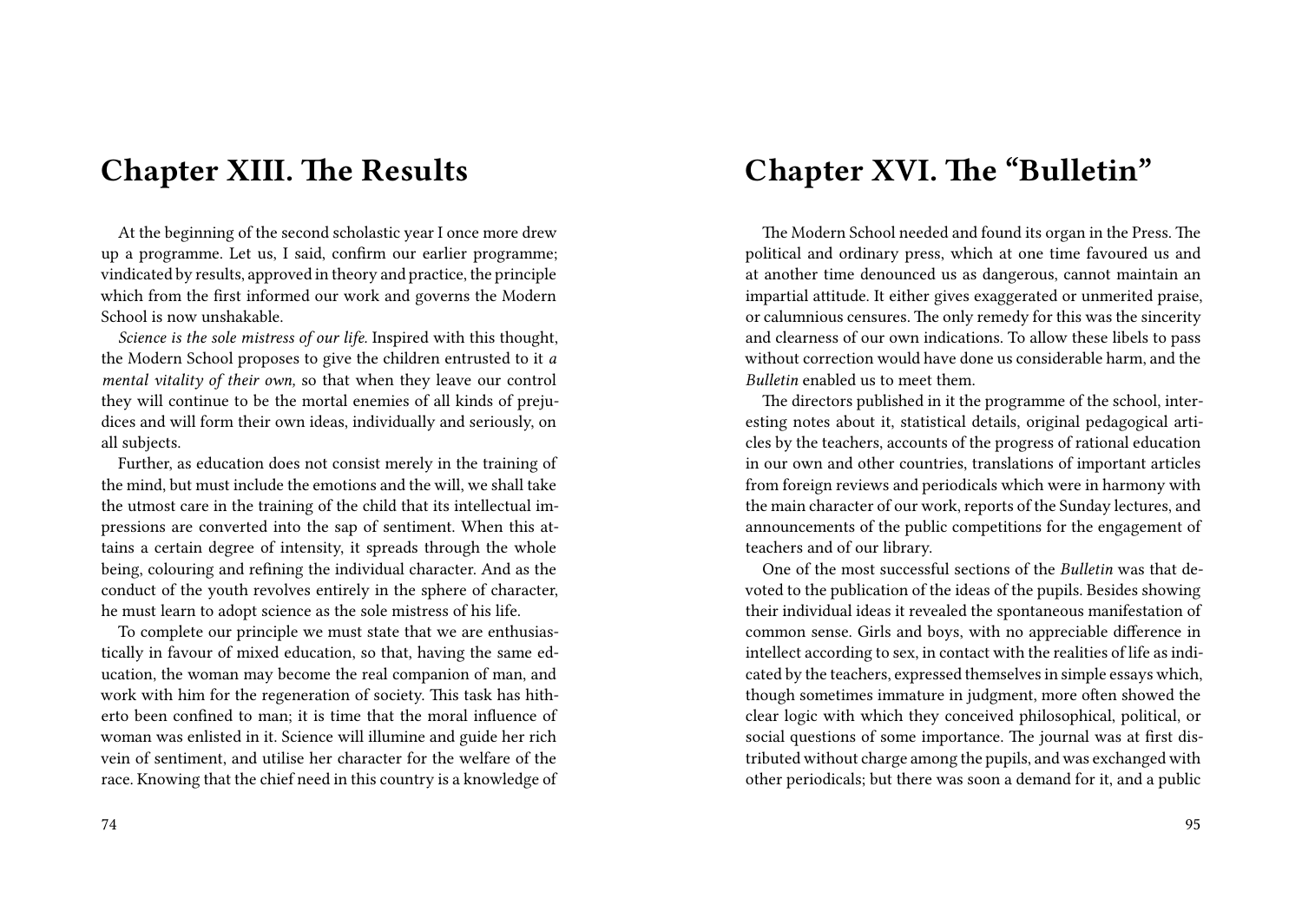mind of the child, influenced by what it sees and informed by the positive knowledge it acquires, shall work freely, without prejudice or submission to any kind of sect, with perfect autonomy and no other guide but reason, equal in all, and sanctioned by the cogency of evidence, before which the darkness of sophistry and dogmatic imposition is dispelled.

In December, 1903, the Congress of Railway Workers, which was then held at Barcelona, informed us that, as a part of its programme, the delegates would visit the Modern School. The pupils were delighted, and we invited them to write essays to be read on the occasion of the visit. The visit was prevented by unforeseen circumstances; but we published in the *Bulletin* the children's essays, which exhaled a delicate perfume of sincerity and unbiassed judgment, graced by the naive ingenuousness of the writers. No suggestion was made to them, and they did not compare notes, yet there was a remarkable agreement in their sentiments. At another time the pupils of the Workers' School at Badalona sent a greeting to our pupils, and they again wrote essays, from which we compiled a return letter of greeting.<sup>2</sup>

94

natural science and hygiene, the Modern School intends to help to supply It. In this it has the support of Dr. de Buen and Dr. Vargas, who lecture, alternately, on their respective subjects.

On June 30, 1903, I published in the *Bulletin* the following declaration:

We have now passed two years in expounding our principles justifying them by our practice, and enjoying the esteem of all who have co-operated in our work. We do not see in this any other triumph than that we are able to confirm confidently all that we have proclaimed. We have overcome the obstacles which were put in our way by interest and prejudice, and we intend to persevere in it, counting always on that progressive comradeship which dispels the darkness of ignorance with its strong light. We resume work next September, after the autumn vacation. We are delighted to be able to repeat what we said last year. The Modern School and its *Bulletin* renew their life, for they have filled, with some measure of satisfaction, a deeply-felt need. Without making promises or programmes, we will persevere to the limit of our powers.

In the same number of the *Bulletin* was published the following list of the pupils who had attended the school during the first two years:

 $2$ <sup>2</sup> This letter and the preceding essays are given in the Spanish edition. As they are a repetition of the sentiments expressed in the extracts already given, it is unnecessary to reproduce them here. Except that I have omitted papers incorporated by Ferrer, but not written by him, this is the only modification I have allowed myself. — J. M.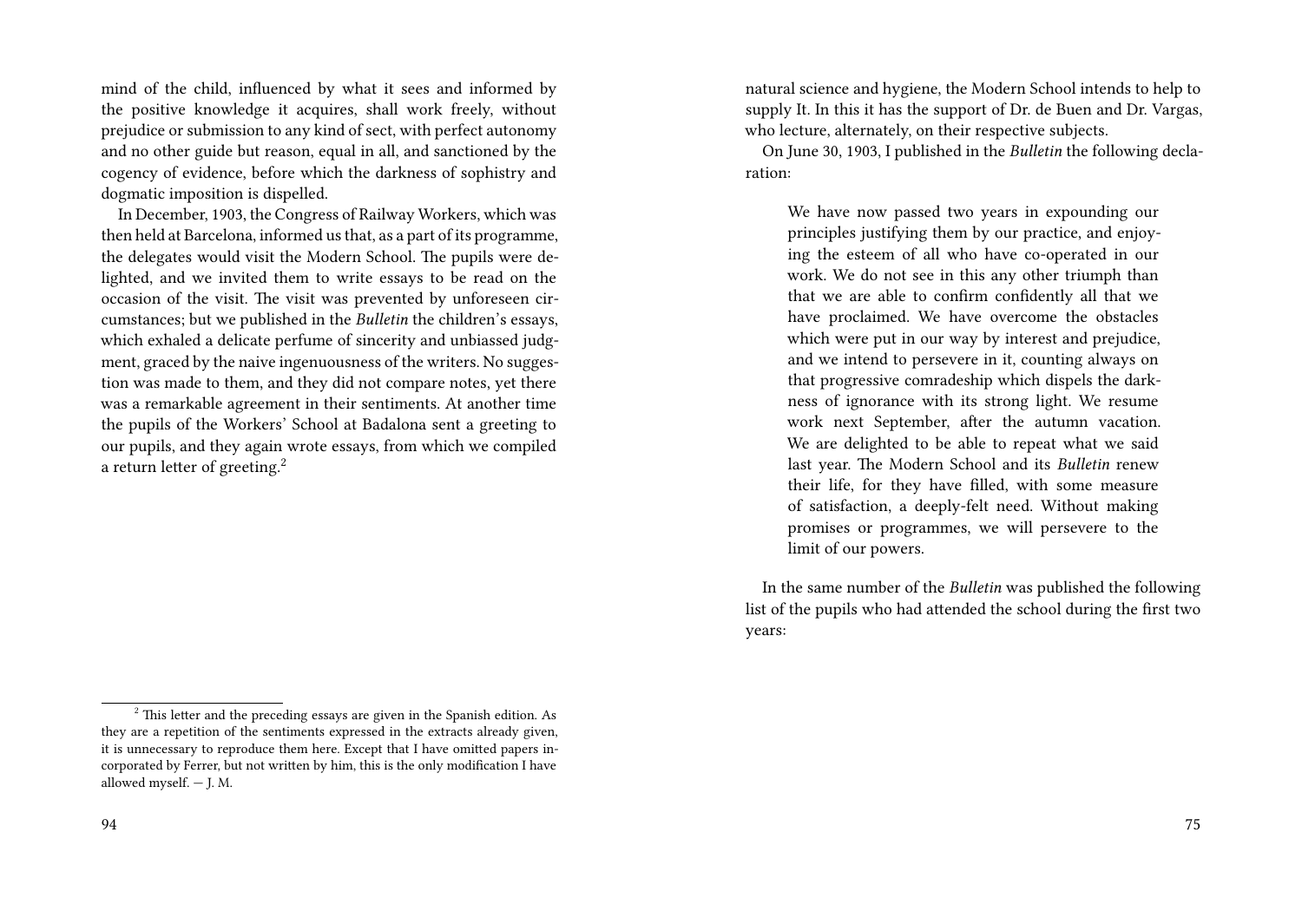| MONTHSGIRLS.          |          |          | BOYS.    |          | TOTAL.                         |           |
|-----------------------|----------|----------|----------|----------|--------------------------------|-----------|
|                       | $1901 -$ | $1902 -$ | $1901 -$ | $1902 -$ | $\overline{1}^{\text{st}}$ Yr. | $2nd$ Yr. |
|                       | 2.       | 3.       | 2.       | 3.       |                                |           |
| Opening 12            |          |          | 18       |          | 30                             |           |
| Day                   |          |          |          |          |                                |           |
| September6            |          | 23       | 23       | 40       | 39                             | 63        |
| October <sup>18</sup> |          | 28       | 25       | 40       | 43                             | 68        |
| Novembe <sub>21</sub> |          | 31       | 29       | 40       | 50                             | 71        |
| Decembe <sub>22</sub> |          | 31       | 30       | 40       | 52                             | 71        |
| January 22            |          | 31       | 32       | 44       | 54                             | 75        |
| February 23           |          | 31       | 32       | 48       | 55                             | 79        |
| March                 | 25       | 33       | 34       | 47       | 59                             | 80        |
| April                 | 26       | 32       | 37       | 48       | 63                             | 80        |
| May                   | 30       | 33       | 38       | 48       | 68                             | 81        |
| June                  | 32       | 34       | 38       | 48       | 70                             | 82        |

At the beginning of the third year I published with special pleasure the following article in the *Bulletin* on the progress of the School:

On the eighth of the present month we opened the new scholastic year. A large number of pupils, their relatives, and members of the general public who were in sympathy with our work and lectures, filled the recently enlarged rooms, and, before the commencement of the function, inspected the collections which give the school the appearance of a museum of science. The function began with a short address from the director, who formally declared the opening of the third year of school life, and said that, as they now had more experience and were encouraged by success, they would carry out energetically the ideal of the Modern School.

Among the faults of mankind are lying, hypocrisy, and egoism. If men, and especially women, were better instructed, and women were entirely equal to men, these faults would disappear. Parents would not send their children to religious schools, which inculcate false ideas, but to rational schools, where there is no teaching of the supernatural, which does not exist; nor to make war; but to live in solidarity and work in common.

We will close with the following essay, written by young lady of sixteen, which is correct enough in form substance to quote in entirety:

What inequality there is in the present social order! Some working from morning to night without more profit than enough to buy their insufficient food; others receiving the products of the workers in order to enjoy themselves with the superfluous. Why is this so? Are we not all equal? Undoubtedly we are; but society does not recognise it while some are destined to work and suffering, and others to idleness and enjoyment. If a worker shows that he realises the exploitation to which he is subject, he is blamed and cruelly punished, while others suffer the inequality with patience. The worker must educate himself and in order to do this it is necessary to found free schools, maintained by the wages which the rich give. In this way the worker will advance more and more, until be is regarded as he deserves, since the most useful mission of society depends on him.

Whatever be the logical value of these ideas, this collection shows the chief aim of the Modern School — namely, that the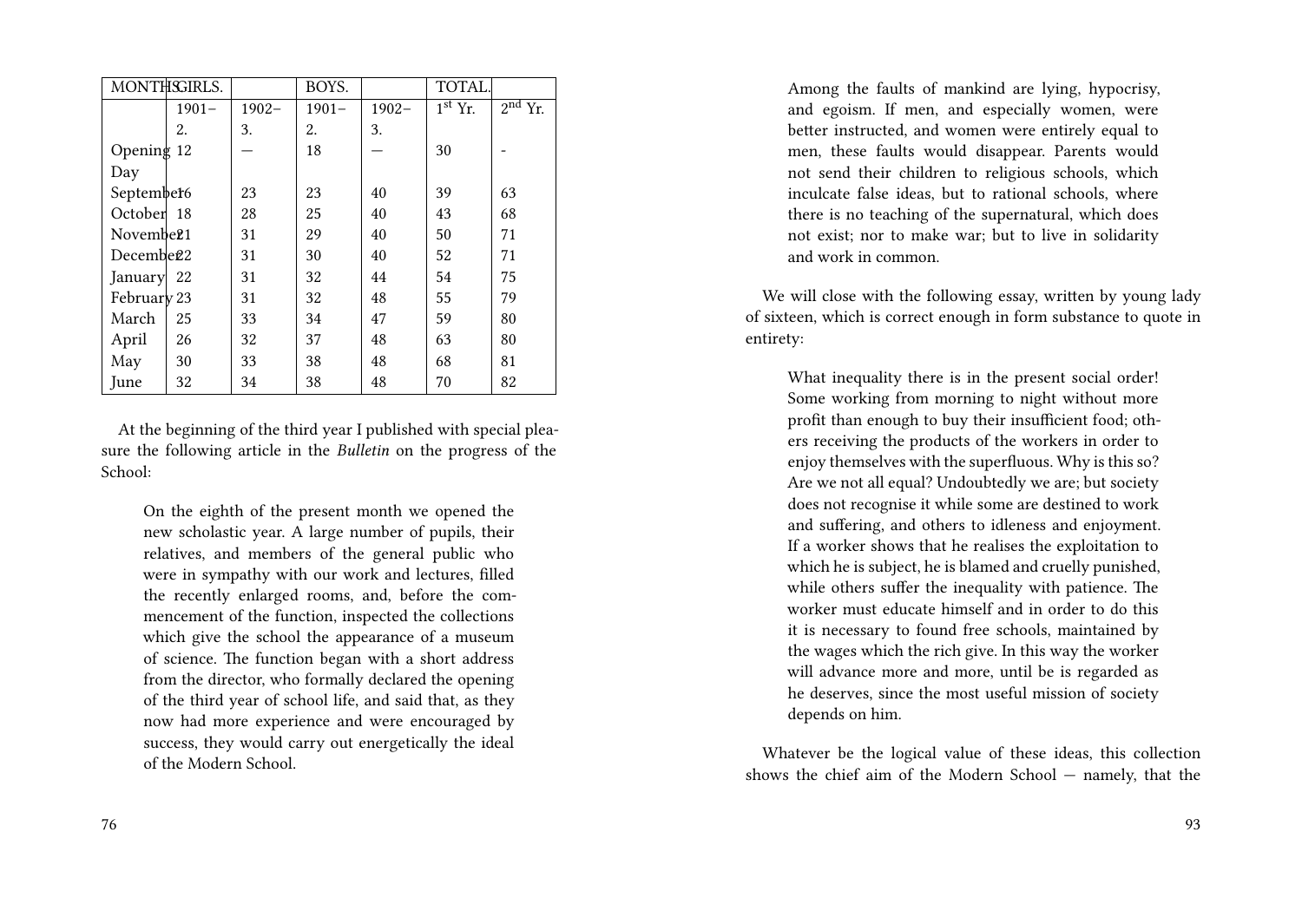and that of society. A girl of eleven deplores that nations destroy each other in war, and laments the difference of social classes and that the rich live on the work and privation of the poor. She ends:

Why do not men, instead of killing each other in wars and hitting each other for class-differences, devote themselves cheerfully to work and the discovery of things for the good of mankind? Men ought to unite to love each other and live fraternally.<sup>1</sup>

A child of ten, in an essay which is so good that I would insert it whole if space permitted, and if it were not for the identity in sentiment with the previous passages, says of the school and the pupil:

Reunited under one roof, eager to learn what we do not know, without distinction of classes [there were children of university professors among them, it will be remembered], we are children of one family guided to the same end… The ignorant man is a nullity; little or nothing can be expected of him. He is a warning to us not to waste time; on the contrary, let us profit by it, and in due course we will be rewarded. Let us not miss the fruits of a good school, and, honouring our teachers, our family, and society, we shall live happily.

A child of ten philosophises on the faults of mankind, which, in her opinion, can be avoided by instruction and goodwill:

Dr. de Buen congratulated us on the enlargement of the School, and supported its aims. Education should, he said, reflect nature, as knowledge can only consist in our perception of what actually exists. On the part of his children, who study at the School and live in the neighbourhood, he paid a tribute to the good-comradeship among the pupils, with whom they played and studied in a perfectly natural way. He said that even in orthodox education, or rather on the part of the professors engaged in it, there were, for all its archaic features, certain tendencies similar to those embodied in the Modern School. This might be gathered from his own presence, and that of Dr. Vargas and other professors. He announced that there was already a similar school at Guadalajara, or that one would shortly be opened there, built by means of a legacy left for the purpose by a humanitarian. He wished to contribute to the redemption of children and their liberation from ignorance and superstition; and he expressed a hope and very strong wish that wealthy people would, at their death, restore their goods in this way to the social body, instead of leaving them to secure in imaginary happiness beyond the grave.

Dr. Martínez Vargas maintained, against all who thought otherwise, that the purely scientific and rational education given in the Modern School is the proper basis of instruction; no better can be conceived for maintaining the relations of the children with their families and society, and it is the only way to form, morally and intellectually, the men of the future. He was glad to hear that the scholastic hygiene which had been practised in the Modern School

<sup>&</sup>lt;sup>1</sup> I omit some of Ferrer's short comments on these specimens of reasoning and sentiment, as he regards them. One can recognise the echo of the teacher's words. The children were repeating their catechism. But (1) this is no catechism of violence and class-hatred, and (2) there is a distinct appreciation of the ideas and sentiments on the part of the children. I translate the passages as literally as possible. — J. M.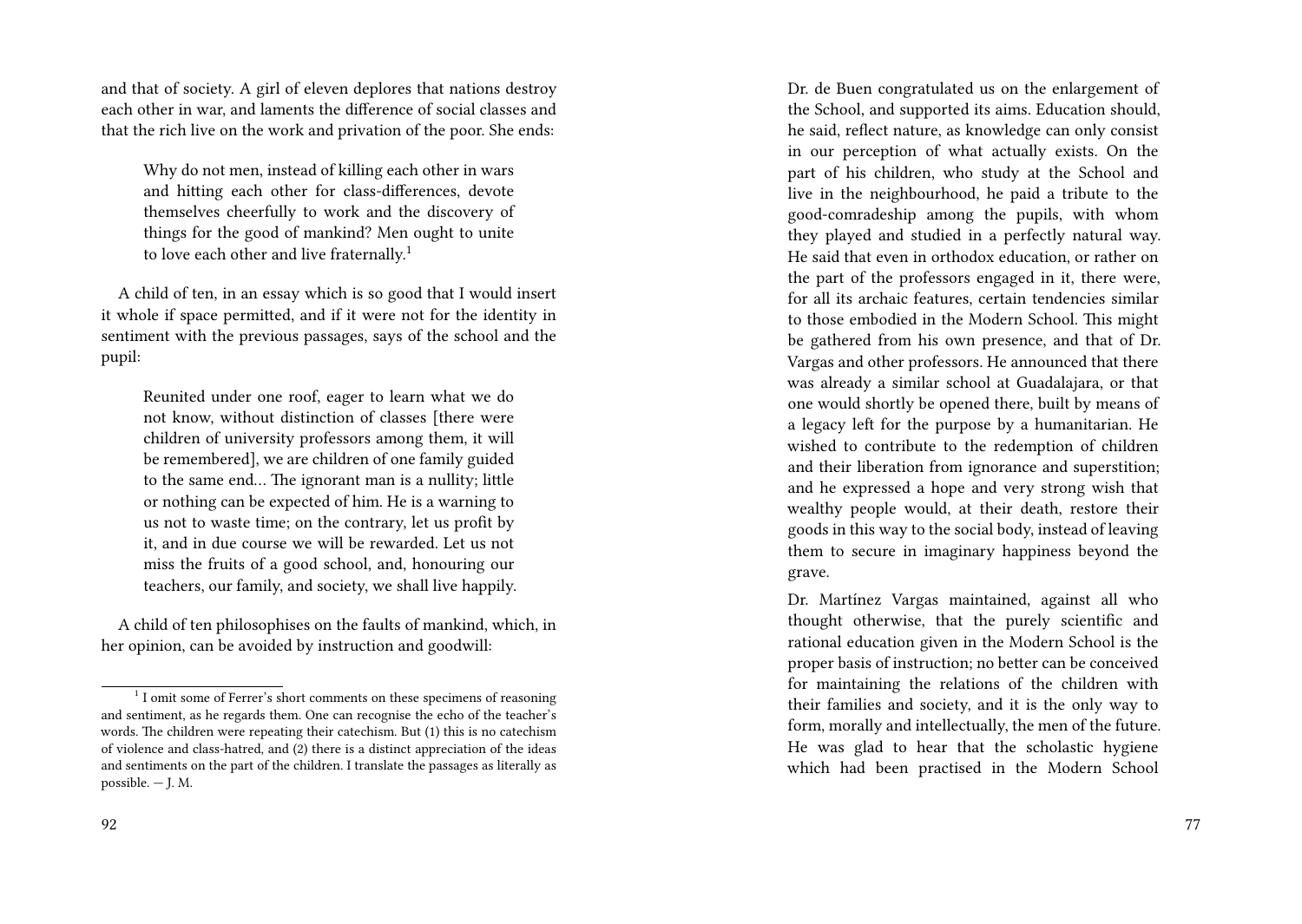during the previous two years, involving a periodical examination of the children, and expounded in the public lectures, had received the solemn sanction of the Hygienic Congress lately held at Brussels.

Going on to resume his lectures, and as a means of enforcing oral instruction by visual perception, he exhibited a series of lantern-slides illustrating various hygienic exercises, certain types of disease, unhealthy organs, etc., which the speaker explained in detail. An accident to the lantern interrupted the pictures; but the professor continued his explanations, speaking of the mischievous effects of corsets, the danger of microbic infection by trailing dresses or by children playing with soil, insanitary houses and workshops, etc., and promised to continue his medical explanation during the coming year.

The audience expressed its pleasure at the close of the meeting, and the sight of the great joy of the pupils was some consolation amid the hardships of the present, and a good augury for the future.

A profound observation on the causes of fanaticism, and the cause of the causes. Another girl of thirteen indicates the best remedy of the evil in the following lines:

The mixed school, for both sexes, is supremely necessary. The boy who studies, works, and plays in the society of girls learns gradually to respect and help her, and the girl reciprocally; whereas, if they are educated separately, and the boy is told that the girl is not a good companion and she is worse than he, the boy will not respect women when he is a man, and will regard her as a subject or a slave, and that is the position in which we find women. So we must all work for the foundation of mixed schools, wherever it is possible, and where it is not possible we must try to remove the difficulties.

A boy of twelve regards the school as worthy of all respect, because we learn in it to read, write, and think, and it is the basis of morality and science; he adds:

If it were not for the school we should live like savages, walk naked, eat herbs and raw flesh, and dwell in caves and trees; that is to say, we should live a brutal life. In time, as a result of the school, everybody will be more intelligent, and there will be no wars or inflamed populations, and people will look back on war with horror as a work of death and destruction. It is a great disgrace that there are children who wander in the streets and do not go to school, and when they become men it is more disgraceful. So let us be grateful to our teachers for the patience they show in instructing us, and let us regard the school with respect.

If that child preserves and develops the faculties it exhibits, it will know how to harmonise egoism and altruism for its own good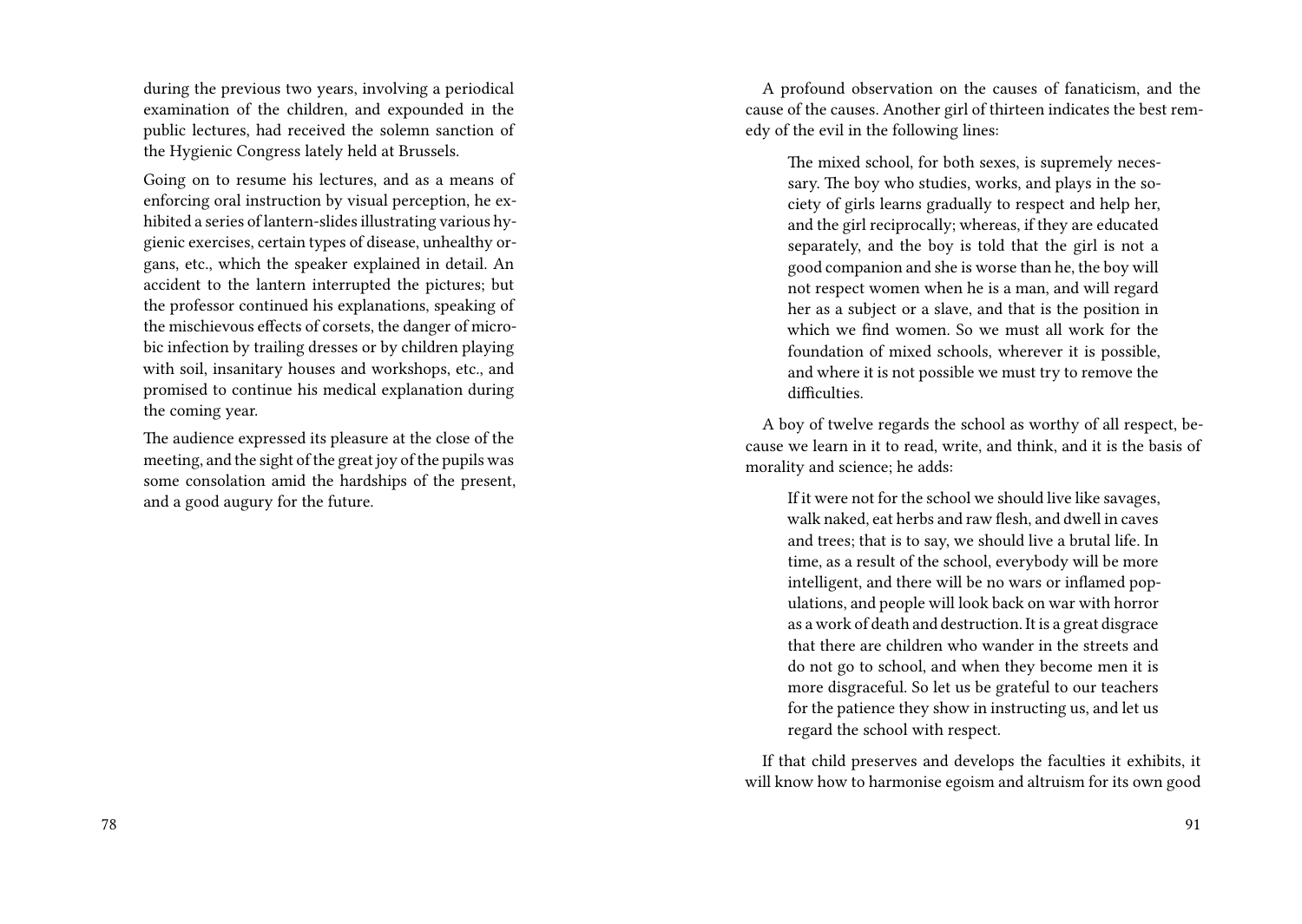come to an end. It would be better, instead of punishing a criminal by committing another crime, to give him good advice, so that he will not do it again. Besides, if we are all equal, there would be no thieves, or assassins, or rich people, or poor, but all would be equal and love work and liberty.

The simplicity, clearness, and soundness of this observation need no commentary. One can understand our astonishment to hear it from the lips of a tender and very pretty little girl, who looked more like a symbolical representation of truth and justice than a living reality.

A boy of twelve deals with sincerity, and says:

The man who is not sincere does not live peacefully; he is always afraid of being discovered: when one is sincere, if one has done wrong, the sincere declaration relieves the conscience. If a man begins to tell lies in childhood, he will tell bigger lies when he grows up, and may do much harm. There are cases in which one need not be sincere. For instance, if a man comes to our house, flying from the police, and we are asked afterwards if we have seen him, we must deny it; the contrary would be treachery and cowardice.

It is sad that the mind of a child who regards truth as an incomparable good, "without which it is impossible to live," is induced by certain grave abuses to consider lying a virtue in some cases.

A girl of thirteen writes of fanaticism, and, regarding it as a characteristic of backward countries, she goes on to seek the cause:

Fanaticism is the outcome of the state of ignorance and backwardness of women; on that account Catholics do not want to see women educated, as they are the chief support of their system.

#### 90

# **Chapter XIV. A Defensive Chapter**

Our programme for the third scholastic year (1903–4) was as follows:

To promote the progressive evolution of childhood by avoiding all anachronistic practices, which are merely obstacles placed by the past to any real advance towards the future, is, in sum, the predominant aim of the Modern School. Neither dogmas nor systems, moulds which confine vitality to the narrow exigencies of a transitory form of society, will be taught. Only solutions approved by the facts, theories accepted by reason, and truths confirmed by evidence, shall be included in our lessons, so that each mind shall be trained to control a will, and truths shall irradiate the intelligence, and, when applied in practice, benefit the whole of humanity without any unworthy and disgraceful exclusiveness.

Two years of success are a sufficient guarantee to us. They prove, in the first place, the excellence of mixed education, the brilliant result  $-$  the triumph, we would almost say  $-$  of an elementary common sense over prejudice and tradition. As we think it advisable, especially that the child may know what is happening about it, that physical and natural science and hygiene should be taught, the Modern School will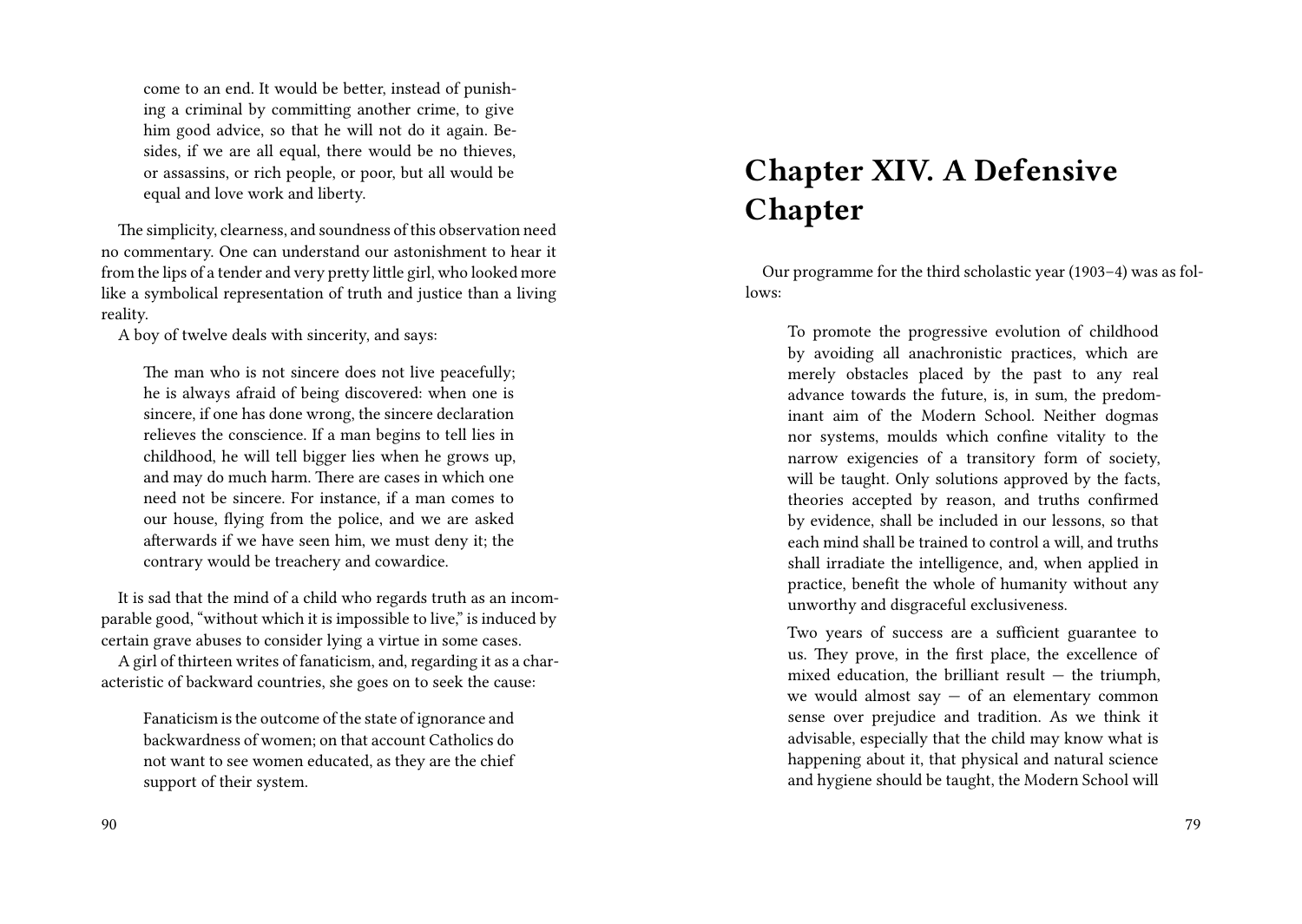continue to have the services of Dr. de Buen and Dr. Vargas. They will lecture on alternate Sundays, from eleven to twelve, on their respective subjects in the school-room. These lectures will complete and further explain the classes in science held during the week.

It remains only to say that, always solicitous for the success of our work of reform, we have enriched our scholastic material by the acquisition of new collections which will at once assist the understanding and give an attractiveness to scientific knowledge; and that, as our rooms are now not large enough for the pupils, we have acquired other premises in order to have more room and give a favourable reply to the petitions for admission which we have received.

The publication of this programme attracted the attention of the reactionary press, as I said. In order to give them a proof of the logical strength of the position of the Modern School, I inserted the following article in the *Bulletin*:

Modern pedagogy, relieved of traditions and conventions, must raise itself to the height of the rational conception of man, the actual state of knowledge, and the consequent ideal of mankind. If from any cause whatever a different tendency is given to education, and the master does not do his duty, it would be just to describe him as an impostor; education must not be a means of dominating men for the advantage of their rulers. Unhappily, this is exactly what happens. Society is organised, not in response to a general need and for the realisation of an ideal, but as an institution with a strong determination to maintain its primitive forms, defending them vigorously against every reform, however reasonable it may be.

- 2. Militarism, a means of destruction employed by one nation against another, due to the bad organisation of society.
- 3. Inequality, which allows some to rule and command, and obliges others to humble themselves and obey.

This principle is fundamental and simple, as we should expect to find in an imperfectly informed mind, and it would not enable one to solve a complete sociological problem; but it has the advantage of keeping the mind open to fresh knowledge. It is as if one asked: What does a sick man need to recover health? And the reply is: His suffering must disappear. This is a naive and natural reply, and would certainly not be given by a child brought up in the ordinary way; such a child would be taught first to consider the will of supposed supernatural beings. It is clear that this simple way of putting the problem of life does not shut out the hope of a reasonable solution; indeed, one logically demands the other, as the child's essay shows:

I do not mean that if there were no rich, or soldiers, or rulers, or wages, people would abuse their liberty and welfare, but that, with everybody enjoying a high degree of civilisation, there would be universal cordiality and friendship, and science would make much greater progress, not being interrupted by wars and political stagnation.

A girl of nine made the following sensible observation, which we leave in her own incorrect language:

A criminal is condemned to death; if the murderer deserves this punishment, the man who condemns him and the man who kills him are also murderers; logically, they ought to die as well, and so humanity would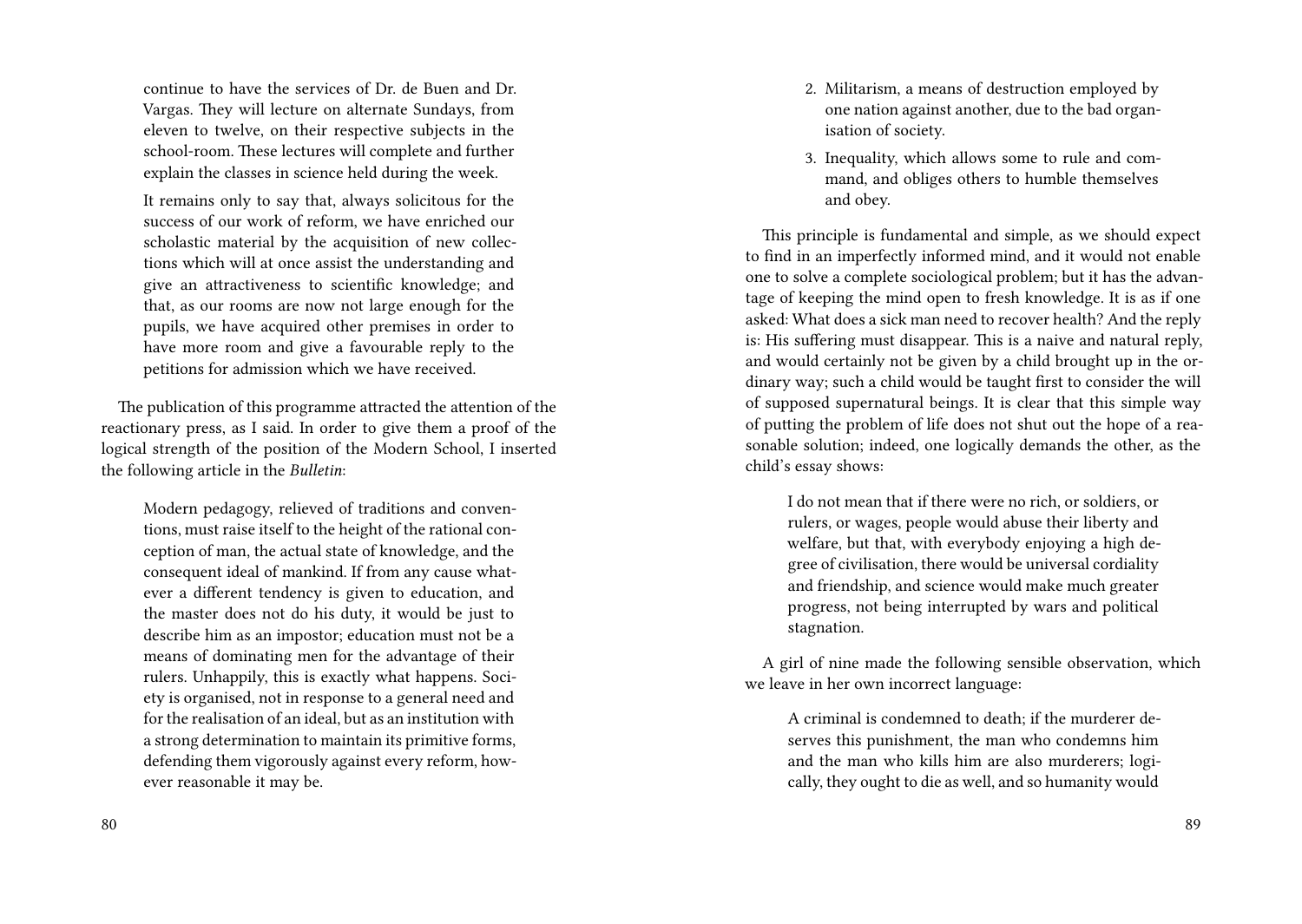# **Chapter XV. The Ingenuousness of the Child**

In the *Bulletin* of September 30, 1903, we published the work of the pupils in the various classes of the Modern School, which had been read on the closing day of the second scholastic year. In these writings, in which the children are requested to apply their dawning judgment to some particular subject, the influence of mind over the inexpert, ingenuous reasoning power, inspired by the sentiment of justice, is more apparent than the observance of rules. The judgments are not perfect from the logical point of view, only because the child has not the knowledge necessary for the formation of a perfectly sound opinion.This is the opposite of what we usually find, as opinions are generally founded only on prejudice arising from traditions, interests, and dogmas.

A boy of twelve, for instance, gave the following principle for judging the value of nations:

To be called civilised, a nation or State must be free from the following

Let me interrupt for a moment to point out that the young author identifies "civilised" with "just," and especially that, putting aside prejudice, he describes certain evils as curable, and regards the healing of them as an essential condition of justice. These evils are

> 1. The co-existence of poor and rich, and the resultant exploitation.

This element of immobility gives the ancient errors the character of sacred beliefs, invests them with great prestige and a dogmatic authority, and arouses conflicts and disturbances which deprive scientific truths of their due efficacy or keep them in suspense. Instead of being enabled to illumine the minds of all and realise themselves in institutions and customs of general utility, they are unhappily restricted to the sphere of a privileged few. The effect is that, as in the days of the Egyptian theocracy, there is an estoeric doctrine for the cultivated and an exoteric doctrine for the lower classes — the classes destined to labour, defence, and misery.

On this account we set aside the mystic and mythical doctrine, the domination and spread of which only befits the earlier ages of human history, and embrace scientific teaching, according to its evidence. This is at present restricted to the narrow sphere of the intellectuals, or is at the most accepted in secret by certain hypocrites who, so that their position may not be endangered, make a public profession of the contrary. Nothing could make this absurd atagonism clearer than the following parallel, in which we see the contrast between the imaginative dreams of the ignorant believer and the rational simplicity of the scientist:

### **The Bible.**

The Bible contains the annals of the heavens, the earth, and the human race; like the Deity himself, it contains all that was, is, and will be. On its first page we read of the beginning of time and of things, and on its last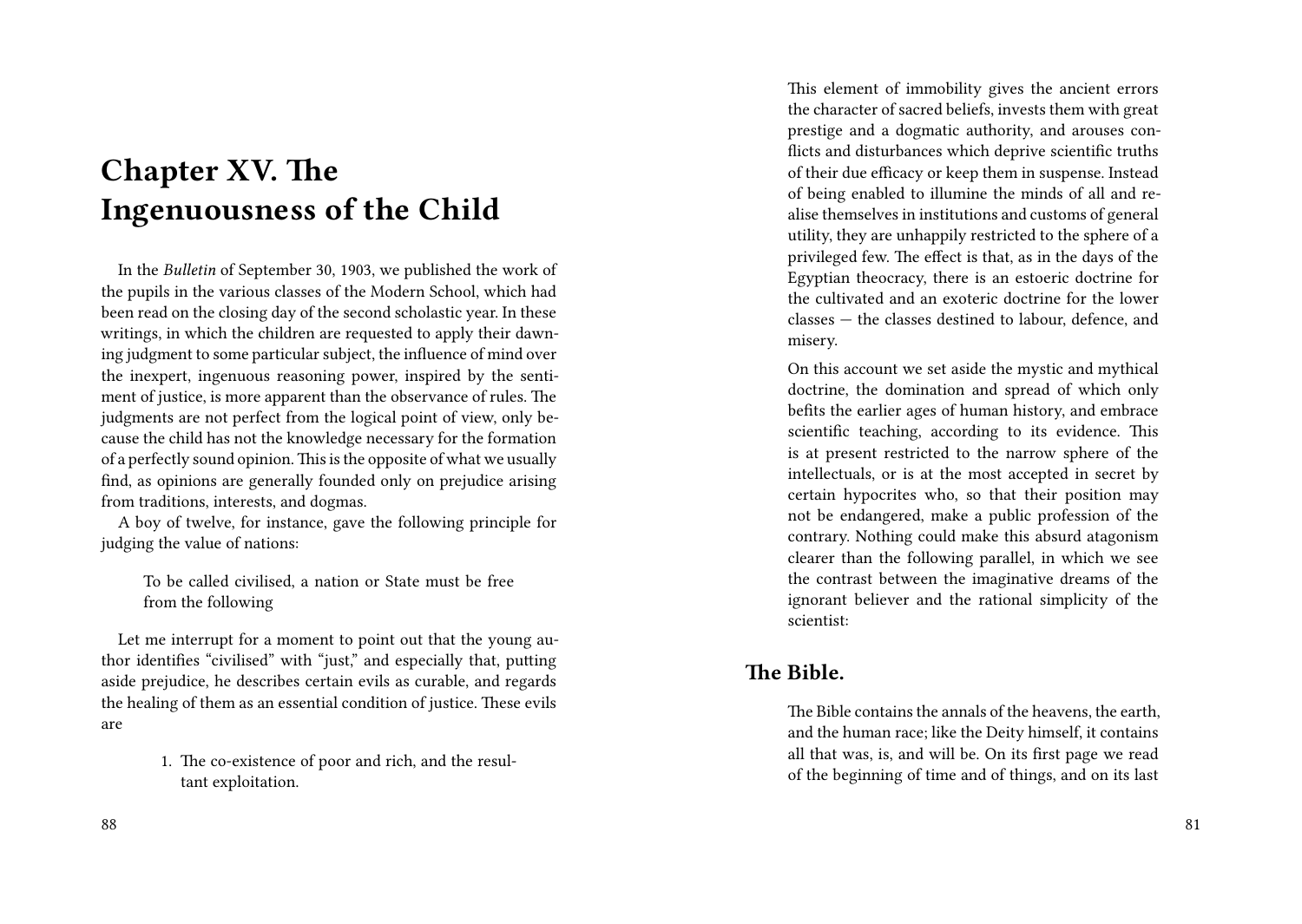page the end of time and of things. It begins with *Genesis*, which is an idyll, and ends with *Revelation,* which is a funeral chant. *Genesis* is as beautiful as the fresh breeze which sweeps over the world; as the first dawn of light in the heavens; as the first flower that opens in the meadows; as the first word of love spoken by men; as the first appearance of the sun in the east. *Revelation* is as sad as the last palpitation of nature; as the last ray of the sun; as the last breath of a dying man. And between the funeral chant and the idyll there pass in succession before the eyes of God all generations and all peoples. The tribes and the patriarchs go by; the republics and the magistrates; the monarchies and their kings; the empires and their emperors. Babylon and all its abominations go by; Nineveh and all its pomps; Memphis and its priests; Jerusalem and its prophets and temple; Athens and its arts and heroes; Rome and its diadem of conqueror of the world. Nothing lasts but God; all else passes and dies, like the froth that tips the wave.

…

A prodigious book, which mankind began to read three and thirty centuries ago, and of which, if it read all day and night, it would not exhaust the wealth. A prodigious book in which all was calculated before the science of arithmetic was invented; in which the origin of language is told without any knowledge of philology; in which the revolutions of the stars are described without any knowledge of astronomy; in which history is recorded without any documents of history; in which the laws of nature are unveiled without any knowledge of physics. A prodigious book, that sees everything and knows everything;

#### 82

### **List of the pupils in the modern school during the first three years.**

|                      | MONTGISIS.        |    |    | Boys. |    |    | TOTALS. |    |                  |
|----------------------|-------------------|----|----|-------|----|----|---------|----|------------------|
|                      | 1 <sup>st</sup>   |    |    |       |    |    |         |    |                  |
| year.                | $2^{\mathrm{nd}}$ |    |    |       |    |    |         |    |                  |
| year.                | 3 <sup>rd</sup>   |    |    |       |    |    |         |    |                  |
| year.                | 1 <sup>st</sup>   |    |    |       |    |    |         |    |                  |
| year.                | 2 <sub>nd</sub>   |    |    |       |    |    |         |    |                  |
| year.                | 3rd               |    |    |       |    |    |         |    |                  |
| year.                | 1 <sup>st</sup>   |    |    |       |    |    |         |    |                  |
| year.                | 2 <sub>nd</sub>   |    |    |       |    |    |         |    |                  |
| year.                | 3 <sup>rd</sup>   |    |    |       |    |    |         |    |                  |
| year.                |                   |    |    |       |    |    |         |    |                  |
| Opening              |                   |    |    | 18    |    |    | 30      | 0  | $\boldsymbol{0}$ |
| Day                  |                   |    |    |       |    |    |         |    |                  |
|                      | September         | 23 | 24 | 23    | 40 | 40 | 39      | 63 | 64               |
| October <sup>8</sup> |                   | 28 | 43 | 25    | 40 | 59 | 43      | 68 | 102              |
|                      | Novembler         | 31 | 44 | 29    | 40 | 59 | 50      | 71 | 103              |
| December             |                   | 31 | 45 | 30    | 40 | 59 | 52      | 71 | 104              |
| Januar <sup>22</sup> |                   | 31 | 47 | 32    | 44 | 60 | 54      | 75 | 107              |
| Februars             |                   | 31 | 47 | 32    | 48 | 61 | 55      | 79 | 108              |
| March <sub>25</sub>  |                   | 33 | 49 | 34    | 47 | 61 | 59      | 80 | 110              |
| April                | 26                | 32 | 50 | 37    | 48 | 61 | 63      | 80 | 111              |
| May                  | 30                | 33 | 51 | 38    | 48 | 62 | 68      | 81 | 113              |
| June                 | 32                | 34 | 51 | 38    | 48 | 63 | 70      | 82 | 114              |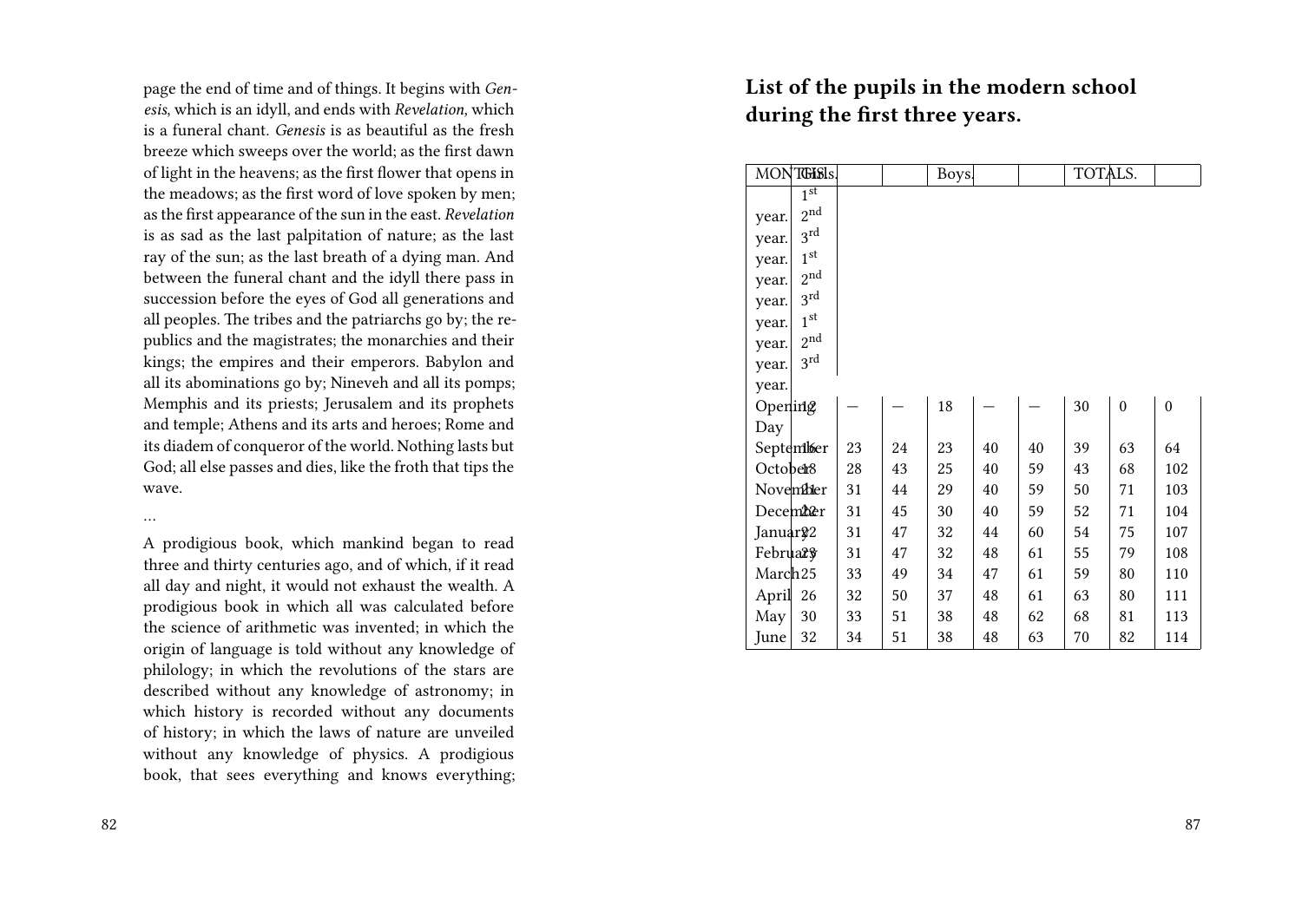instruct the rising generation in purely humanist principles and in the positive and rational knowledge provided by science. Women educated thus will be mothers in the true sense of the word, not transmitters of traditional superstitions; they will teach their children integrity of life, the dignity of life, social solidarity, instead of a medley of outworn and sterile dogmas and submission to illegitimate hierarchies. Men thus emancipated from mystery, miracle, and distrust of themselves and their fellows, and convinced that they were born, not to die, as the wretched teaching of the mystics says, but to live, will hasten to bring about such social conditions as will give to life its greatest possible development. In this way, preserving the memory of former generations and other frames of mind as a lesson and a warning, we will once for all close the religious period, and enter definitely into that of reason and nature.

In June, 1904, the *Bulletin* published the following figures in regard to the attendance at school. At that time the publications of the Modern School were in use in thirty-two other schools throughout the country, and its influence was thus felt in Seville and Malaga, Tarragona and Cordova, and other towns, as well as Barcelona and the vicinity. The number of scholars in our schools was also steadily rising, as the following table shows:

that knows the thoughts hidden in the hearts of men and those in the mind of God; that sees what is happening in the abysses of the sea and in the bowels of the earth; that records or foretells all the catastrophes of nations, and in which are accumulated all the treasures of mercy, of justice, and of vengeance. A book, in fine, which, when the heavens are folded like a gigantic fan, and the earth sinks, and the sun withdraws its light, and the stars are extinguished, will remain with God, because it is his eternal word, echoing for ever in the heights.<sup>1</sup>

### **Anthropism.**

One of the main supports of the reactionary system is what we may call "anthropism." I designate by this term that powerful and world-wide group of erroneous opinions which opposes the human organism to the whole of the rest of nature, and represents it as the preordained end of organic creation, an entity essentially distinct from it, a god-like being. Closer examination of this group of ideas shows it to be made up of three different dogmas, which we may distinguish as the *anthropocentric*, the *anthropomorphic*, and the *anthropolatrous*.

1. The *anthropocentric* dogma culminates in the idea that man is the preordained centre and aim of all terrestrial life — or, in a wider sense, of the whole universe. As this error is extremely conducive to man's interest, and as it is intimately connected with the creation-myth of

<sup>&</sup>lt;sup>1</sup> Extract from a speech delivered by Donoso Cortés at his admission into the Academy.